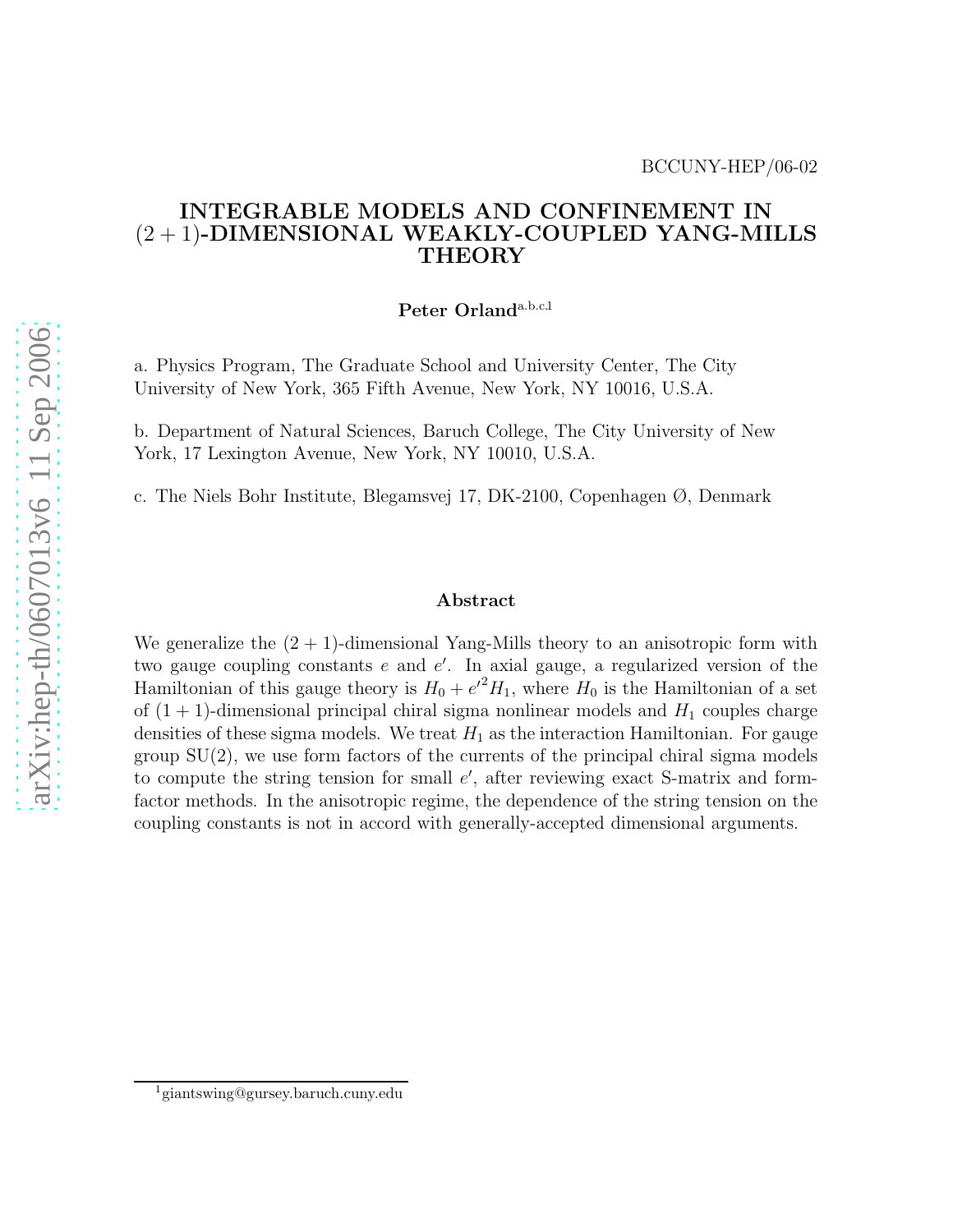#### 1 Introduction

In this paper we calculate the string tension of pure  $(2 + 1)$ -dimensional Yang-Mills theory at weak coupling. This is done in an anisotropic version of the theory, with two different, but small, coupling constants. The result clearly establishes that confinement is not restricted to the strong-coupling region.

The method used is a development of the proposal of reference [\[1\]](#page-34-0), which in turn was inspired by Mandelstam's arguments for confinement in QCD [\[2\]](#page-34-1). The starting point is a regularized Hamiltonian in an axial gauge,  $A_1 = 0$ , where  $A_j$ ,  $j = 1, 2$  is the Lie-algebra valued gauge field (the component  $A_0$  is also set to zero). The Hamiltonian may be written as a sum of two terms, namely

$$
H_0 = \int d^2x \left( \frac{e^2}{2} \text{Tr} \,\mathcal{E}_2^2 + \frac{1}{2e^2} \text{Tr} \,\mathcal{B}^2 \right) ,
$$

and

$$
H_1 = \frac{e^2}{2} \int d^2x \text{Tr} \,\mathcal{E}_1^2 ,
$$

where  $\mathcal{E}_j$ ,  $j = 1, 2$  are the components of the electric field and  $\beta$  is the magnetic field  $\mathcal{B} = \mathrm{i}[\partial_1 - \mathrm{i}A_1, \partial_2 - \mathrm{i}A_2] = \partial_1 A_2$  Though we may write  $\mathcal{E}_2 = -\mathrm{i}\delta/\delta A_2$ , in the Schrödinger representation, the formula for  $\mathcal{E}_1$  is a nonlocal expression, obtained from Gauss's law  $|2|$ 

<span id="page-1-0"></span>
$$
\mathcal{E}_1(x) = -\int^{x^1} dy^1 \left[ \partial_2 - iA_2(y^1, x^2), \mathcal{E}_2(y^1, x^2) \right]
$$
  
= 
$$
-\int^{x^1} dy^1 \mathcal{D}_2(y^1, x^{\perp}) \cdot \mathcal{E}_2(y^1, x^2) , \qquad (1.1)
$$

where  $\mathcal{D}_2$  is the adjoint covariant derivative in the two-direction. The local form of Gauss's law is explicitly satisfied with [\(1.1\)](#page-1-0), provided a residual gauge invariance

<span id="page-1-1"></span>
$$
\int dx^1 \mathcal{D}_2 \mathcal{E}_2 \Psi = 0 , \qquad (1.2)
$$

is satisfied by physical states  $\Psi$  (this condition must be modified slightly if quarks are present).

If the theory is regularized on a lattice,  $H_0$  is the Hamiltonian for a set of decoupled  $SU(N)\times SU(N)$  principal chiral nonlinear sigma models. These sigma models are coupled together by the interaction Hamiltonian  $H_1$ . We shall treat the coefficient of  $H_1$  as small, meaning that we consider an anisotropic modification,

$$
H_1 = \frac{(e')^2}{2} \int d^2x \text{Tr} \,\mathcal{E}_1^2 \,.
$$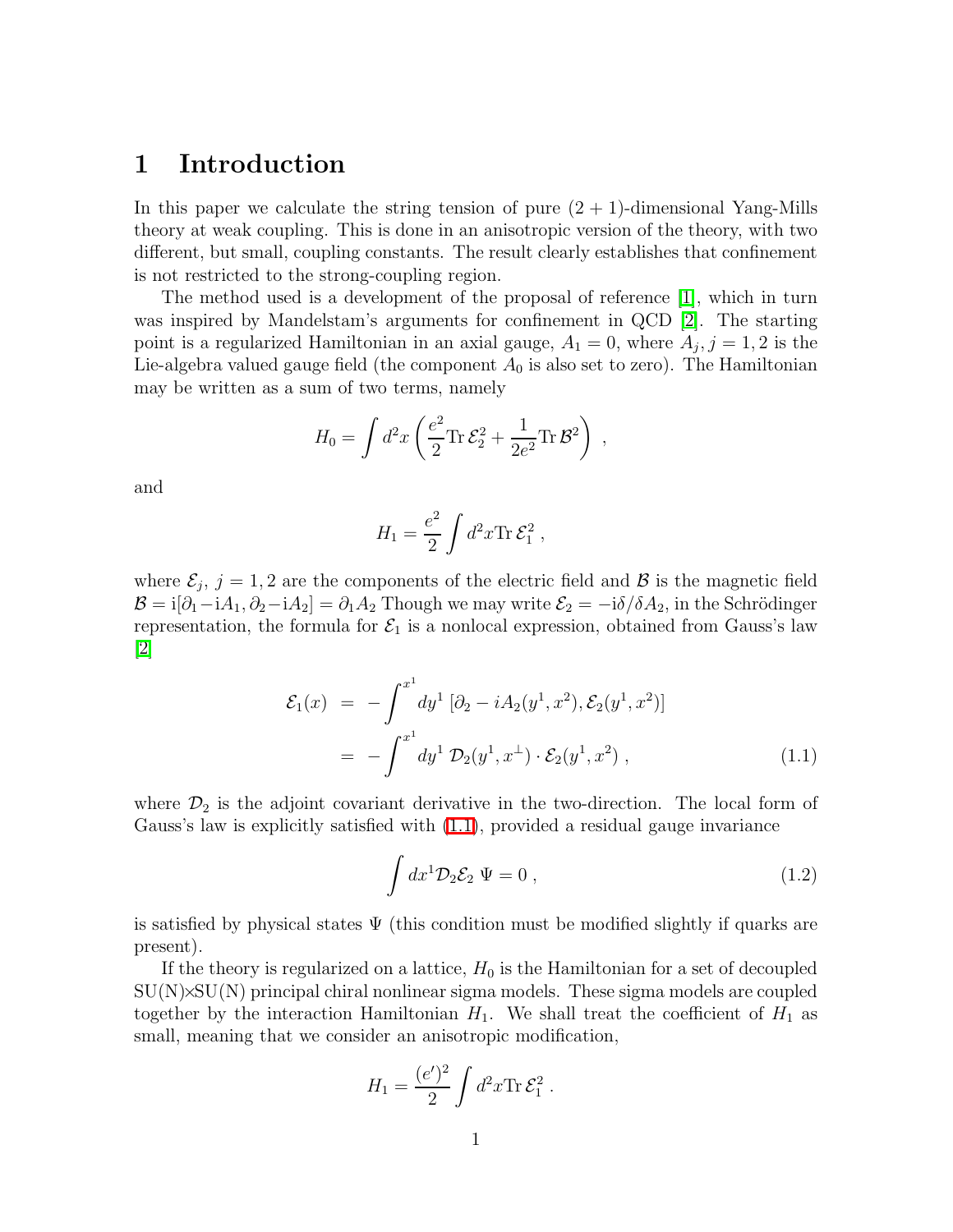By assuming  $e' \ll e$ , simple arguments were made that the theory is in a confining phase [\[1\]](#page-34-0). It was also suggested that Rayleigh-Schrödinger perturbation theory in  $e'$ was infrared finite - but it is now clear to the author that this is not the case. A better understanding is needed to obtain quantitative results.

In this paper, we shall work with gauge group  $SU(2)$  and exploit exact knowledge of the form factors of the  $(1 + 1)$ -dimensional  $O(4) \simeq SU(2) \times SU(2)$  nonlinear sigma model [\[3\]](#page-34-2). The expressions for the form factors are valid for small  $e$ , as we shall show, so both gauge couplings must be small. After reintroducing the component  $A_0$  of the gauge field, we integrate out  $A_2$  using these form factors. We determine the resulting effective action of  $A_0$  to leading order. This effective action is infrared finite.

We shall find a result for the string tension in the  $x^1$ -direction which is different from that in reference [\[1\]](#page-34-0) and will discuss how the difference comes about. We do not calculate the string tension in the  $x^2$ -direction here, which is still under investigation.

In the course of these investigations, we discovered a paper by Griffin which suggests a program very similar to ours [\[4\]](#page-34-3). Evidently, his ideas were taken no further. Griffin's proposal was for the light-cone gauge, instead of the axial gauge, but the two are very similar in certain respects.

We should say a few words about other analytic approaches to Yang-Mills theories in  $(2+1)$ -dimensions. Probably the best known paper is that of Feynman [\[5\]](#page-34-4). Though some of the mathematical details of Feynman's paper are not correct, evidence for some of his conjectures were found in reference [\[6\]](#page-34-5), which utilized some methods introduced in reference [\[7\]](#page-34-6). In particular, the low-magnetic-energy region of configuration space was argued to be bounded in  $(2+1)$  dimensions (it is unbounded in  $(3+1)$  dimensions [\[7\]](#page-34-6)), which is indicative of a mass gap.

An approach, which at first appears rather different, was developed by Karabali and Nair [\[8\]](#page-34-7) in which new coordinates for configuration space were devised. A re-derivation of one form of the Hamiltonian discussed in reference [\[8\]](#page-34-7) was done in [\[9\]](#page-34-8) using a kind of non-Abelian exterior differentiation; in this way a connection was made with the ideas of references [\[7\]](#page-34-6) and [\[6\]](#page-34-5).

The major achievement of reference [\[8\]](#page-34-7) was the finding of a mass gap at strong coupling and a resummation of the strong-coupling expansion. This resummation was used to obtain a string tension which is independent of the ultraviolet cut-off. We should mention, however, that very similar results can be obtained by analytic lattice methods. The strong-coupling spectrum in the lattice Hamiltonian formalism has the same dependence on the continuum coupling as in Karabali and Nair's formalism. A different resummation method on the lattice, due to Greensite [\[10\]](#page-34-9) also yields the strong-coupling vacuum wave functional. The form of Greensite's vacuum wave functional in the continuum limit in  $2 + 1$  dimensions is

$$
\Psi_0 = \exp{-\frac{1}{4(N-1/N)e^4} \int d^2x \text{Tr}[F_{ij}(x)]^2}.
$$

The wave functional that Karabali and Nair obtained has the form, in the infrared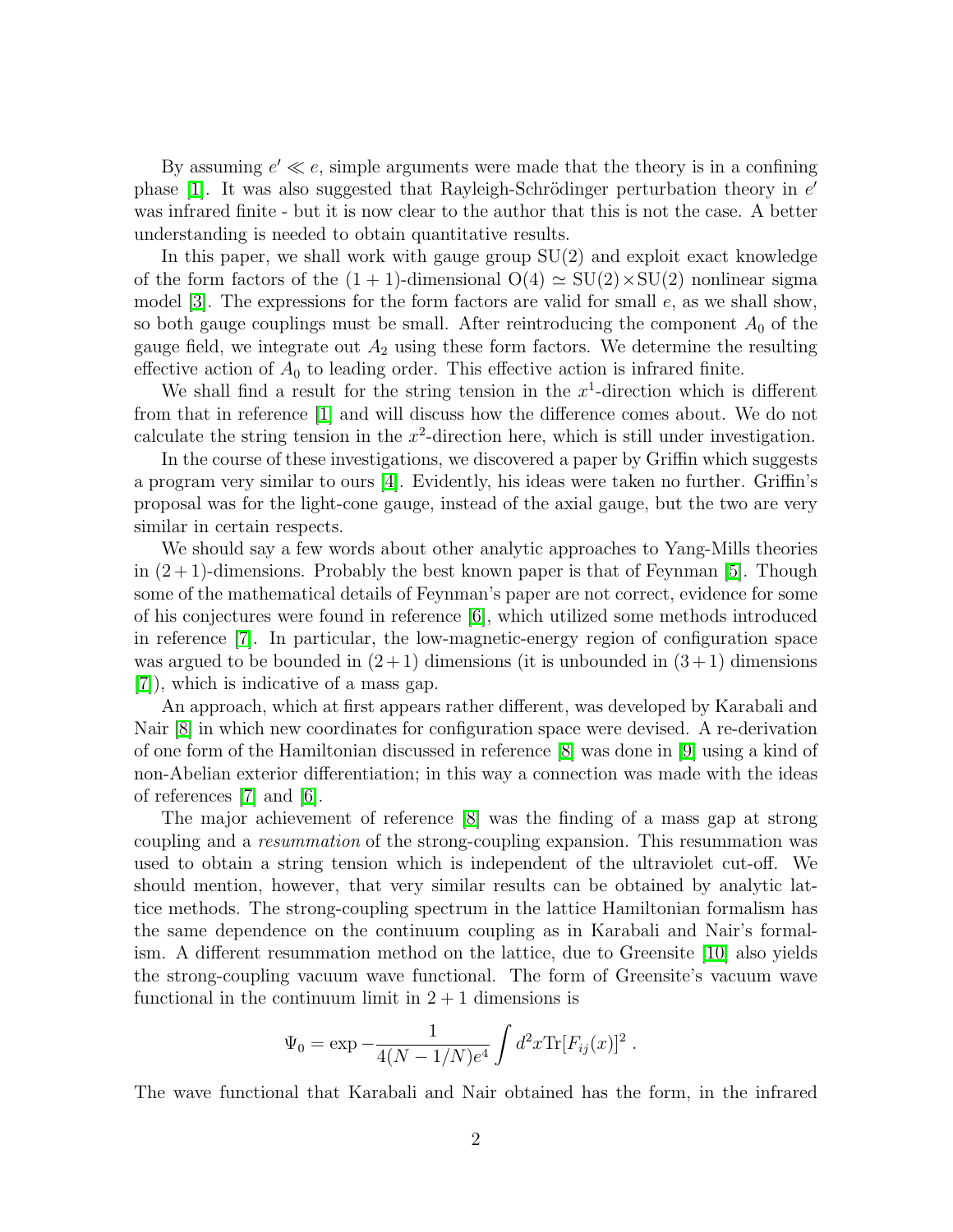limit,

$$
\Psi_0 = \exp -\frac{\pi}{C_A e^4} \int d^2x \text{Tr}[F_{ij}(x)]^2 ,
$$

where  $C_A$  is the quadratic Casimir for the adjoint representation. Both vacua yield a string tension proportional to  $e^4$ . It does not seem to have been noticed before that the essential features of Karabali and Nair's strong-coupling expansion and those of the lattice strong-coupling expansion worked out by Greensite are the same.

To obtain a genuine proof of confinement though strong-coupling methods, it must be shown that the strong-coupling expansion has a finite radius of convergence in the  $1/e$  or an infinte radius of convergence in the dimensionless coupling  $1/g<sub>0</sub>$ . This has not been accomplished yet.

Recently a new approach has appeared [\[11\]](#page-34-10), which uses a scheme to improve a Gaussian Ansatz for the vacuum and excited-state wave functionals in the variables of reference [\[8\]](#page-34-7).

What distinguishes the approach of  $[1]$  and this paper from other work is that does not exploit strong-coupling approximations or any Ansatz for wave functionals. We do make assumptions, which are quite different from the assumption of reference [\[11\]](#page-34-10). We assume that an anisotropic weak-coupling expansion makes sense and that the result for the  $SU(2)\times SU(2)$  principal-chiral-sigma-model exact form factor [\[3\]](#page-34-2) (which has been checked in the  $1/N$  expansion for the  $O(4)$  formulation) is correct. We think that our approach leaves no doubt that confinement occurs at weak coupling, granting that the anisotropy is something we would like to get beyond. Or perhaps not - the anisotropic theory is asymptotically free and not finite like the isotropic theory. In this respect it is more like real QCD in 3+1 dimensions.

By treating the coefficient of  $Tr \mathcal{E}_1^2$  (instead of  $Tr \mathcal{B}^2$ ) as small, our method is inherently a weak-coupling approach. We think much insight can be gained by working systematically at small coupling. Furthermore, to solve the much harder problem of  $QCD$  in  $(3 + 1)$  dimensions, a weak-coupling understanding is essential.

There is a well-accepted argument concerning how the mass gap M and string tension  $\sigma$  depend on the coupling constant (see for example references [\[8\]](#page-34-7) and [\[12\]](#page-34-11)). We find that such an argument fails in the anisotropic weak-coupling regime. The argument goes as follows: Yang-Mills theory is a perturbatively-ultraviolet-finite field theory (there are severe infrared divergences, but let us ignore these). Thus, after being suitably regularized, the coupling has a nonzero finite value, as the ultraviolet regulator is removed. Since the coupling squared  $e^2$ , has units of  $cm^{-1}$ , the mass gap must behave as  $M \sim e^2$  and the string tension must behave as  $\sigma \sim e^4$ . In our anisotropic case, the same dimensional reasoning implies

$$
M \sim \sum_{p} C_p e^{2-p} (e')^p , \quad \sigma \sim \sum_{p} K_P e^{4-P} (e')^P , \tag{1.3}
$$

<span id="page-3-0"></span>for some set of numbers p and P and dimensionless constants  $C_p$  and  $K_P$ . Our final answer for the string tension is quite different from [\(1.3\)](#page-3-0). We show in Section 6 that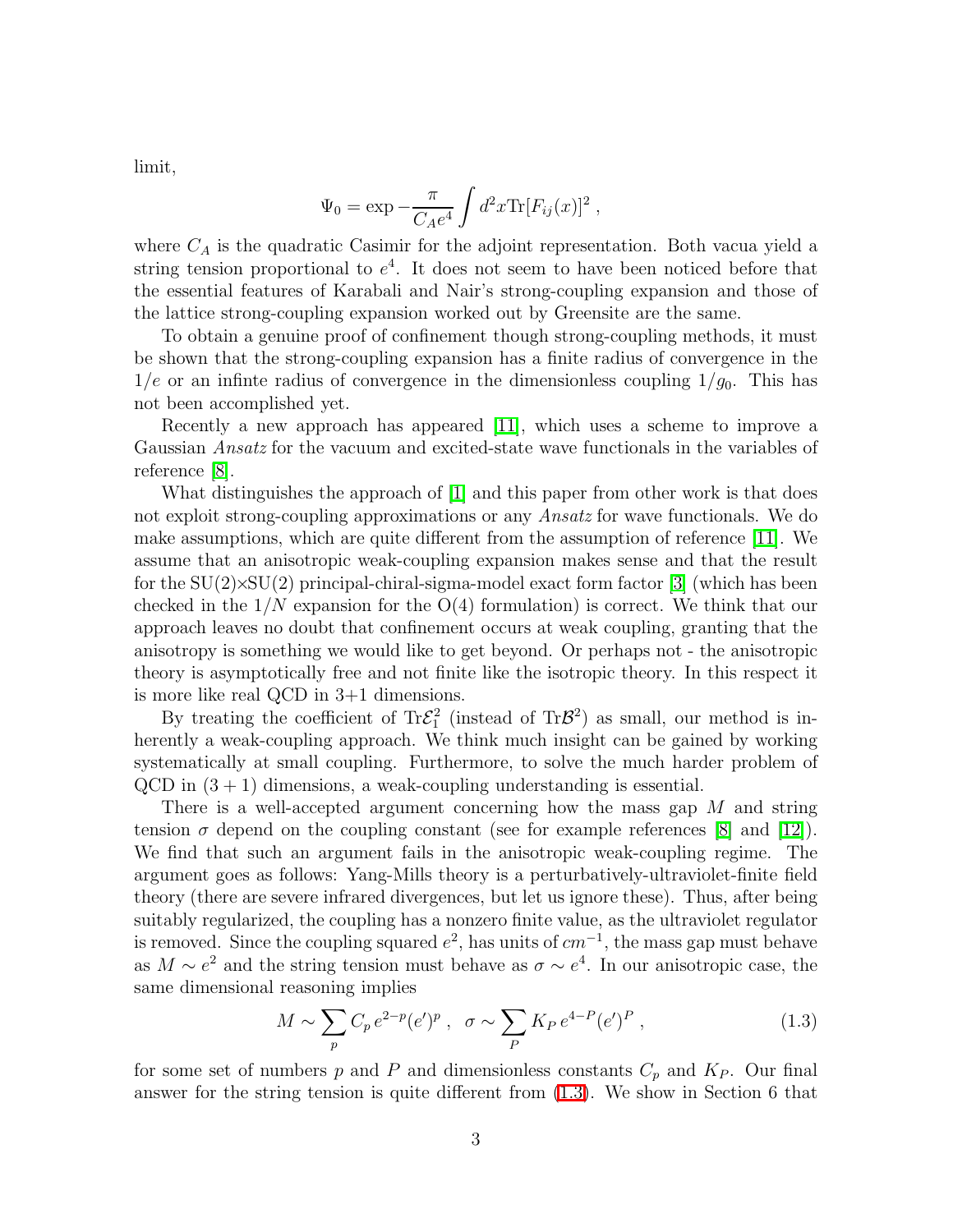for two quarks separated in the  $x^1$ -direction,

$$
\sigma \sim \frac{e^2}{a} \exp{-\frac{4\pi}{e^2 a}} ,
$$

where a is a short-distance cut-off. We believe that for  $e = e'$  the dimensional argument does yield the right answer, but that there is a crossover phenomenon between [\(1.3\)](#page-3-0) to the behavior we find in the anisotropic regime.

Another application of exact form factors to the  $(2 + 1)$ -dimensional SU(2) gauge theory has just appeared [\[13\]](#page-34-12). In this work, the form factors of the two-dimensional Ising model are used to find the profile of the electric string, near the high-temperature deconfining transition, assuming the Svetitsky-Yaffe conjecture.

An interesting question is the value of k-string tensions for gauge group  $SU(N)$  (see reference [\[14\]](#page-34-13) for detailed review of this matter). This is not discussed in this paper, since the gauge group is  $SU(2)$ . Thus the value of k is always one. Another question is whether adjoint sources are confined. Both of these issues are addressed in a new paper [\[15\]](#page-34-14). The sine law is clearly seen for the vertical string tensions. The situation is less clear for horizontal string tensions; at zeroth order in  $g'_0$  there is a Casimir law, but there are corrections. We are unable to calculate these corrections, because we do not know the form factors for  $SU(N) \times SU(N)$  principal chiral sigma models. Adjoint sources are shown not to be confined.

In the next section, we discuss the regularized Hamiltonian. In Section 3, we go to the axial gauge and split this Hamiltonian into the Hamiltonians of  $(1+1)$ -dimensional  $O(4) \simeq SU(2) \times SU(2)$  nonlinear sigma models  $H_0$  and a nonlocal term  $H_1$ . We discuss how to find the effective action of the temporal gauge field in terms of correlators of the nonlinear sigma model in Section 4. In Section 5, we determine the leading-order effective action using the exact form factors of the  $O(N)$  nonlinear sigma model in  $(1+1)$ -dimensions. The static potential is then found between two quarks separated in the  $x^1$ -direction in Section 6. The physical picture of confinement of glueball excitations and quarks separated in the  $x^2$ -direction is presented in Section 7. We discuss some future endeavors in Section 8. We give a review for non-experts on the exact S-matrix [\[16\]](#page-34-15) and form factors [\[3\]](#page-34-2) of the  $(1 + 1)$ -dimensional  $O(N)$  nonlinear sigma model in the Appendix.

#### 2 The regularized Hamiltonian

We will quickly review the Kogut-Susskind Hamiltonian formulation of lattice gauge theory. If the reader finds this discussion incomplete, we refer him or her to the book by Creutz [\[17\]](#page-34-16).

Consider a lattice of sites x of size  $L^1 \times L^2$ , with sites x whose coordinates are  $x^1$ and  $x^2$ . We require that  $x^1/a$  and  $x^2/a$  are integers, where a is the lattice spacing. There are 2 space directions, labeled  $j = 1, 2$ . Each link is a pair x, j, and joins the site x to  $x + \hat{j}a$ , where  $\hat{j}$  is a unit vector in the  $j^{\text{th}}$  direction.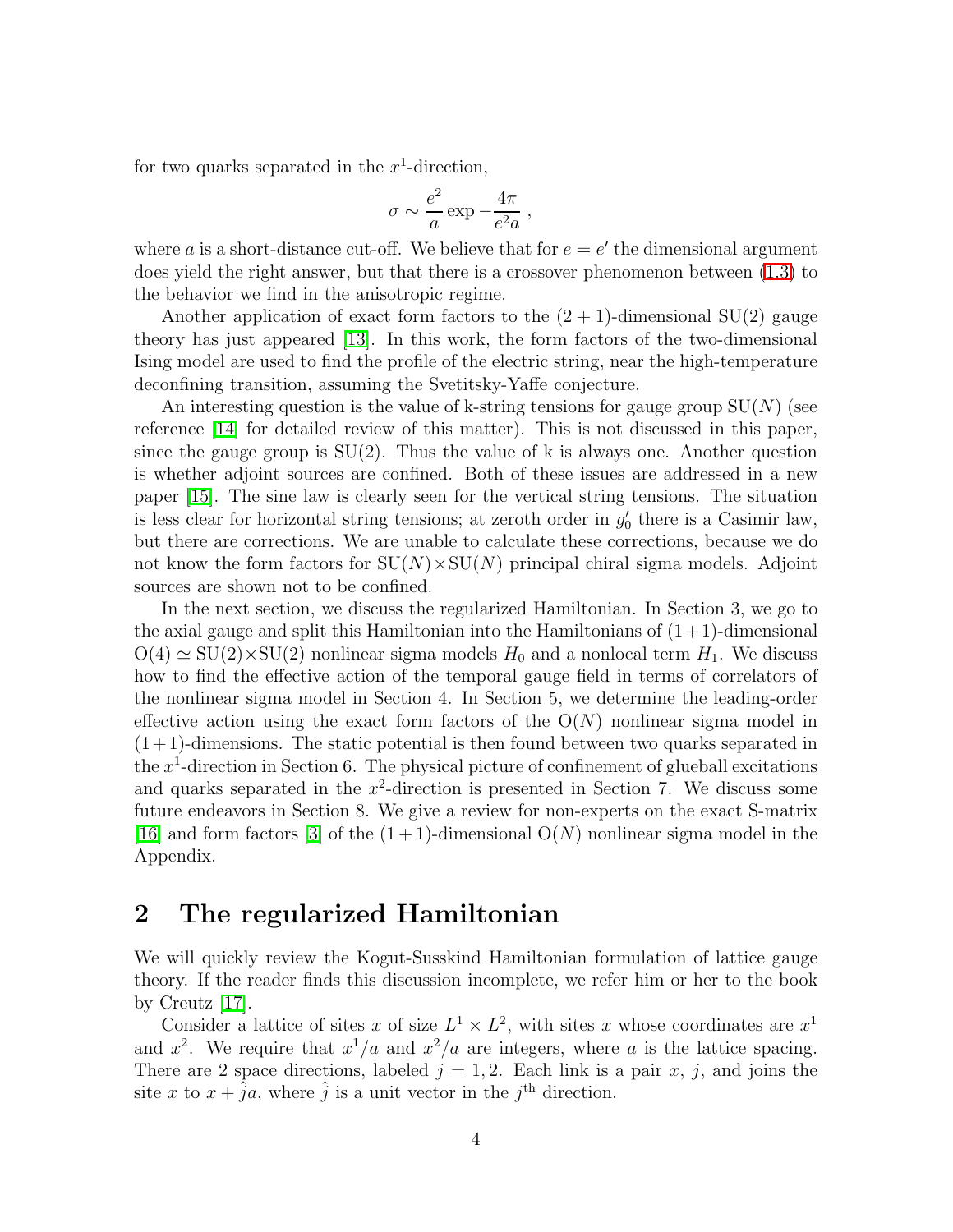We use generators  $t_b$ ,  $b = 1, 2, 3$ , of the Lie algebra of SU(2), which are related to the Pauli matrices by  $t^b = \sigma^b/\sqrt{2}$ . The identity matrix will be denoted by 1l.

For now, the Hamiltonian lattice gauge theory will be in the temporal gauge  $A_0 = 0$ . The basic degrees of freedom, before any further gauge fixing, are elements of the group SU(2) in the fundamental  $(2 \times 2)$ -dimensional matrix representation  $U_j(x) \in SU(2)$  at each link  $x, j$ . The relation between these variables and the continuum gauge field is  $U_j(x) = e^{-iaA_j(x)}$ . There are three self-adjoint electric-field operators at each link  $l_i(x)_b$ ,  $b = 1, 2, 3$ . The commutation relations on the lattice are

$$
[l_j(x)_b, l_k(y)_c] = i\sqrt{2}\delta_{xy}\delta_{jk} \epsilon^{bcd} l_j(x)_d ,
$$
  

$$
[l_j(x)_b, U_k(y)] = -\delta_{xy}\delta_{jk} t_b U_j(x) ,
$$
 (2.1)

all others zero.

The Hamiltonian is

$$
H = \sum_{x} \sum_{j=1}^{2} \sum_{b=1}^{3} \frac{g_0^2}{2a} [l_j(x)_b]^2 - \sum_{x} \frac{1}{2g_0^2 a} [\text{Tr } U_{12}(x) + \text{Tr } U_{21}(x)], \qquad (2.2)
$$

<span id="page-5-0"></span>where

$$
U_{j k}(x) = U_j(x) U_k(x + \hat{j}a) U_j(x + \hat{k}a)^{\dagger} U_k(x)^{\dagger} ,
$$

where  $\hat{j}$  and  $\hat{k}$  are the unit vectors in the j- and k-directions, respectively, and the bare coupling constant  $g_0$  is dimensionless. The coefficient of the kinetic term is just half the square of the continuum coupling constant e, namely  $g_0^2/(2a) = e^2/2$ . This is why the mass gap in  $(2+1)$  dimensions is proportional to  $e<sup>2</sup>$  in strong-coupling expansions.

We denote the adjoint representation of the SU(2) gauge field by  $\mathcal{R}_i(x)$ . The precise definition is  $\mathcal{R}_j(x)_b{}^c t_c = U_j(x) t_b U_j(x)^\dagger$ . The matrix  $\mathcal{R}_j$  lies in the group SO(3).

Color charge operators  $q(x)_b$ , may be placed at lattice sites. These obey

$$
[q(x)_b, q(y)_c] = i\sqrt{2} \epsilon^{bca} \delta_{xy} q(x)_a . \qquad (2.3)
$$

In the presence of static charges, Gauss's law is the condition on physical wave functions

$$
[(\mathcal{D} \cdot l)(x)_b - q(x)_b] \Psi({U}) = 0.
$$
\n(2.4)

where

$$
[\mathcal{D}_j l_j(x)]_b = l_j(x)_b - \mathcal{R}_j(x - \hat{j}a)_b{}^c l_j(x - \hat{j}a)_c.
$$
 (2.5)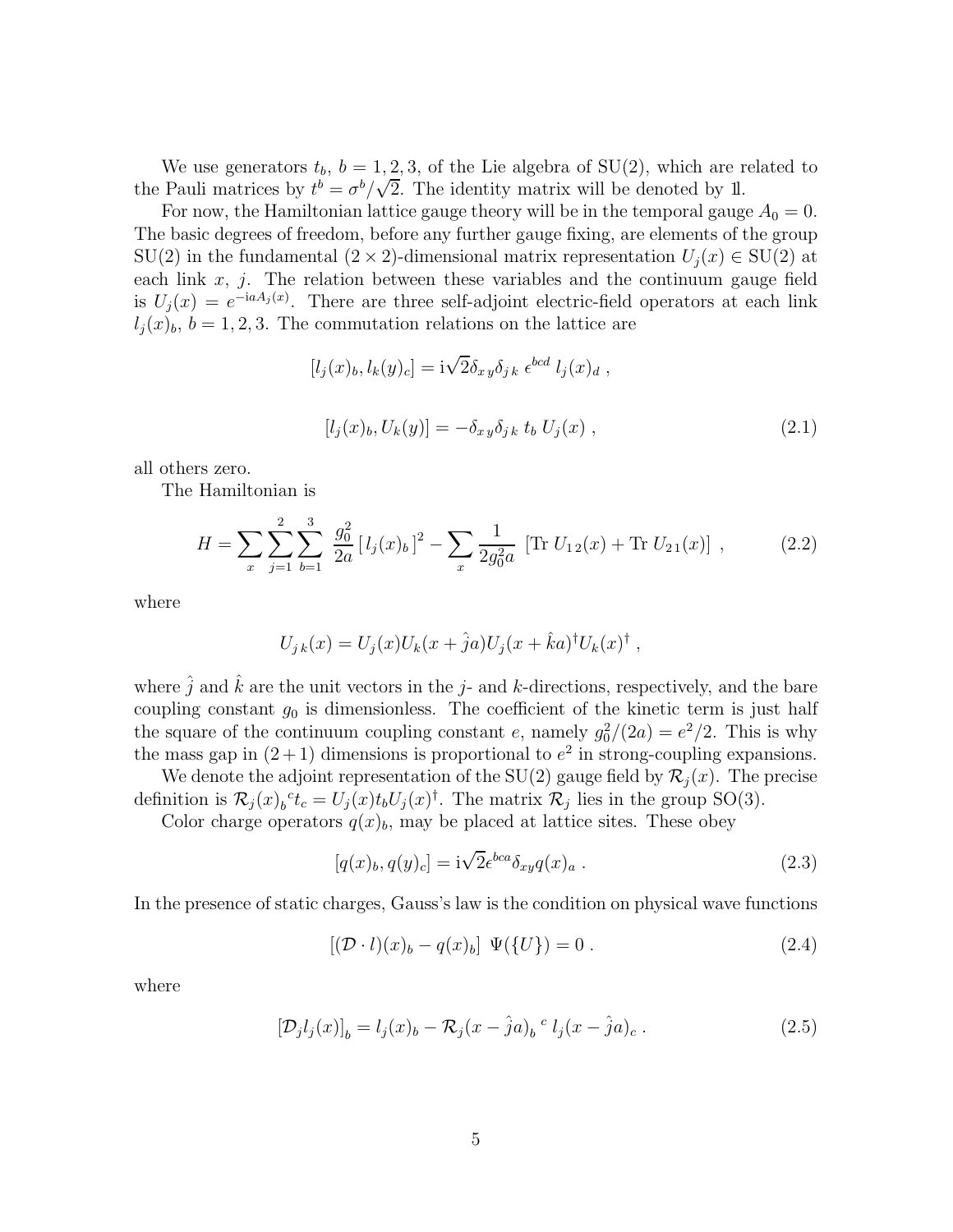### 3 The axial gauge; splitting the Hamiltonian

Next we discuss the axial-gauge-fixing procedure. This is most easily done on a cylinder of dimensions  $L^1 \times L^2$ , with open boundary conditions in the  $x^1$ -direction and periodic boundary conditions in the x<sup>2</sup>-direction [\[1\]](#page-34-0). For any function  $f(x^1, x^2)$ , we require that  $f(x^1, x^2 + L^2) = f(x^1, x^2)$ . The range of coordinates is  $x^1 = 0, a, 2a, ..., L^1$ ,  $x^2 = 0, a, 2a, \dots, L^2 - a$ . For any physical state  $\Psi$ , Gauss's law implies that

$$
l_1(x^1,x^2)\Psi = [\mathcal{R}_1(x^1-a,x^2)l_1(x^1-a,x^2) - (\mathcal{D}_2l_2)(x^1-a,x^2) + q(x)]\Psi,
$$

so the operators on each side of this expression may be identified. Taking the gauge condition  $U_1(x^1, x^2) = 1$ , which is possible everywhere on a cylinder, we sum over the 1-coordinate to obtain

$$
l_1(x^1, x^2) = \sum_{y^1=0}^{x^1} q(y^1, x^2) - \sum_{y^1=0}^{x^1} (\mathcal{D}_2 l_2)(y^1, x^2) , \qquad (3.1)
$$

<span id="page-6-0"></span>which is the lattice analogue of  $(1.1)$ . There is a remnant of Gauss's law not determined by [\(3.1\)](#page-6-0), which is the condition

$$
\left[\sum_{x^1=0}^{L^1} (\mathcal{D}_2 l_2)(x^1, x^2) - \sum_{x^1=0}^{L^1} q(x^1, x^2)\right] \Psi = 0
$$
\n(3.2)

<span id="page-6-1"></span>on physical states  $\Psi$ . The condition  $(3.2)$  is the lattice analogue of  $(1.2)$ .

In the axial gauge, using the nonlocal expression [\(3.1\)](#page-6-0) for the electric field in the  $x<sup>1</sup>$ -direction (which henceforth will be called the horizontal direction), the Hamiltonian  $(2.2)$  becomes  $H = H_0 + H_1$ , where

$$
H_0 = \sum_{x^2=0}^{L^2-a} H_0(x^2) , \qquad (3.3)
$$

<span id="page-6-2"></span>with

$$
H_0(x^2) = \sum_{x^1=0}^{L^1} \frac{g_0^2}{2a} [l_2(x^1, x^2)]^2 - \sum_{x=0}^{L^1 - a} \frac{1}{2g_0^2 a} \left[ \text{Tr} \ U_2(x)^\dagger U_2(x^1 + a, x^2) + c.c. \right] \,, \tag{3.4}
$$

<span id="page-6-3"></span>and

$$
H_1 = -\frac{(g_0')^2}{2a} \sum_{x^2=0}^{L^2-a} \sum_{x^1,y^1=0}^{L^1} |x^1 - y^1|
$$
  
 
$$
\times \left[ l_2(x^1, x^2) - \mathcal{R}_2(x^1, x^2 - a) l_2(x^1, x^2 - a) - q(x^1, x^2) \right]
$$
  
 
$$
\times \left[ l_2(y^1, x^2) - \mathcal{R}_2(y^1, x^2 - a) l_2(y^1, x^2 - a) - q(y^1, x^2) \right],
$$
 (3.5)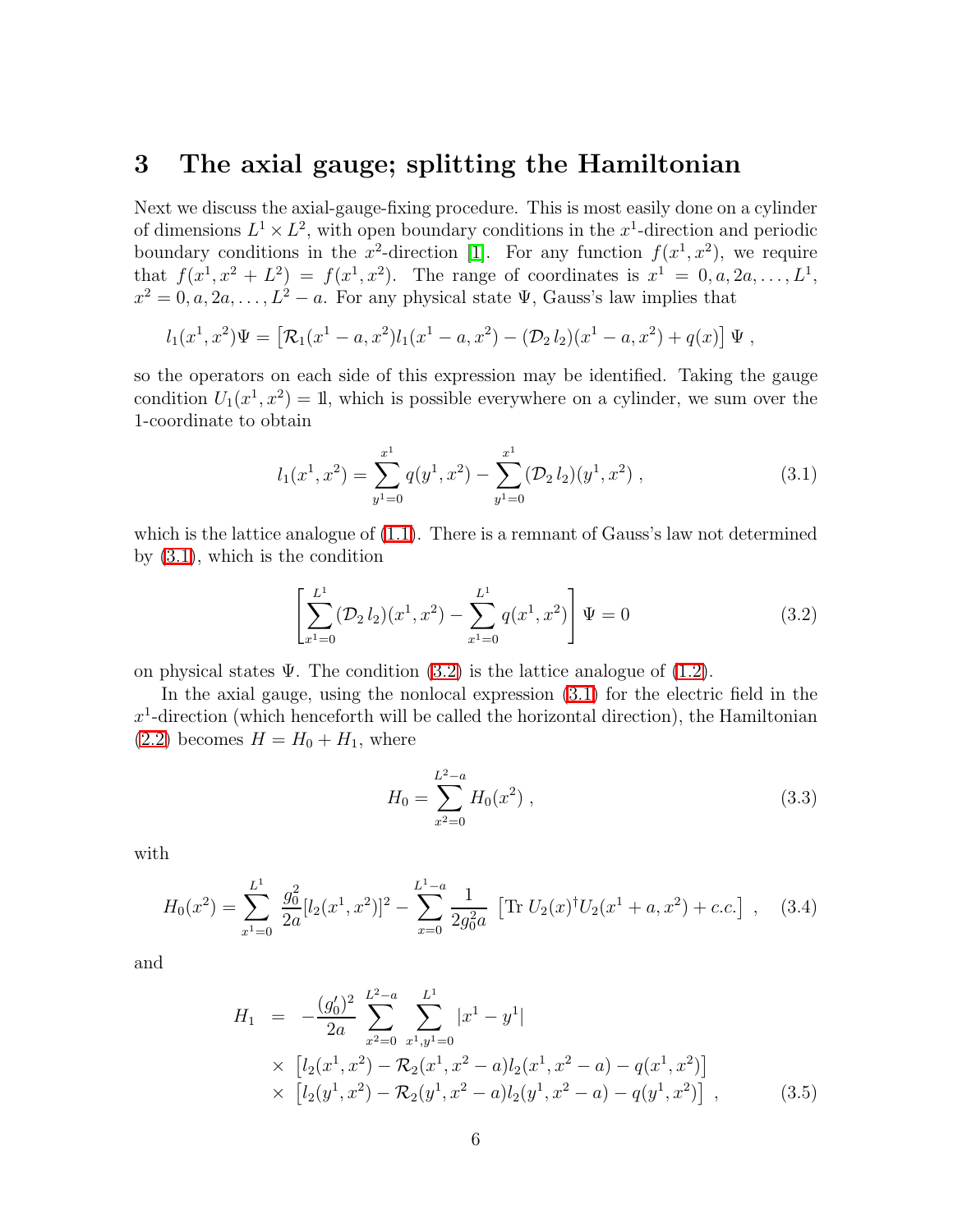and where we have now introduced the second dimensionless coupling constant  $g'_0$ , defined by  $(e')^2 = (g'_0)^2/a$ . The only interaction in the x<sup>2</sup>-direction (which from now on will be called the vertical direction) is due to  $H_1$ .

If  $g'_{0}$  vanishes, the cylindrical lattice splits apart as shown in Figure 1. The dashed line at the top of the unsplit lattice on the left in this figure indicates that this line is identified with the bottom line. No such identification is made in the split lattice on the right.



Figure 1. The splitting of the lattice at  $g'_0 = 0$ .

The operators  $H_0(x^2)$  are Hamiltonians of  $SU(2) \times SU(2)$  principal chiral nonlinear sigma models, as noted in reference [\[1\]](#page-34-0) (see also reference [\[4\]](#page-34-3)). Each sigma model is represented by a horizontal ladder of plaquettes on the right-hand side of Figure 1. We see that there is a ladder for each value of  $x^2$ . Setting  $g'_0$  to zero results in decoupled layers of  $(1+1)$ -dimensional sigma models. Increasing  $g'_{0}$  leads to an interaction between the vertically-separated layers. This fact was used to give a set of simple arguments for confinement for  $g'_0 \ll g_0$ . The expression for  $H_1$ , acting on physical states, with  $q = 0$ , is identical to the expression on the right-hand side of equation  $(3.6)$  in reference [\[1\]](#page-34-0), by virtue of [\(3.2\)](#page-6-1).

For readers who are not familiar with Hamiltonian strong-coupling expansions, we remark that they start by neglecting the second term of [\(2.2\)](#page-5-0) or [\(3.4\)](#page-6-2). This term is reintroduced by Rayleigh-Schrödinger perturbation theory, yielding the strong coupling expansion in  $1/g_0^2$ .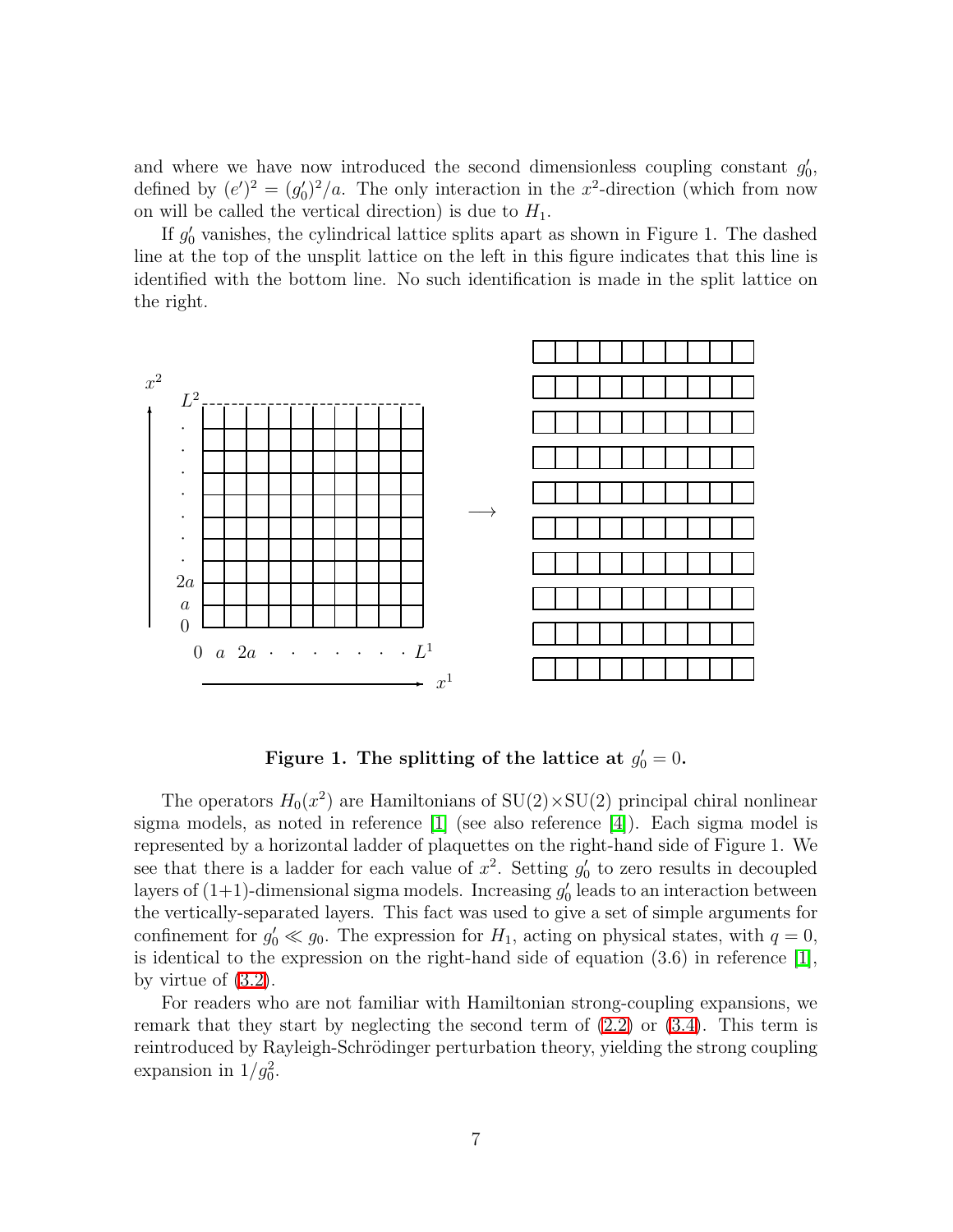In a strong-coupling expansion, the magnetic flux is allowed to flow through space unconstrained. By including the "magnetic" or "plaquette" term of order  $1/g_0^2$ , perturbatively, this unphysical assumption is corrected for. In contrast, we start by allowing the 1-component of the electric field to flow through space unconstrained. By including  $H_1$  (we shall discuss how, at the end of the next section) we correct for this assumption.

At this point, the reader has noticed that our aim is to exploit a type of dimensional reduction from  $(2 + 1)$  to  $(1 + 1)$  dimensions. This reduction is very different from "compactification", that is, making  $L^2$  small. It is in some sense the opposite of Fu and Nielsen's idea of a "layer phase" [\[18\]](#page-34-17), in which the coupling between lattice layers is made strong instead of weak. The reduction is similar to the "deconstruction" of Arkani-Hamed, Cohen and Georgi [\[19\]](#page-34-18) in that the difference between the  $(1 + 1)$ dimensional Hamiltonians and the  $(2 + 1)$ -dimensional Hamiltonians in that the sigma models can be regarded as gauged and coupled together through the external gauge field.

#### 4 The effective action for the electrostatic potential

Before we can make much use of the axial-gauge formulation, we need to examine  $H_0$ and  $H_1$  in more detail. First we consider  $H_0$ . If we adopt the interaction representation, time derivatives of operators  $\mathfrak A$  are given by  $\partial_0 \mathfrak A = i[H_0, \mathfrak A]$ . By working out the time derivative of  $U_2(x^1, x^2)$ , we find

<span id="page-8-1"></span>
$$
l(x^{1}, x^{2})_{b} = \frac{ia}{g_{0}^{2}} \operatorname{Tr} t_{b} \partial_{0} U(x^{1}, x^{2}) U(x^{1}, x^{2})^{\dagger} ,
$$
  

$$
\mathcal{R}(x^{1}, x^{2})_{b}{}^{c} l(x^{1}, x^{2})_{c} = \frac{ia}{g_{0}^{2}} \operatorname{Tr} t_{b} U(x^{1}, x^{2})^{\dagger} \partial_{0} U(x^{1}, x^{2}) , \qquad (4.1)
$$

where we have dropped the subscript 2, since there is only one spatial component of the gauge field. The time dependence of operators is implicit in these expressions. The  $(1 + 1)$ -dimensional SU(2)×SU(2) principal chiral sigma model of the field  $U \in SU(2)$ has the Lagrangian

$$
\mathcal{L}_{\text{PCSM}} = \frac{1}{2g_0^2} \eta^{\mu\nu} \text{Tr} \,\partial_\mu U^\dagger \partial_\nu U \;, \; \mu, \nu = 0, 1 \; . \tag{4.2}
$$

<span id="page-8-2"></span><span id="page-8-0"></span>The left-handed and right-handed currents are, respectively,

$$
j^{\mathcal{L}}_{\mu}(x)_{b} = i \text{Tr} t_{b} \, \partial_{\mu} U(x) \, U(x)^{\dagger} \;, \quad j^{\mathcal{R}}_{\mu}(x)_{b} = i \text{Tr} t_{b} \, U(x)^{\dagger} \partial_{\mu} U(x) \; . \tag{4.3}
$$

<span id="page-8-3"></span>The Hamiltonian obtained from [\(4.2\)](#page-8-0) is

$$
H_{\rm PCSM} = \int dx^1 \frac{1}{2g_0^2} \{ [j_0^{\rm L}(x)_b]^2 + [j_1^{\rm L}(x)_b]^2 \} = \int dx^1 \frac{1}{2g_0^2} \{ [j_0^{\rm R}(x)_b]^2 + [j_1^{\rm R}(x)_b]^2 \}.
$$
 (4.4)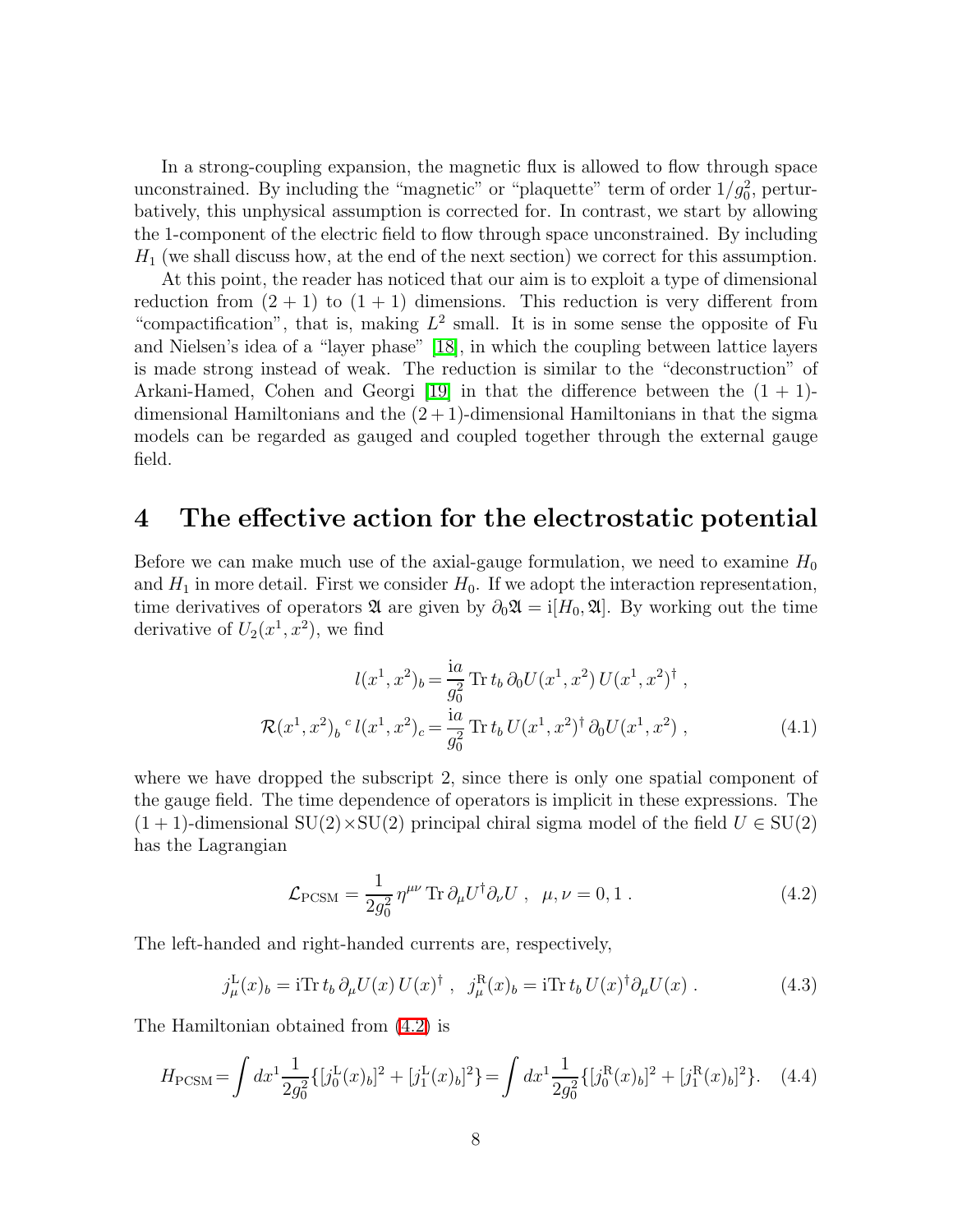By comparing [\(4.1\)](#page-8-1) with [\(4.3\)](#page-8-2), we can see that  $H_{\text{PCSM}}$  in [\(4.4\)](#page-8-3) is the continuum limit of  $H_0(x^2)$  in [\(3.4\)](#page-6-2).

Next we turn to  $H_1$ . This interaction Hamiltonian is nonlocal, but can be made local by reintroducing the temporal component of the gauge field. In one continuous infinite dimension  $\mathbb{R}$ , the function  $g(x^1 - y^1) = |x^1 - y^1|/2$  is the Green's function of the "Laplacian"; in other words

$$
- \partial_1^2 g(x^1 - y^1) = \delta(x^1 - y^1) .
$$

On our lattice, with  $x^1$  and  $y^1$  taking values 0, a, 2a, ...,  $L^1$ , the same function  $g(x^1 - y^1) = |x^1 - y^1|/2$  is the Green's function of an  $(L^1/a + 1)$ -dimensional operator  $\Delta_{L^1,a}$ , by which it is meant

$$
\Delta_{L^1,a} g(x^1 - y^1) = \sum_{z^1=0}^{L^1} (\Delta_{L^1,a})_{x^1 z^1} g(z^1 - y^1) = \frac{1}{a} \delta_{x^1 y^1}.
$$

<span id="page-9-0"></span>In the continuum limit  $a \to 0$  and thermodynamic limit  $L^1 \to \infty$ ,  $\Delta_{L^1,a} \to -\partial_1^2$ . We use this operator to introduce an auxiliary field  $\Phi(x^1, x^2)_b$  to replace [\(3.5\)](#page-6-3) by

$$
H_1 = \sum_{x^2=0}^{L^2-a} \sum_{x^1=0}^{L^2} \left\{ \frac{(g'_0)^2 a}{4} \Phi(x^1, x^2) \Delta_{L^1, a} \Phi(x^1, x^2) - (g'_0)^2 \left[ l_2(x^1, x^2) - \mathcal{R}_2(x^1, x^2 - a) l_2(x^1, x^2 - a) - q(x^1, x^2) \right] \Phi(x^1, x^2) \right\}.
$$
\n(4.5)

Let us assume that there are only two color charges - a quark with charge  $q$  at site  $u$ and another quark with charge  $q'$  at site v (note: the gauge group is  $SU(2)$ , so it makes no difference if we have a pair of heavy quarks or a heavy quark and antiquark). For small lattice spacing, we approximate the sum over  $x^1$  only as an integral to obtain

<span id="page-9-1"></span>
$$
H_1 = \sum_{x^2=0}^{L^2-a} \int dx^1 \frac{(g_0')^2 a^2}{4} \partial_1 \Phi(x^1, x^2) \partial_1 \Phi(x^1, x^2)
$$
  
 
$$
- \left(\frac{g_0'}{g_0}\right)^2 \sum_{x^2=0}^{L^2-a} \int dx^1 [j_0^L(x^1, x^2) \Phi(x^1, x^2) - j_0^R(x^1, x^2) \Phi(x^1, x^2 + a)]
$$
  
 
$$
+ (g_0')^2 q_b \Phi(u^1, u^2)_b - (g_0')^2 q_b' \Phi(v^1, v^2)_b . \tag{4.6}
$$

We wish to stress that we are not really taking  $a \to 0$ , but only assuming that a is small. Though the expression [\(4.5\)](#page-9-0) makes the physical meaning of the interaction clearer than [\(4.5\)](#page-9-0), we shall keep the regulator, at least implicitly. From the coupling to charges, we see that  $\Phi_b$  is proportional to the temporal component of the gauge field  $A_{0b}$ . We will call  $\Phi_b$  the electrostatic potential for this reason.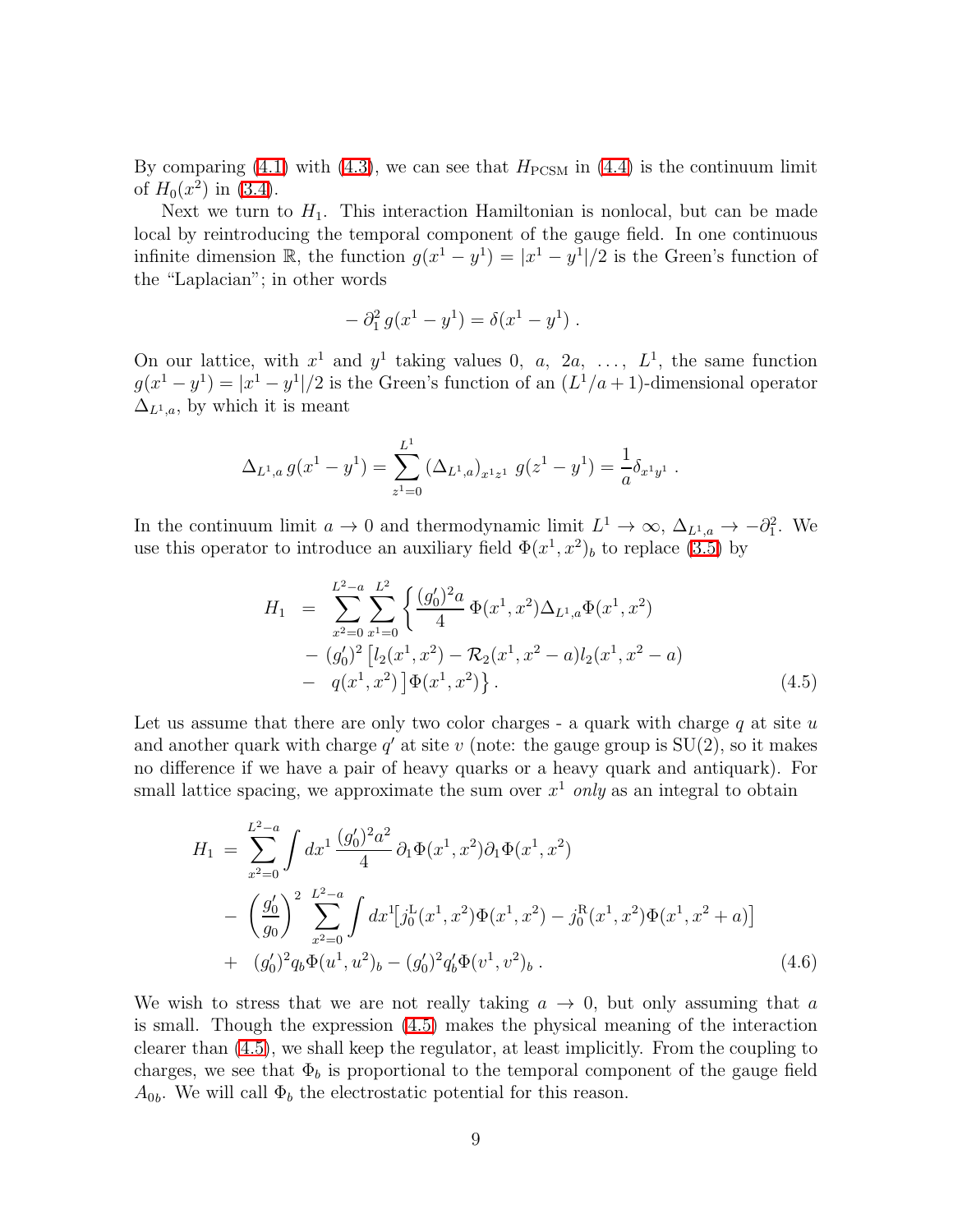From  $(4.6)$  we see that the left-handed charge of the sigma model at  $x^2$  is coupled to the electrostatic potential at  $x^2$ . The right-handed charge of the sigma model is coupled to the electrostatic potential at  $x^2 + a$ .

We now state the mathematical problem we wish to solve. In the presence of a quark at u and an antiquark at v, what is the effective action  $\mathfrak{S}(\Phi)$ , after integrating out U? If  $u^2 = v^2$ , that is, the quarks are only separated horizontally, the effective action is given by

<span id="page-10-0"></span>
$$
e^{i\mathfrak{S}(\Phi)} = \langle 0| \mathcal{T}e^{-i\int dx^0 H_1} |0\rangle , \qquad (4.7)
$$

where the state  $|0\rangle$  is the tensor product of sigma-model vacua (in other words, it is the vacuum of  $H_0$ ) and where  $\mathcal T$  denotes time  $(x^0)$  ordering. If  $u^2 \neq v^2$ , the expression [\(4.7\)](#page-10-0) is no longer correct. In that case, the expectation value needs to be taken with respect to different eigenstates of  $H_0$ , as we shall discuss in Section 7.

The effective action may be expanded in terms of vacuum expectation values of products of currents:

<span id="page-10-1"></span>
$$
\begin{split}\ni\mathfrak{S}\left(\Phi\right) &= -i\sum_{x^{2}=0}^{L^{2}-a} \int d^{2}x \left(g_{0}^{\prime}\right)^{2} a^{2} \,\partial_{1}\Phi(x^{0},x^{1},x^{2}) \partial_{1}\Phi(x^{0},x^{1},x^{2}) \\
&\quad -\frac{1}{2} \left(\frac{g_{0}^{\prime}}{g_{0}}\right)^{4} \sum_{x^{2}=0}^{L^{2}-a} \int d^{2}x \int d^{2}y \left[\langle 0|\mathcal{T}\ j_{0}^{\mathrm{L}}(x^{0},x^{1},x^{2})_{b}\ j_{0}^{\mathrm{L}}(y^{0},y^{1},x^{2})_{c}\,|0\rangle \right. \\
&\quad + \left. \langle 0|\mathcal{T}\ j_{0}^{\mathrm{R}}(x^{0},x^{1},x^{2})_{b}\ j_{0}^{\mathrm{R}}(y^{0},y^{1},x^{2})_{c}\,|0\rangle \right] \Phi(x^{0},x^{1},x^{2})_{b} \Phi(y^{0},y^{1},x^{2})_{c} + O(\Phi^{4}) \\
&\quad - \left. i \int dx^{0} \left[ (g_{0}^{\prime})^{2}q(x^{0})_{b}\Phi(x^{0},u^{1},u^{2})_{b} - (g_{0}^{\prime})^{2}q^{\prime}(x^{0})_{b}\Phi(x^{0},v^{1},u^{2})_{b} \right] \\
&\quad + \left. iS_{\mathrm{WZWN}}(q) + iS_{\mathrm{WZWN}}(q^{\prime})\right),\n\end{split} \tag{4.8}
$$

where  $d^2x = dx^0 dx^1$ ,  $d^2y = dy^0 dy^1$  and  $S_{\text{WZWN}}(q)$  is the Wess-Zumino-Witten-Novikov action of a single SU(2) quark charge (see for example references [\[20\]](#page-35-0)) the details of which are not important for our purposes. We will determine the two-point correlators of currents in [\(4.8\)](#page-10-1) at large separations.

If we ignore the quantum corrections in [\(4.8\)](#page-10-1), the potential between the quark and the antiquark is

$$
V(u^{1} - v^{1}) = \sigma |u^{1} - v^{1}|, \quad \sigma = q^{2} \frac{(g_{0}')^{4}}{(g_{0}')^{2} a^{2}} = \frac{3}{2} \frac{(g_{0}')^{2}}{a^{2}}.
$$

This is the result of Section 6 of reference [\[1\]](#page-34-0). In the next section, we show the quantum corrections from the current-current correlators will drastically change this result. Physically, these correlators correspond to transverse (that is, vertical) fluctuations of the electric string, as we discuss in Section 7.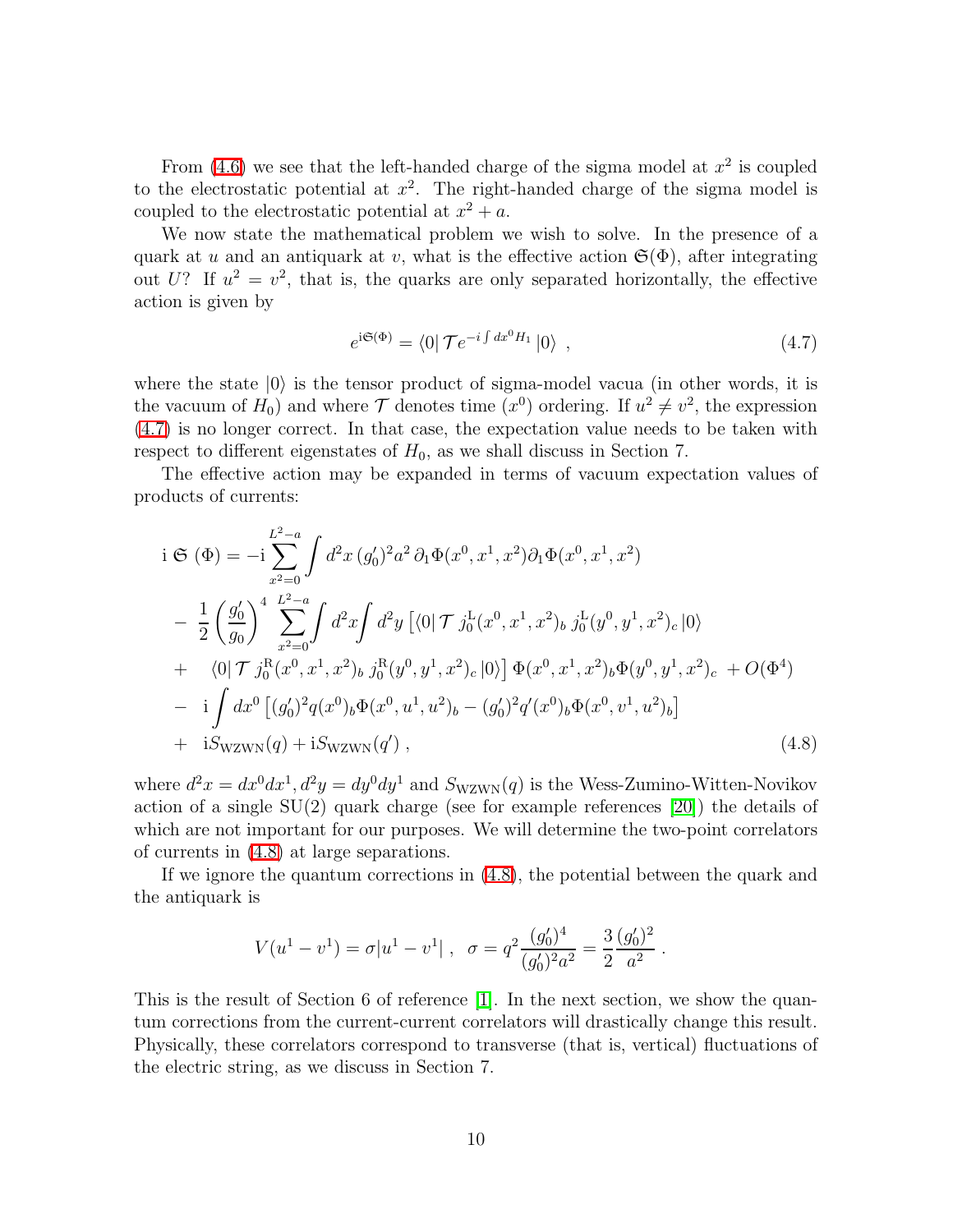# 5 The leading-order corrections to the effective action

<span id="page-11-1"></span>From the exact result for the two-point form factor [\(A.35\)](#page-32-0), discussed in the appendix, we will determine the correlation functions

$$
D(x, y)_{bc} = \langle 0 | \mathcal{T} j_0^{\text{L}}(x^0, x^1, x^2)_{b} j_0^{\text{L}}(y^0, y^1, x^2)_{c} | 0 \rangle
$$
  
=  $\langle 0 | \mathcal{T} j_0^{\text{R}}(x^0, x^1, x^2)_{b} j_0^{\text{R}}(y^0, y^1, x^2)_{c} | 0 \rangle$ , (5.1)

in [\(4.8\)](#page-10-1) for the  $SU(2) \times SU(2) \simeq O(4)$  sigma model. We will then use this result to find the string tension for horizontally-separated color charges.

<span id="page-11-0"></span>The exact correlation functions will also have contributions from two- as well as all higher-point form factors. The complete formula for the Wightman (non-time-ordered) expectation value of two operators in terms of form factors is

$$
\langle 0|\mathfrak{B}(x)\mathfrak{C}(y)|0\rangle = \langle 0|\mathfrak{B}(x)|0\rangle\langle 0|\mathfrak{C}(y)|0\rangle
$$
  
+ 
$$
\sum_{M=1}^{\infty} \int \frac{d\theta_1 \cdots d\theta_M}{(2\pi)^M M!} \langle 0|\mathfrak{B}(x)|\theta_M, j_M \dots, \theta_1, j_1 \rangle\langle \theta_1, j_1, \dots, \theta_M, j_M | \mathfrak{C}(y)|0\rangle.
$$
 (5.2)

To obtain this result, we used the resolution of the identity [\(A.3\)](#page-20-0). Time-ordered expectation values can be written in terms of Wightman functions. In a field theory with a mass gap m, the largest contribution to [\(5.2\)](#page-11-0) for large  $m|x-y|$  comes from the terms with the smallest number of particle exchanges M. For our problem, with two-sigma model charge densities, the first term, i.e. the vacuum channel, gives no contribution; therefore we can consider just the case of  $M = 2$ . We will evaluate [\(5.1\)](#page-11-1) in this way. Viewing the two-point form factor as a vertex between the electrostatic potential Φ and two excitations of the sigma model, called Faddeev-Zamolodchikov or FZ particles, we consider the one-loop diagram:



This diagram is infrared and ultraviolet finite. A scale is set by the sigma-model mass gap m. We will expand this diagram in derivatives of  $\Phi$ . Lowest order in derivatives means lowest order in momentum, in the Fourier transform of this amplitude. The two-particle form factors should therefore be sufficient. If we wanted many higherderivative terms in the effective action of the electrostatic potential  $\mathfrak{S}(\Phi)$ , this would no longer be the case.

Taking the complex conjugate of the expression for the form factor [\(A.36\)](#page-33-0), in the appendix, with x replaced by y, applying  $(5.2)$ , truncating  $M > 2$ , and finally ordering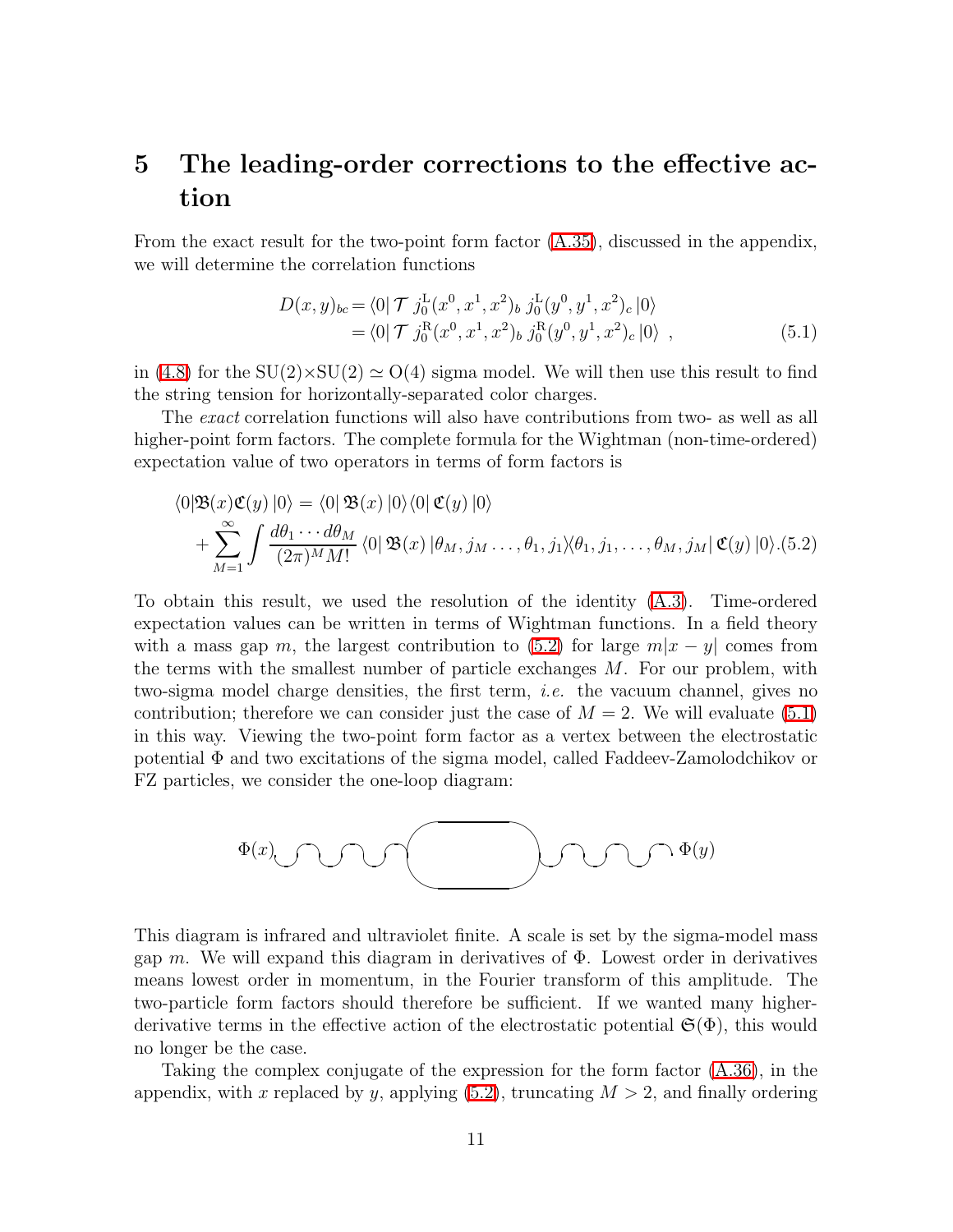<span id="page-12-0"></span>in the time coordinates  $x^0$  and  $y^0$ , yields the following for the current-current correlation functions [\(5.1\)](#page-11-1)

$$
D(x, y)_{bc} = \frac{4m^2 \delta_{bc}}{2!(2\pi)^2} \int d\theta_1 d\theta_2 (\cosh \theta_1 - \cosh \theta_2)^2 |F(\theta_2 - \theta_1)|^2
$$
  
×  $\exp \{-im \text{sgn}(x^0 - y^0) [(x^0 - y^0)(\cosh \theta_1 + \cosh \theta_2) - (x^1 - y^1) (\sinh \theta_1 + \sinh \theta_2)]\},$  (5.3)

where  $sgn(x^0 - y^0)$  is defined as 1 if  $x^0 > y^0$  and  $-1$  if  $x^0 < y^0$ .

<span id="page-12-3"></span>The integration in [\(5.3\)](#page-12-0) can be made somewhat easier by introducing new parameters  $\Omega = (\theta_1 + \theta_2)/2$  and  $\omega = (\theta_1 - \theta_2)/2$ :

$$
D(x, y)_{bc} = \frac{4m^2 \delta_{bc}}{\pi^2} \int d\Omega d\omega \sinh^2 \Omega \sinh^2 \omega
$$
  
×  $\exp\{-2im \cosh \Omega \sin(x^0 - y^0) [(x^0 - y^0) \cosh \omega - (x^1 - y^1) \sinh \omega] \}$   
×  $\exp - \int_0^\infty \frac{d\xi}{\xi} \frac{e^{-\xi}}{\cosh^2 \xi} \left(1 - \cosh \xi \cos \frac{2\xi \omega}{\pi}\right)$ . (5.4)

The action  $\mathfrak{S}(\Phi)$  is nonlocal, but the excitations of the sigma model are massive particles. Hence we expect that  $\mathfrak{S}(\Phi)$  is dominated by local terms, obtained from the derivative expansion. Let us introduce the new coordinates  $X^{\mu}$  and  $r^{\mu}$  by  $x^{\mu} =$  $X^{\mu} + r^{\mu}/2$  and  $y^{\mu} = X^{\mu} - r^{\mu}/2$ . We expand  $\Phi(x)$  and  $\Phi(y)$  in powers of  $r^{\mu}$ , in the standard way as

$$
\Phi(x) = \Phi(X) + \frac{r^{\mu}}{2} \partial_{\mu} \Phi(X) + \frac{r^{\mu} r^{\nu}}{8} \partial_{\mu} \partial_{\nu} \Phi(X) + \cdots ,
$$
  

$$
\Phi(y) = \Phi(X) - \frac{r^{\mu}}{2} \partial_{\mu} \Phi(X) + \frac{r^{\mu} r^{\nu}}{8} \partial_{\mu} \partial_{\nu} \Phi(X) \pm \cdots ,
$$
(5.5)

<span id="page-12-1"></span>where  $\partial_{\mu}$  now denotes  $\partial/\partial X^{\mu}$ .

<span id="page-12-2"></span>Taking care to sum over  $L$  and  $R$ , the term we want to evaluate in the effective action, which is quadratic in the fields, is given by

$$
i\mathfrak{S}^{(2)}(\Phi) = -\left(\frac{g_0'}{g_0}\right)^4 \sum_{x^2=0}^{L^2-a} \int d^2X \, d^2r \, D\left(X + \frac{r}{2}, X - \frac{r}{2}\right)_{bc}
$$

$$
\times \Phi\left(X + \frac{r}{2}, x^2\right)_b \Phi\left(X - \frac{r}{2}, x^2\right)_c.
$$
(5.6)

At the risk of overemphasizing a point, we remark that the truncation of [\(5.2\)](#page-11-0) to  $M = 2$  and the use of the derivative expansion [\(5.5\)](#page-12-1) have the same justification. Both are valid approximations in a massive theory. Though we expand in  $r$  in  $(5.5)$ , it is not a short-distance expansion in the usual sense. We can integrate over  $r$  precisely because large  $m|r|$  contributions are suppressed. The result of substituting [\(5.5\)](#page-12-1) into [\(5.6\)](#page-12-2) is really a small-momentum expansion.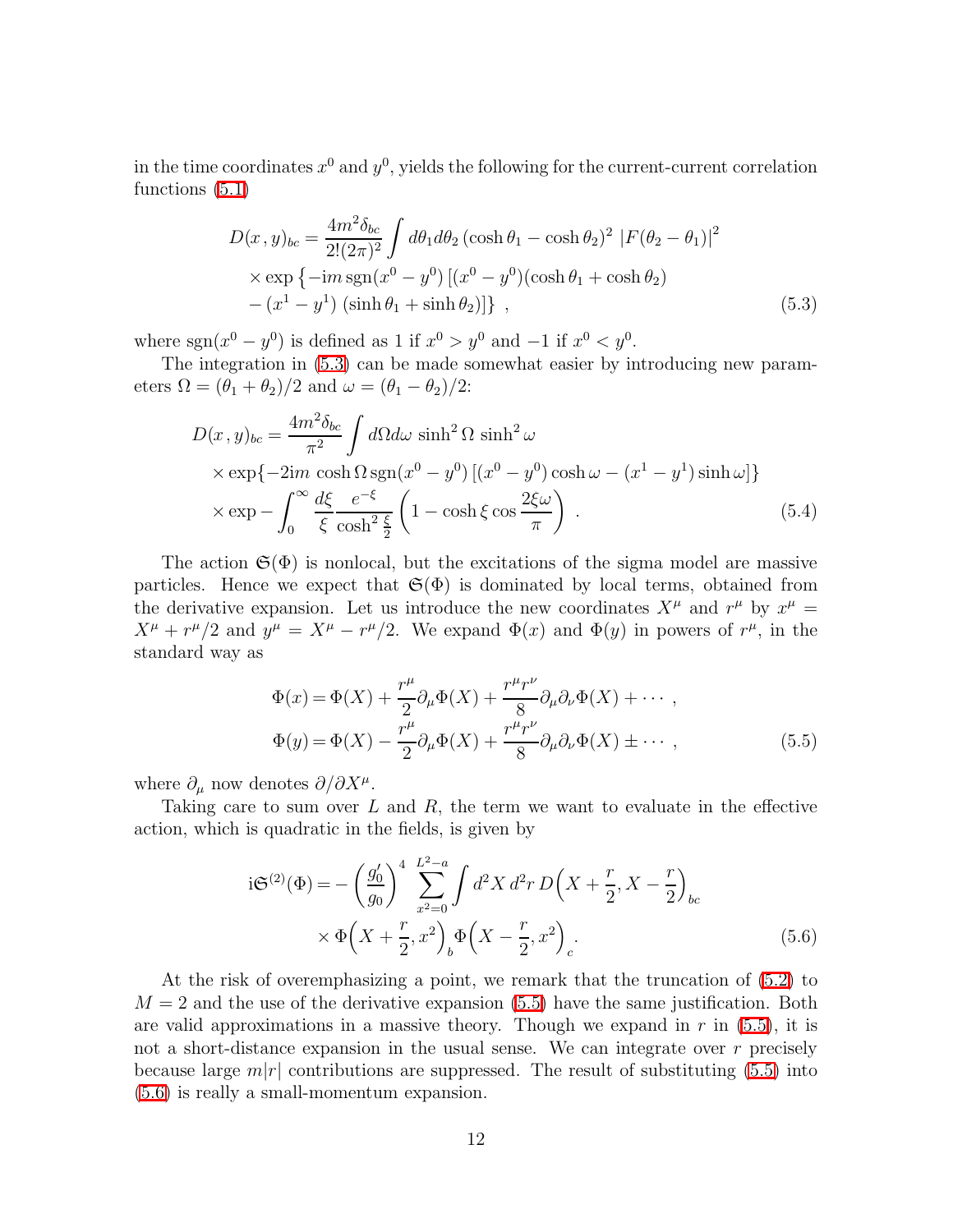After substituting [\(5.4\)](#page-12-3) and [\(5.5\)](#page-12-1) into [\(5.6\)](#page-12-2) we integrate over  $r^{\mu}$ . The integrals over  $r^\mu$  are are of the form

$$
I(Q_0, Q_1, A) = \int d^2r \, e^{-iQ_0|r^0| + iQ_1r^1 \text{sgn}(r^0)} A(r^0, r^1) ,
$$

for some polynomial  $A(r^0, r^1)$ , where

$$
Q_0 = 2m \cosh \Omega \cosh \omega , \quad Q_1 = 2m \cosh \Omega \sinh \omega .
$$

We therefore need to evaluate  $I(Q_0, Q_1, A)$ , for a few choices of  $A(r^0, r^1)$ .

Suppose that  $A(r^0, r^1)$  has no dependence on  $r^1$ . Then the r<sup>1</sup>-integration will produce a term proportional to  $\delta(Q_1)$ , which, in turn, is proportional to  $\delta(\sinh \omega)$ . From the factor  $\sinh^2 \omega$  in the integral expression [\(5.4\)](#page-12-3), this will give no contribution to  $i\mathfrak{S}^{(1)}(\Phi)$  in [\(5.6\)](#page-12-2). Since we are working to quadratic order in  $r^0$  and  $r^1$ , we therefore need only consider  $A(r^0, r^1) = r^1, r^0r^1, (r^1)^2$ .

It is elementary to show that  $I(Q_0, Q_1, r^1) = 0$ .

The integral  $I(Q_0, Q_1, r^0 r^1)$  is proportional to  $\delta'(\sinh \omega)$ . Again, the factor  $\sinh^2 \omega$ in the integral expression [\(5.4\)](#page-12-3) insures that this will give no contribution to  $i\mathfrak{S}^{(2)}(\Phi)$ in [\(5.6\)](#page-12-2).

The only integral remaining is

$$
I[Q_0, Q_1, (r^1)^2] = -\frac{2i\delta''(Q_1)}{Q_0 - i\varepsilon} = -P.V. \frac{2i\delta''(Q_1)}{Q_0} + 2\pi\delta(Q_0)\delta''(Q_1) .
$$

Only the principal value contributes to the effective action, which is

$$
i\mathfrak{S}^{(2)}(\Phi) = -\frac{2mi}{\pi^2} \left(\frac{g_0'}{g_0}\right)^4 \sum_{x^2=0}^{L^2-a} \int d^2X \int d\Omega d\omega \frac{\sinh^2\Omega \sinh^2\omega}{\cosh\Omega \cosh\omega} \delta''(2m \cosh\Omega \sinh\omega)
$$
  
 
$$
\times \exp - \int_0^\infty \frac{d\xi}{\xi} \frac{e^{-\xi}}{\cosh^2\frac{\xi}{2}} \left(1 - \cosh\xi\cos\frac{2\xi\omega}{\pi}\right) \left[\partial_1\Phi(X, x^2)_b\right]^2
$$
  
+ higher derivative terms.

<span id="page-13-0"></span>The integration over  $\Omega$  and  $\omega$  can now be done. After some work, we find

$$
i\mathfrak{S}^{(2)}(\Phi) = -\frac{i}{3m^2\pi^2} \left(\frac{g_0'}{g_0}\right)^4 \exp\left[-2\int_0^\infty \frac{d\xi}{\xi} e^{-\xi} \tanh^2\frac{\xi}{2}\right]
$$

$$
\times \sum_{x^2=0}^{L^2-a} \int d^2X \left[\partial_1 \Phi(X, x^2)_b\right]^2 + \text{h. d. t.},\tag{5.7}
$$

which is the central result of this paper.

The correction to  $\mathfrak{S}(\Phi)$  which is cubic in  $\Phi$  can be shown to vanish by symmetry considerations,  $\mathfrak{S}^{(3)}(\Phi) = 0$ . The quartic correction  $\mathfrak{S}^{(4)}(\Phi)$ , does not vanish. This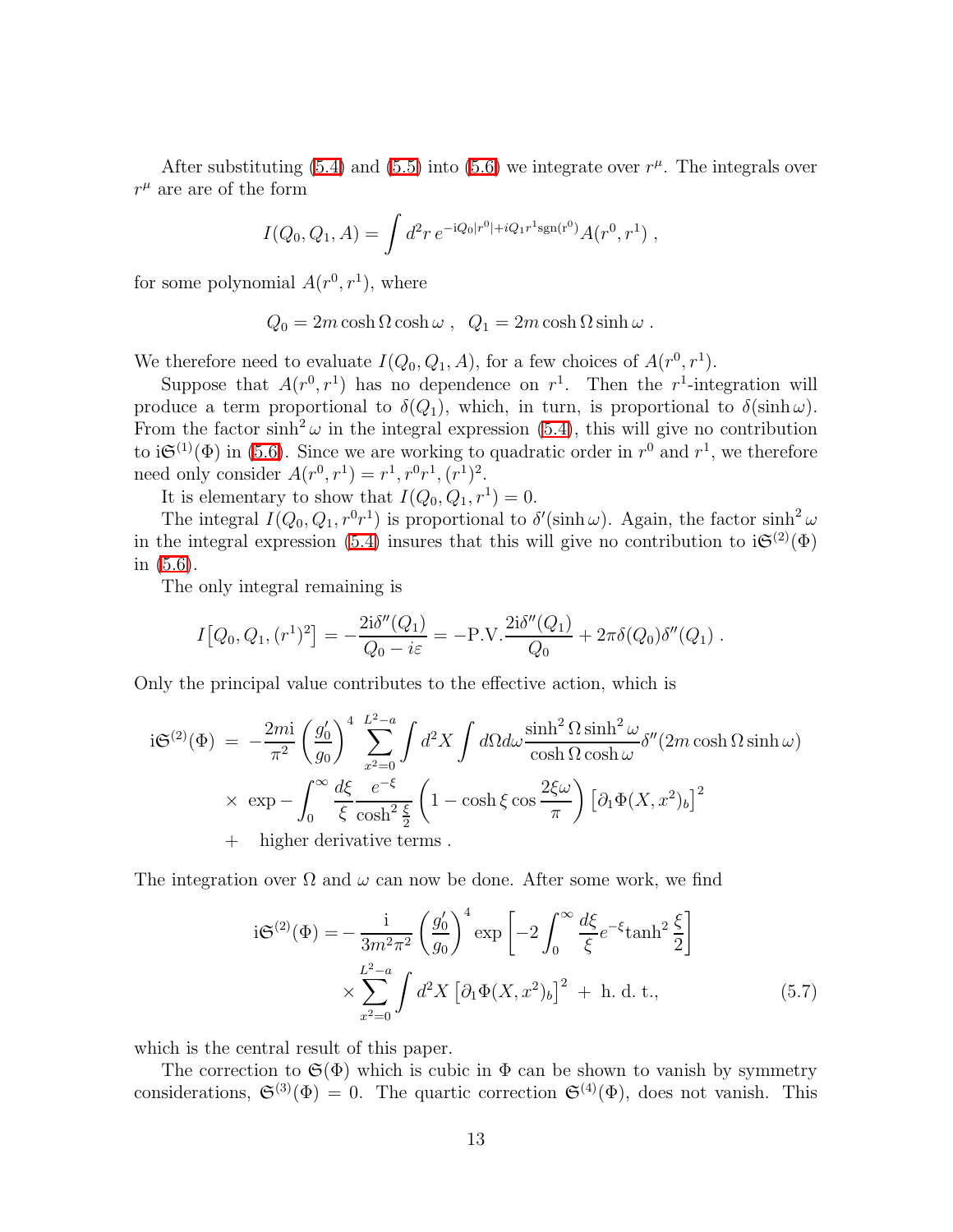can also be obtained using form-factor methods, though the calculation will be longer than that above. An interesting aspect of  $\mathfrak{S}^{(4)}(\Phi)$  is that it couples fields together at neighboring values of the vertical coordinate, e.g.  $x^2$  and  $x^2 + a$ . It may lead to interesting nonlinear dynamics of electric strings. At this order in  $g'_{0}$  the form factors and the mass spectrum will be altered [\[21\]](#page-35-1), which will also need to be implemented.

### 6 The horizontal string tension

With our result [\(5.7\)](#page-13-0) serving as the second term of the expression [\(4.8\)](#page-10-1) for the effective action  $\mathfrak{S}(\Phi)$ , we find

$$
\mathfrak{S}(\Phi) = -K \sum_{x^2=0}^{L^2-a} \int d^2x \left[ \partial_1 \Phi(x, x^2)_b \right]^2 + \text{h. d. t.} + O(\Phi^4)
$$
  
- 
$$
\int dx^0 \left[ (g'_0)^2 q(x^0)_b \Phi(x^0, u^1, u^2)_b - (g'_0)^2 q'(x^0)_b \Phi(x^0, v^1, u^2)_b \right]
$$
  
+ 
$$
S_{\text{WZWN}}(q) + S_{\text{WZWN}}(q'), \qquad (6.1)
$$

<span id="page-14-0"></span>Where the factor  $K$  is given by

$$
K = \frac{(g_0')^2 a^2}{4} + \frac{1}{3m^2 \pi^2} \left(\frac{g_0'}{g_0}\right)^4 \exp\left[-2 \int_0^\infty \frac{d\xi}{\xi} e^{-\xi} \tanh^2 \frac{\xi}{2}\right] \,. \tag{6.2}
$$

Notice that there is no induced mass term in  $\Phi$ . This is not hard to understand; it is due to the fact that the FZ particles of the principal chiral sigma model are adjoint charges, hence do not screen quarks.

Notice that at leading order, there are no time derivatives of  $\Phi$  in  $\mathfrak{S}(\Phi)$ . The effective Hamiltonian is

$$
E = K \sum_{x^2=0}^{L^2-a} \int dx^1 \left[ \partial_1 \Phi(x, x^2)_b \right]^2 + \text{h. d. t.} + O(\Phi^4)
$$
  
+  $(g'_0)^2 q_b \Phi(u^1, u^2)_b - (g'_0)^2 q'_b \Phi(v^1, u^2)_b$ . (6.3)

Thus the horizontal string tension is

$$
\sigma_{\rm H} = \frac{1}{4} (q_b)^2 \frac{(g_0')^4}{K} = \frac{3(g_0')^4}{8K} ,
$$

where we used, as before,  $q^2 = (q')^2 = \frac{3}{2}$  $\frac{3}{2}$  for our normalization of SU(2) charges.

Let us look a bit more closely at the factor K. In the asymptotically-free  $SU(2) \times$  $SU(2)$  nonlinear sigma model, the mass of the FZ particles depends on the coupling  $g_0$ as

$$
m = \frac{C}{a} (g_0^{-1} e^{-2\pi/g_0^2} + \cdots),
$$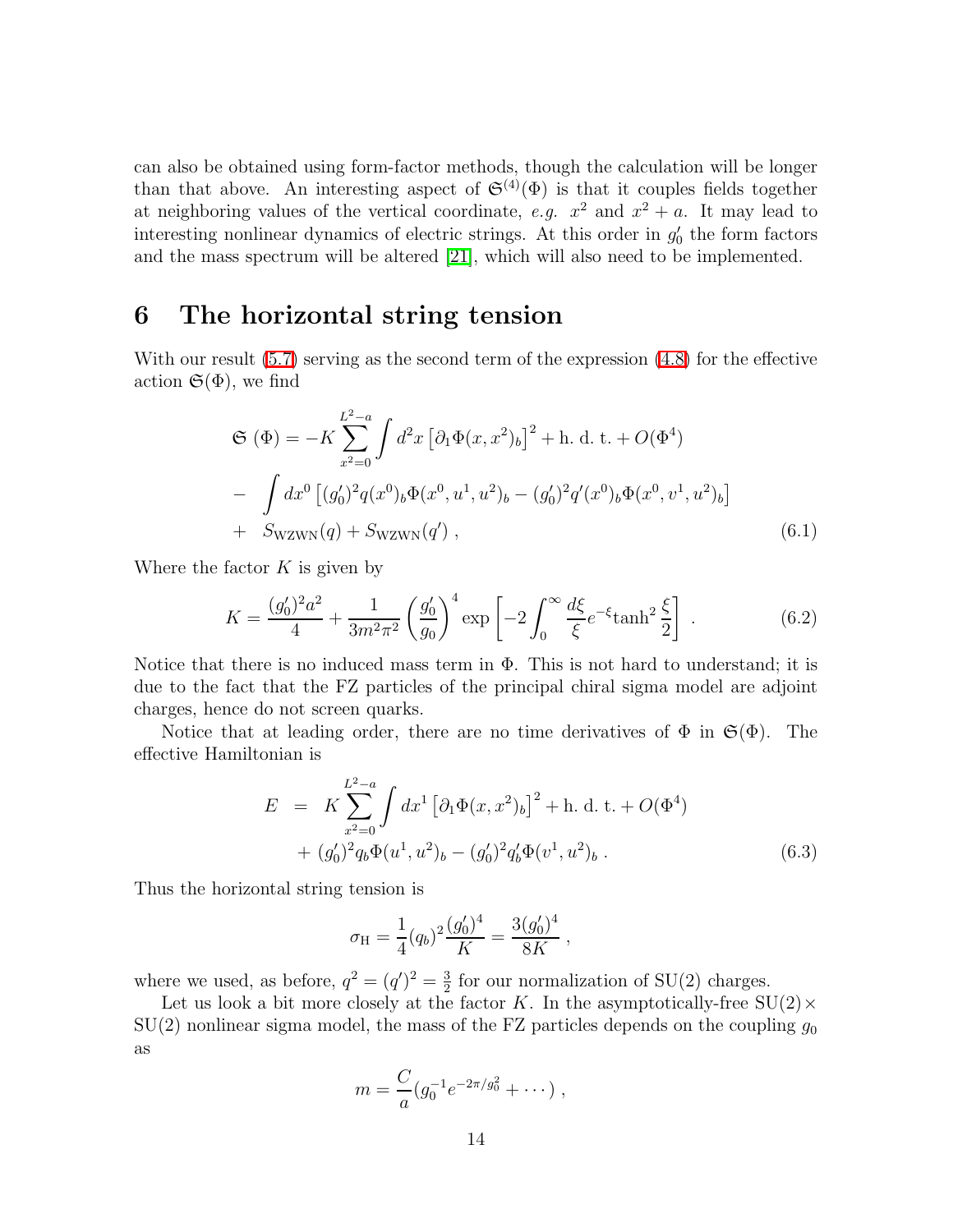where  $C$  is a non-universal constant, which depends on the cut-off method. Thus the second term in  $K$  according to  $(6.2)$  is significant. Our result for the horizontal string tension is therefore

$$
\sigma_{\rm H} = \frac{3}{2} \left( \frac{g_0'}{a} \right)^2 \left[ 1 + \frac{4}{3} \frac{0.7296}{C^2 \pi^2} \frac{(g_0')^2}{g_0^2} e^{4\pi/g_0^2} \right]^{-1} . \tag{6.4}
$$

<span id="page-15-0"></span>Notice that for very small  $g_0$ , the exponential dominates the denominator, even if  $g'_0 \ll g_0$ . Thus [\(6.4\)](#page-15-0) depends on the couplings as

$$
\sigma_{\rm H} \approx \frac{9C^2 \pi^2}{(0.7296)8} \frac{g_0^2}{a^2} e^{-4\pi/g_0^2} \,. \tag{6.5}
$$

This expression is unusual in that all  $g'_{0}$ -dependence has disappeared.

If we rewrite our expression for the string tension [\(6.4\)](#page-15-0) in terms of the continuum couplings  $e = g_0 \sqrt{a}$  and  $e' = g'_0 \sqrt{a}$ , we see an expression which is different than [\(1.3\)](#page-3-0). In terms of these constants and the lattice spacing, that

$$
\sigma_{\rm H} = \frac{3}{2} \frac{(e')^2}{a} \left[ 1 + \frac{4}{3} \frac{0.7296}{C^2 \pi^2} \frac{(e')^2}{e^2} e^{4\pi/(e^2 a)} \right]^{-1} \approx \frac{9C^2 \pi^2}{(0.7296)8} \frac{e^2}{a} e^{-4\pi/(e^2 a)}, \tag{6.6}
$$

where the approximation is valid for small a. We cannot take a continuum limit of our string tension, holding  $e$  and  $e'$  fixed. The reason the naive argument leading to  $(1.3)$ fails is in the assumption of no ultraviolet divergences. What our method shows is that, at least for the anisotropic range of couplings we consider, there are such divergences. The resulting dependence of the string tension on the couplings is not analytic.

We believe that [\(6.4\)](#page-15-0) cannot be extended to the isotropic regime  $g'_0 \sim g_0$ . To see why, imagine that we generalize the regularized theory to one with three couplings. In the Euclidean Wilson lattice gauge theory, with lattice spacing  $a$  and link fields  $U_{\mu}(x) \in SU(2)$ , where x lies on a three-dimensional lattice, this means an action of the form

$$
S = \sum_{\mu \neq \nu} \frac{1}{4g_{\mu\nu}^2} \text{Tr} \, U_{\mu}(x) U_{\nu}(x + \hat{\mu}a) U_{\mu}(x + \hat{\nu}a) U_{\nu}(x) \;, \tag{6.7}
$$

where  $\hat{\mu}$  denotes the unit vector in the  $\mu$ -direction and  $g_{\mu\nu} = g_{\nu\mu}$ . There are three distinct couplings in this model. The regime analogous to that we consider is  $g_{01} \ll$  $g_{02} = g_{12}$ . There are other regimes, we could apply our result [\(6.4\)](#page-15-0) to, namely  $g_{02} \ll$  $g_{01} = g_{12}$  and  $g_{12} \ll g_{01} = g_{02}$ . Clearly there must be a crossover phenomenon between different behaviors of the string tension. It seems plausible that there is other crossover behavior between these regimes to  $g_{01} \sim g_{02} \sim g_{12}$  in which [\(1.3\)](#page-3-0) takes place. Since the string tension does not depend on  $g'_{0}$  to our order of approximation, it may be that the crossover occurs at a value of  $g'_0/g_0$  which is not extremely small.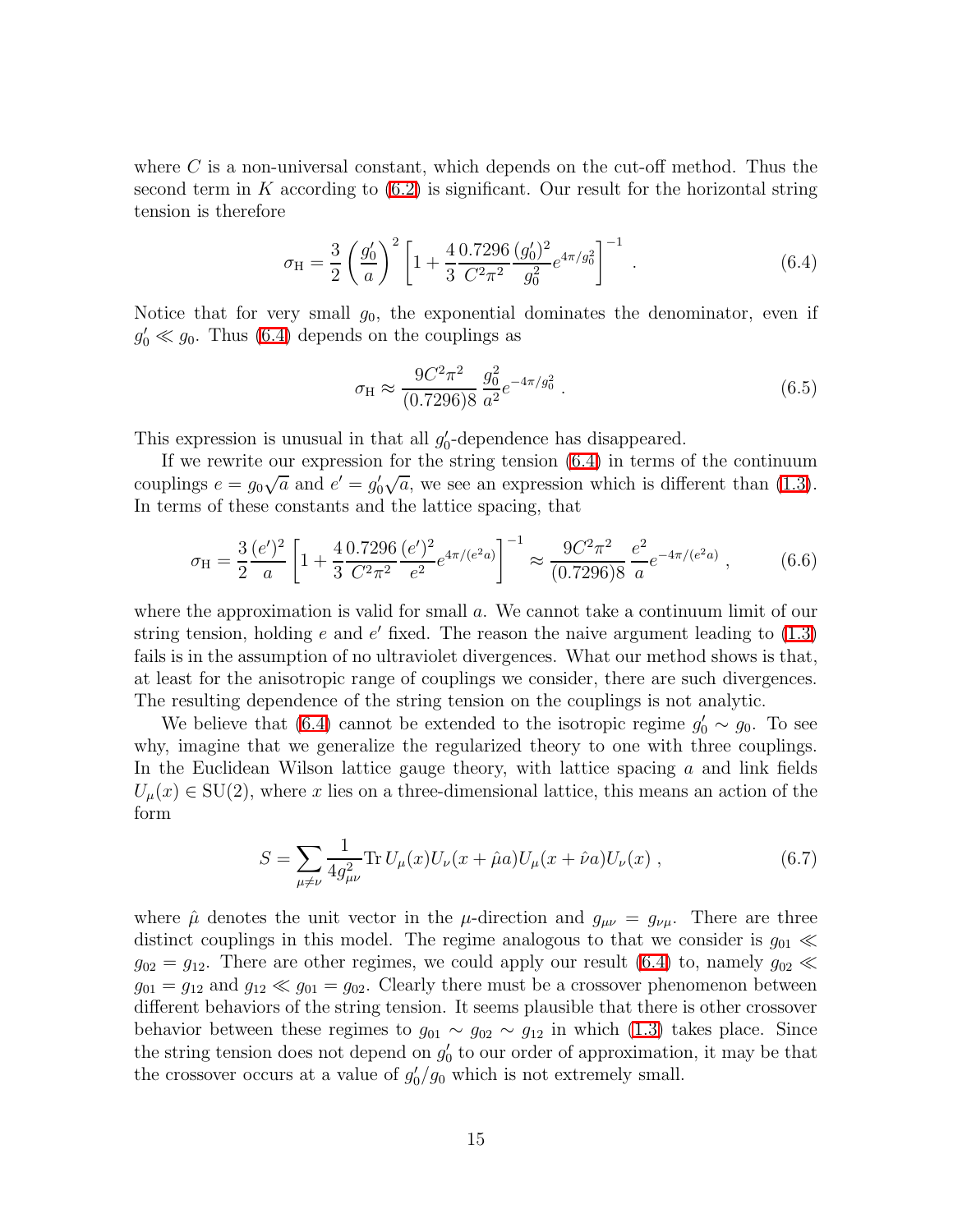#### 7 Physical aspects of excitations

In this section, we complete the picture of the confining phase by discussing the vertical string and the nature of the pure-glue excitations.

We already presented the basic mechanisms of linear potential between verticallyseparated quarks and the area decay of space-like Wilson loops in reference [\[1\]](#page-34-0). We will show how these mechanisms fit into a general picture of the excitations.

Let us begin by asking what the excitations are if  $g_0 > 0$  and  $g'_0 = 0$ . As we discussed in Section 3, the system splits up into decoupled layers of nonlinear sigma models. The possible excitations are massive FZ particles which can travel horizontally, but not vertically. There is, however a restriction on the these excitations, which is that the residual gauge-invariance condition [\(3.2\)](#page-6-1) must be satisfied. If we approximate the sum over  $x^1$  as an integral, this condition states that for each  $x^2$ 

$$
\left\{ \int dx^1 \left[ j_0^L(x^1, x^2)_b - j_0^R(x^1, x^2 - a)_b \right] - g_0^2 Q(x^2)_b \right\} \Psi = 0 , \qquad (7.1)
$$

<span id="page-16-0"></span>where  $Q(x^2)_b$  is the total color charge from quarks at  $x^2$  and  $\Psi$  is any physical state. If there are no quarks, the total right-handed charge of FZ particles in the sigma model at  $x^2 - a$  is equal to the total left-handed charge of FZ particles in the sigma model at  $x^2$ .

Let us picture two-dimensional space partitioned into a set of parallel horizontal layers. Each layer contains a sigma model. The FZ particles move within a layer, as in the left-hand side of Figure 2. Now suppose we increase  $g'_0$  from zero to a small value. Since an FZ particles at  $x^2$  has left-SU(2) charge at  $x^2$  and right-SU(2) charge at  $x^2 + a$ , horizontal electric strings must join the FZ particles together. The strings lie between the layers. Because the constraint [\(7.1\)](#page-16-0) is satisfied, these strings can be consistently introduced. We now have a similar picture of excitations, but now with strings with the tension calculated in the last section. This is shown in the right-hand side of Figure 2. We see now that the vertical electric flux is carried by the FZ particles themselves - they are short segments of vertical electric flux. In fact, if we introduce a quark and antiquark with a vertical separation, there will simply be a line of FZ particles and horizontal strings joining them together.

The term in the effective action of the electrostatic potential we calculated in Section 5 is due to charge fluctuations in the sigma model. According to the picture we have just outlined, this means it is due to transverse (that is, vertical) fluctuations of the string joining a quark-antiquark pair.

The reader should not be misled by the right side of Figure 2 into thinking that there is no 1-component of the electric field if  $g'_0 = 0$ . There is electric field produced by the FZ particles in this case, but this field carries no energy.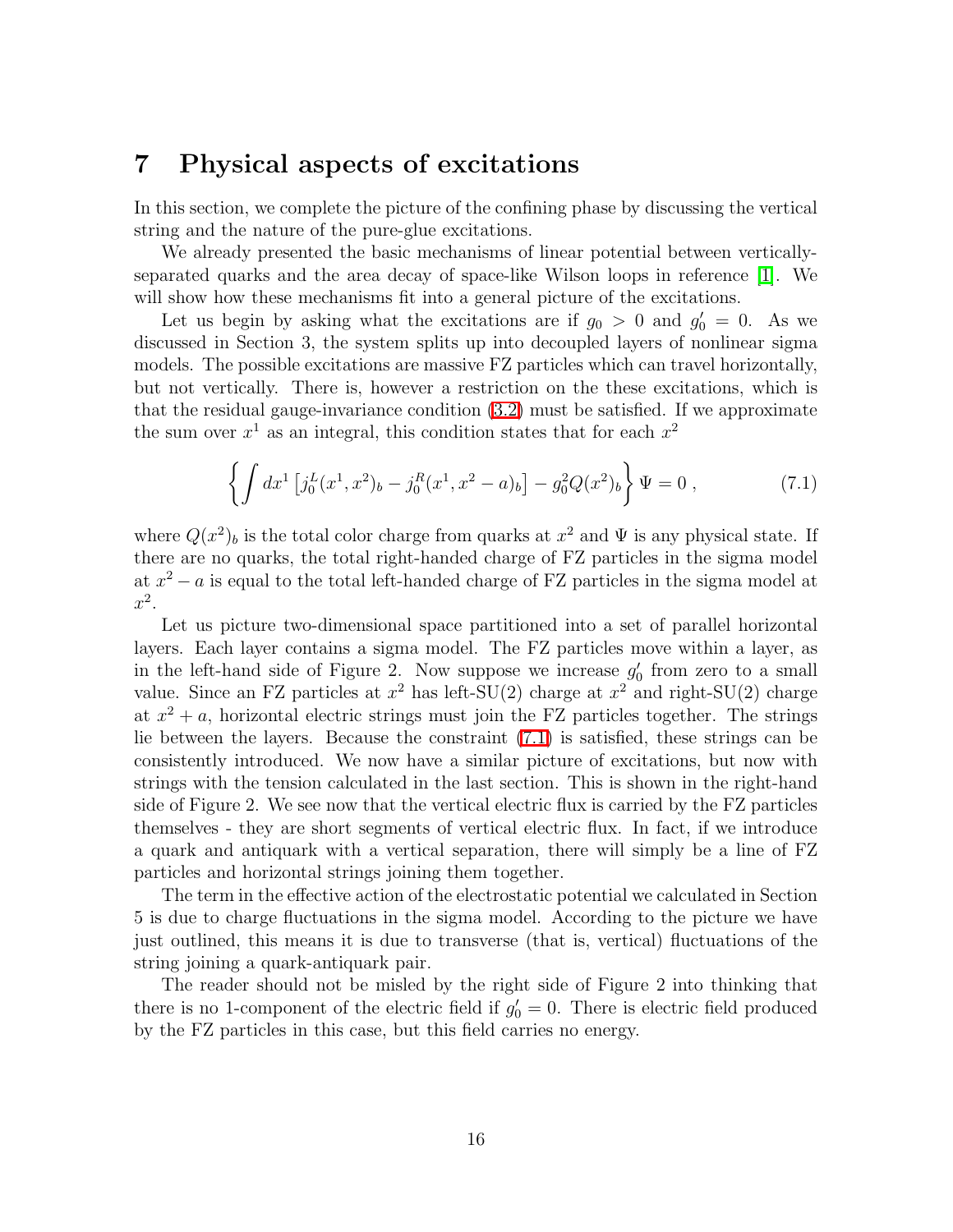

Figure 2. The circles represent FZ particles in the layers between the dashed lines. On the right, electric strings connect the FZ particles.

<span id="page-17-0"></span>Naively, the vertical string tension is simply [\[1\]](#page-34-0)

$$
\sigma_{\rm V} = \frac{m}{a} \approx \frac{C}{g_0 a^2} e^{-2\pi/g_0^2} \,. \tag{7.2}
$$

This result follows from assuming that the energy in each layer is  $m$ . Strictly speaking, the right-hand side of [\(7.2\)](#page-17-0) is a lower bound to the vertical string tension,  $\sigma_{\rm V} \ge m/a$ . We expect that there will be corrections to this formula. These can be found, in principle, just as we did as for the horizontal string tension. There is a subtle difference however. In the expression for the effective action. Instead of  $(4.7)$ , we must calculate

$$
e^{i\mathfrak{S}(\Phi)} = \lim_{T \to \infty} \langle \Psi | \mathcal{T} e^{-i \int_0^T dx^0 H_1} | \Psi \rangle \tag{7.3}
$$

The state  $\Psi$  is not the vacuum. We must now have an FZ particle in every layer between the quark and antiquark. This problem is under study.

### 8 Conclusions

By spitting  $(2+1)$ -dimensional SU(2) Yang-Mills theory anisotropically into integrable models, with an interaction between these models, we obtained an expression for the string tension (in one direction only) at small values of the couplings.

Two problems yet to be solved for this gauge theory are finding a more precise result for the vertical string tension (discussed in the last section) and the mass gap of the gauge theory. The latter problem is not straightforward, as the glueball excitations are collections of many FZ particles. Furthermore, we do not expect the number of these FZ particles is fixed. The right approach may be to obtain a better understanding of the vacuum state first, then examine gauge-invariant correlators in this state.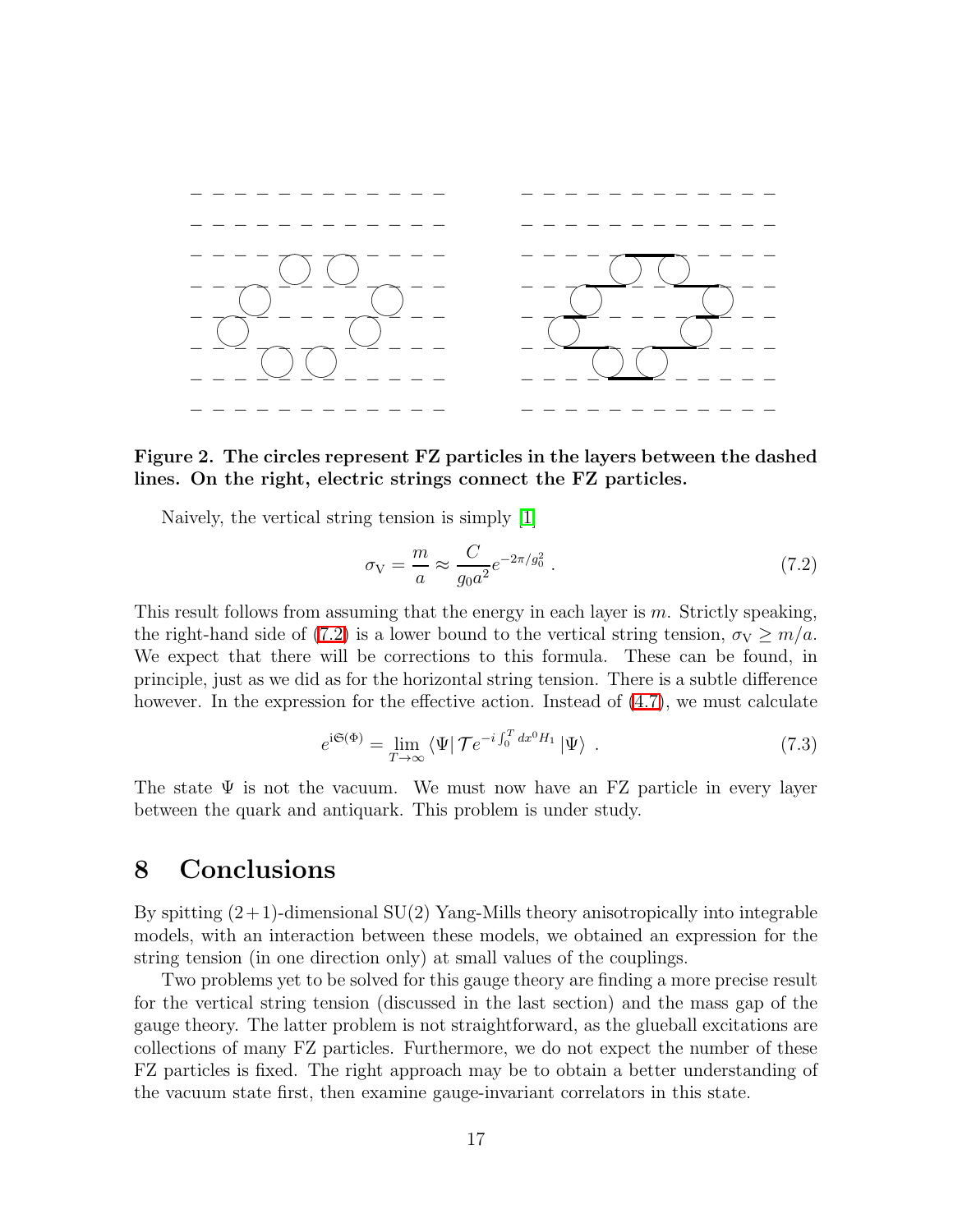The effective action we used to find the horizontal string tension contains further nonlinear terms, as we mentioned at the end of Section 5. The quartic term contains mixed correlators of left-handed and right-handed charges of the sigma model. It is necessary to use  $(A.38)$ , as well as  $(A.36)$  There is no reason why this term cannot be determined; all that is needed is sufficient effort. Perhaps this term could shed light on the crossover phenomenon discussed at the end of Section 6. It will also be important to include corrections to the mass spectrum and the form factors at this order [\[21\]](#page-35-1).

We could extend our methods to  $SU(N)$  gauge theories, if we knew the form factors for the  $SU(N) \times SU(N)$  sigma model with  $N > 2$ . Our basic idea can be formulated for any value of N [\[1\]](#page-34-0). The form-factor problem for  $N > 2$  is tough, in part because of the presence of bound states of the fundamental FZ particles. The S-matrix was worked out some time ago [\[22\]](#page-35-2), and agrees with the Bethe Ansatz approach for an equivalent Fermionic model [\[23\]](#page-35-3). The S-matrix becomes unity in the 't Hooft limit  $N \to \infty$ ,  $g_0^2 N$ fixed, and the form factors should simplify in this limit (note: there is a large-N limit of the  $SU(N) \times SU(N)$  sigma model, whose S-matrix is non-trivial [\[24\]](#page-35-4). This is a different model, because the limit is *not* the standard 't Hooft limit).

The picture of confinement and excitations described in Section 7 suggests that the non-Abelian gauge theory may be dual to another field theory. The weak coupling diagrams would correspond to the strong-coupling terms of the dual theory.

A splitting similar to the one we have used can be done in  $(3+1)$  dimensions. There is an important difference, however. As in  $(2+1)$  dimensions, some electric-field components squared are included in the interaction Hamiltonian. The new feature is that the interaction Hamiltonian also contains a magnetic-field component squared. Our methods would therefore not yield, strictly speaking, a weak-coupling result. Investigations in this direction may be of some value, nonetheless.

## Acknowledgements

I thank Poul Henrik Damgaard and Jeff Greensite, for discussions about these ideas in their early stages, Alexei Tsvelik, for an inspiring introductory seminar on the applications of form factors, and V.P. Nair, for much discourse on the entire project. I am grateful to Charlotte Kristjansen for the opportunity to present these ideas at the Niels Bohr Summer Institute. I thank Abhishek Agarwal and Charlotte Kristjansen for comments on the manuscript. Finally I would like to thank the referees of this paper for helpful remarks. This work was supported in part by a grant from the PSC-CUNY.

### Appendix: Exact S-matrices and form factors

We now present an introduction to how S-matrices and form factors are exactly determined for the  $O(N)$  nonlinear sigma model in  $(1 + 1)$  dimensions. Though not a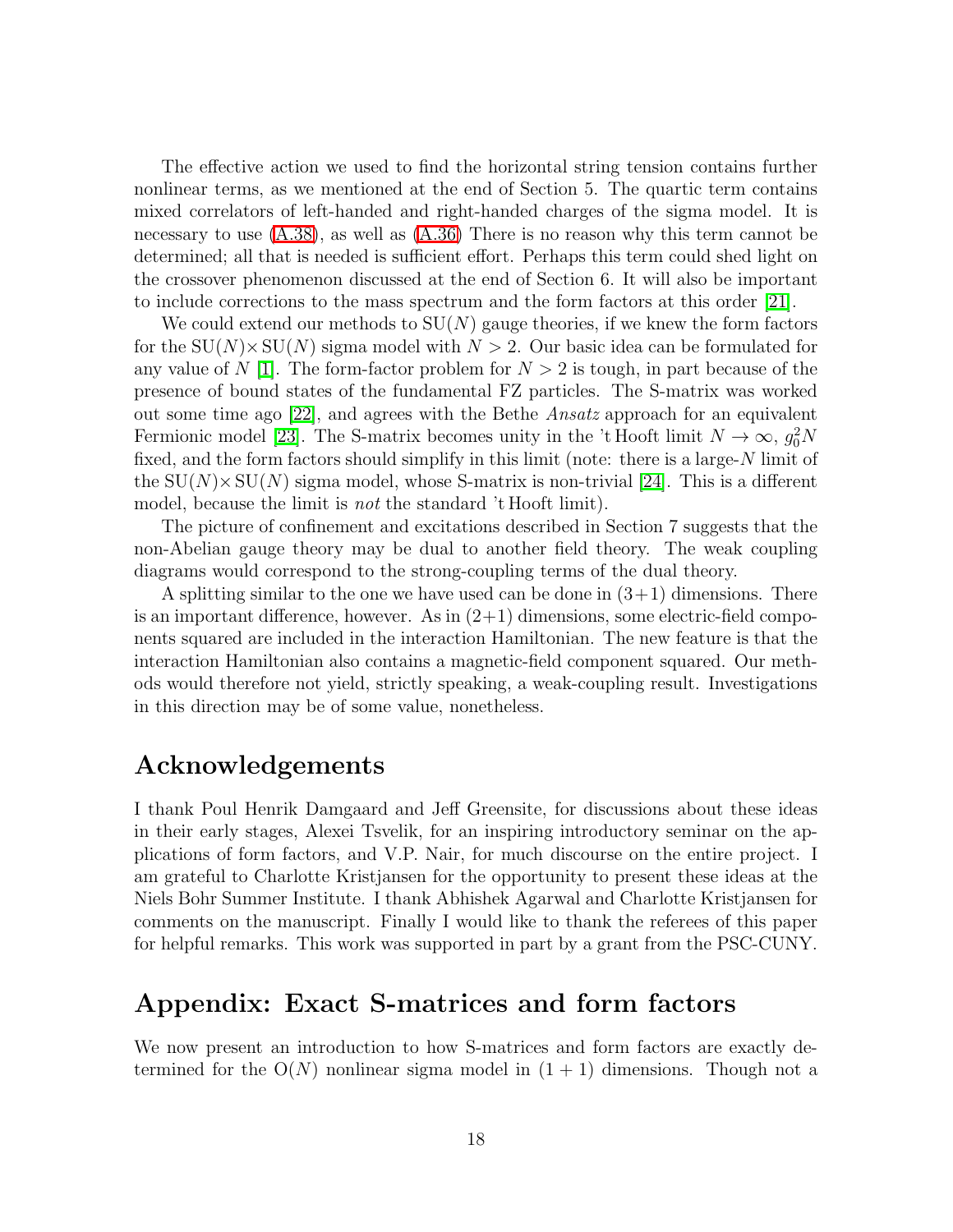comprehensive treatment of  $(1 + 1)$ -dimensional S-matrices and form factors, this review is self-contained. Since most people who might find this paper of interest are not experts on these subjects, we felt it was necessary to provide complete explanations of their less obvious aspects, which are not abundantly available. We hope this appendix is sufficiently complete for the reader to understand the results used in the remainder of the paper.

Integrability of the  $(1 + 1)$ -dimensional quantized asymptotically-free  $O(N)$  nonlinear classical sigma model [\[25\]](#page-35-5) became of interest, after it was first established by Pohlmeyer for the classical case [\[26\]](#page-35-6). Then general arguments were made that the infinite set of dynamical charges can be generalized to the quantized theory [\[27\]](#page-35-7). The generation of a mass gap in the  $1/N$ -expansion was discovered considerably earlier [\[28\]](#page-35-8).

The Lagrangian of the  $O(N)$  sigma model depends on an N-component vector field field  $n = (n^1, \ldots, n^N)$ , of unit length  $n \cdot n = 1$ :

<span id="page-19-0"></span>
$$
\mathcal{L}_{NLS} = \frac{1}{2g_0^2} \eta^{\mu\nu} \partial_\mu n \cdot \partial_\nu n \,. \tag{A.1}
$$

For  $N = 4$ , the identification between [\(A.1\)](#page-19-0) and the SU(2)×SU(2) Lagrangian [\(4.2\)](#page-8-0) is made by  $U = n^4 1 - i n^b \sigma_b$ .

From the  $1/N$ -expansion, we know that there are N basic species of massive particle, which we label by letters  $j, k, l, m, \ldots$  taking the values  $1, 2, \ldots, N$ . The particle states are eigenstates of momentum  $q, p, \ldots$  as well as species  $j, k, \ldots$ , created on the vacuum by Faddeev-Zamolodchikov operators or FZ operators  $\mathfrak{A}(q)_i^{\dagger}$ j :

$$
|q, j, p, k, \dots \rangle = \mathfrak{A}(q)_{j}^{\dagger} \mathfrak{A}(p)_{k}^{\dagger} \cdots |0\rangle.
$$

We are using the Heisenberg representation, so we work with in-states and in-operators or out-states and out-operators.

From either the  $1/N$ -expansion or from the assumption of integrability, we find that particles are neither created nor destroyed when scattered (that is, there is no particle production). Hence multi-particle scattering may be decomposed as a sequence of two-particle scatterings. The requirement that this decomposition is consistent is the Yang-Baxter equation or factorization equation. For nonintegrable theories, there is no such decomposition.

We can find expressions for Green's functions which are valid at large distances using exact form factors, for models with a mass gap. Green's functions are not exactly known, except those for the spins of the Ising model, where all the form factors are known [\[29\]](#page-35-9). Nonetheless, an expression can be written down for the vacuum expectation value of a product of operators which approaches the correct answer at large separations.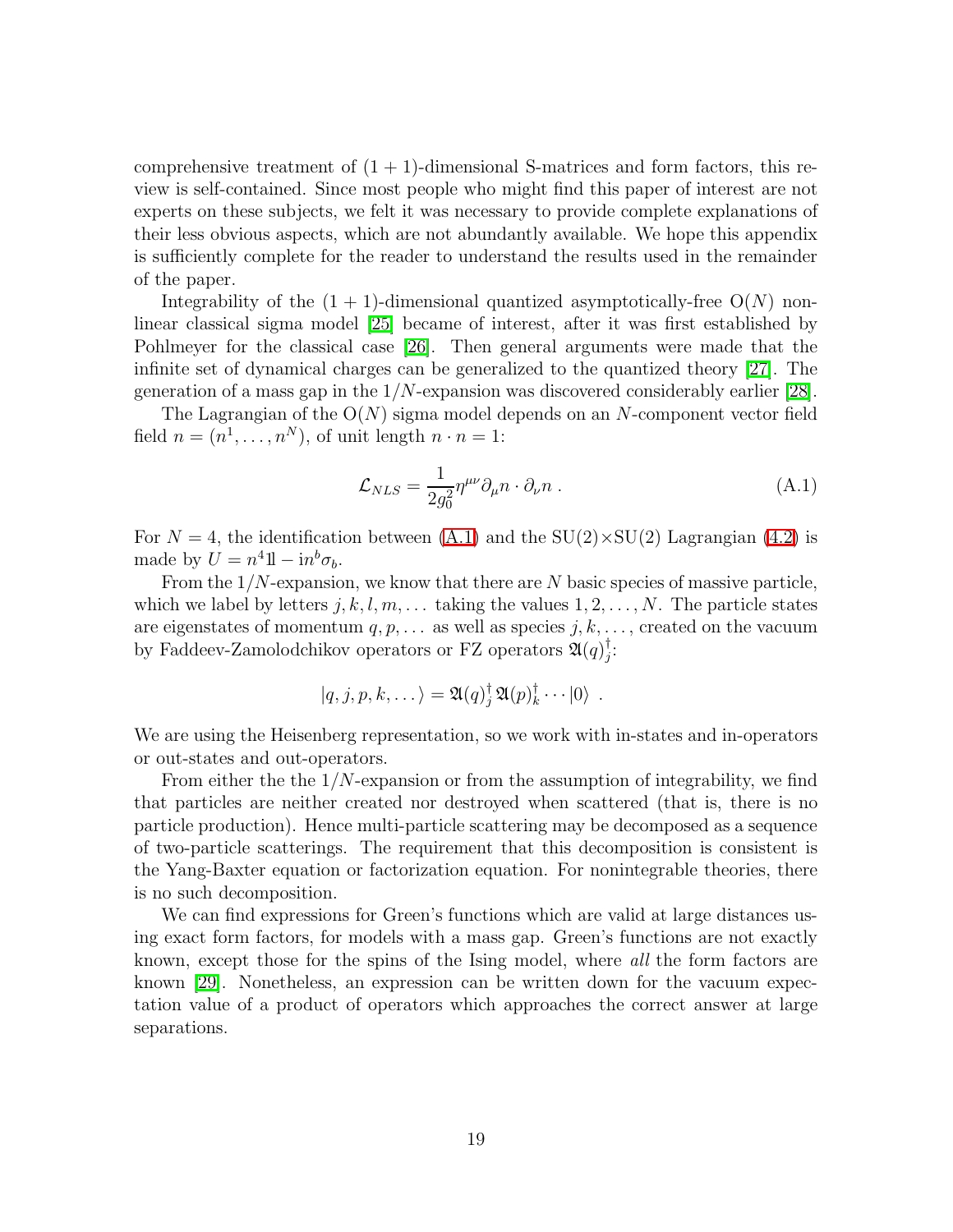#### A1. The exact S-matrix of the  $O(N)$  nonlinear sigma model

<span id="page-20-1"></span>The two-particle S-matrix should have, on fairly general intuitive grounds, the following form:

out 
$$
\langle q', j, p', l | q, m, p, k \rangle_{\text{in}} = \delta(q'_1 - p_1) \delta(p'_1 - q_1) S_{mk}^{jl}(s)
$$
  
\n
$$
\pm \delta(q'_1 - q_1) \delta(p'_1 - p_1) S_{km}^{jl}(s) ,
$$
\n(A.2)

where the four-tensor in species indices  $S(s)$ , depends on the center-of-mass energy squared  $s = (q+p)^2$ , and  $\pm$  refers to Bose or Fermi statistics (we are going to consider the former only). We introduce the other Mandelstam variable  $t = (p' - p)^2$  and the rapidities  $\theta_1, \theta_2$ , related to the momenta by the standard relation  $p_0 = m \cosh \theta_1$ ,  $p_1 = m \sinh \theta_1$ ,  $q_0 = m \cosh \theta_2$ ,  $q_1 = m \sinh \theta_2$ . The relative rapidity is  $\theta_{12} = \theta_2 - \theta_1$ .

Bound states of two particles can form only when the center-of-mass energy is less than the total rest-mass energy. Above the the total rest-mass energy, the energy spectrum is continuous. Thus there may be poles in  $S(s)$  in the complex s-plane for  $s < 4m^2$ , and there is a cut in  $S(s)$  for  $s > 4m^2$ . Assuming crossing  $s \nightharpoonup t$ , there is a cut for  $t > 4m^2$ . Kinematically,  $s = 2m^2(1 + \cosh \theta_{12})$  and  $t = 2m^2(1 - \cosh \theta_{12})$ . Hence there are really two cuts in the complex s-plane; one for  $s > 4m^2$  and another for  $s < 0$ . A minimal analyticity assumption is that any poles present lie on the real s-axis on the interval  $0 < s < 4m^2$ .

If we make the change of variable from s to  $\theta \equiv \theta_{12}$ , we find the analyticity structure is as follows. The s-plane is mapped to the region bounded by  $\text{Im } \theta = 0$  and  $\text{Im } \theta = \pi$ , called the physical strip (the physical strip is not the same as the physical region, which is the on-shell kinematically allowed region of  $\theta$ ). Each of the boundaries Im  $\theta = 0, \pi$ ,  $-\infty < \text{Re } \theta < \infty$  is a cut. Poles lie on the  $\text{Re } \theta = 0$  axis only. There may be poles on this axis outside the physical strip, but these do not correspond to physical bound states (there are no bound states for the model we are studying). Note that crossing corresponds to  $\theta \to i\pi - \theta$ . The resolution of the identity or overcompleteness relation in rapidity space, which is straightforwardly obtained from that in momentum space, is

$$
1 = |0\rangle\langle 0| + \sum_{M=1}^{\infty} \int \frac{d\theta_1 \cdots d\theta_M}{(2\pi)^M M!} |\theta_M, j_M \dots, \theta_1, j_1\rangle\langle \theta_1, j_1, \dots, \theta_M, j_M| \tag{A.3}
$$

<span id="page-20-0"></span>The tensor  $\mathcal{S}(\theta)$  can be decomposed in the following way, following Zamolodchikov and Zamolodchikov [\[16\]](#page-34-15), [\[30\]](#page-35-10):

$$
S_{mk}^{jl}(\theta) = \delta^{jl}\delta_{mk}S_1(\theta) + \delta_m^l\delta_k^jS_2(\theta) + \delta_m^j\delta_k^lS_3(\theta) . \tag{A.4}
$$

<span id="page-20-2"></span>We represent this decomposition pictorially as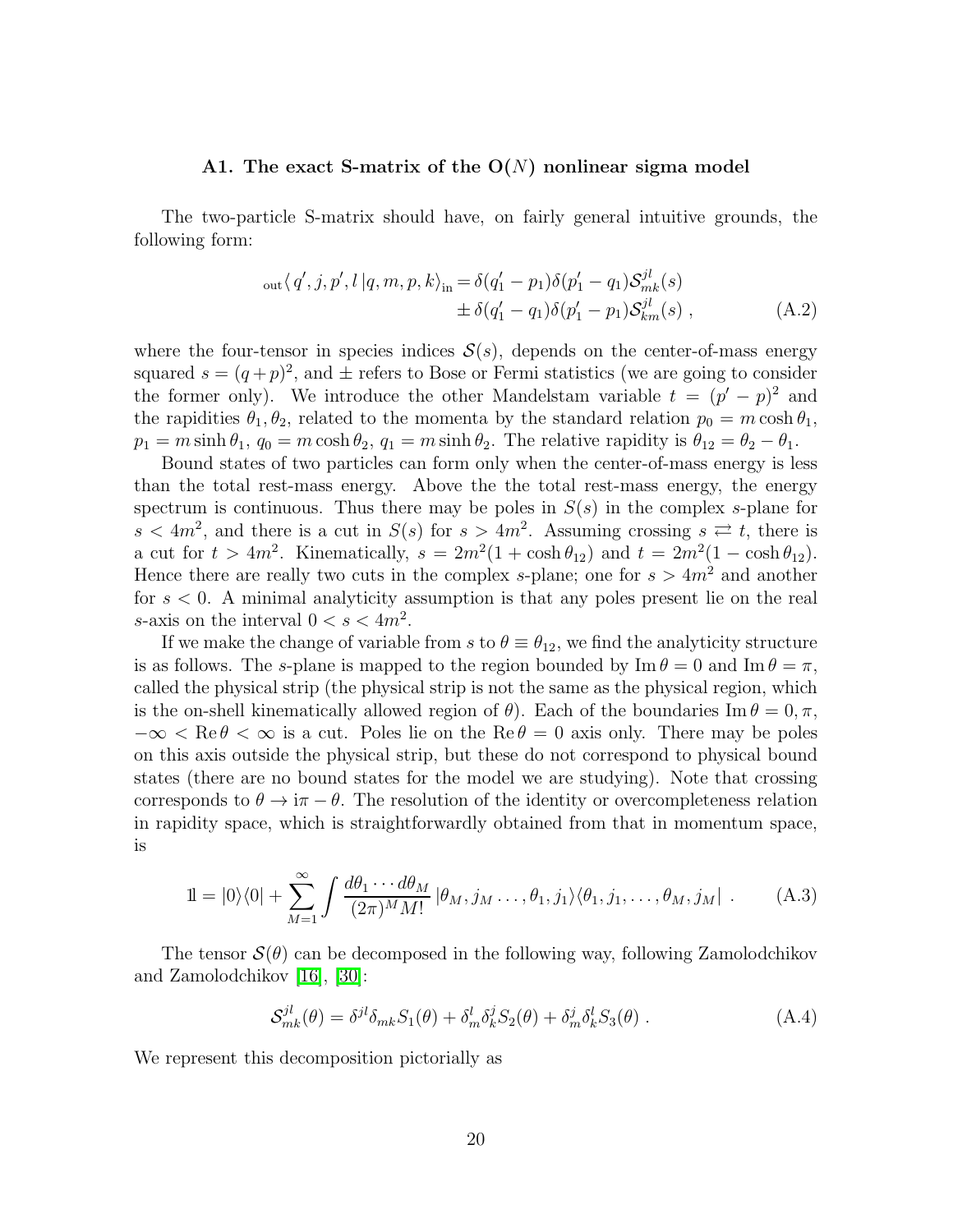

Each line connecting two indices in this picture is a Kronecker delta, in accordance with diagrammatic lore. The rapidity  $\theta$  is drawn as an angle between incoming and outgoing lines (though its range is, of course, not restricted from 0 to  $\pi$ ).

The functions  $S_1(\theta)$ ,  $S_2(\theta)$  and  $S_3(\theta)$  are assumed to be real on the real  $\theta$ -axis. Therefore, by the Schwartz reflection principle,  $S_1(-\theta) = S_1(\theta)^*$ ,  $S_2(-\theta) = S_2(\theta)^*$  and  $S_3(-\theta) = S_3(\theta)^*.$ 

If the reader stares at the diagrammatic form for  $S(\theta)$ , he or she should be able to see that under crossing,  $S_2(i\pi - \theta) = S_2(\theta)$  and  $S_3(i\pi - \theta) = S_1(\theta)$ .

There are two non-trivial conditions satisfied by the S-matrix elements which, together with maximal analyticity, will give its complete determination. The first of these is unitarity within the two-particle sector. This is satisfied because there is no particle production. Applying unitarity to [\(A.2\)](#page-20-1) yields

$$
S_{mk}^{gh}(-\theta)S_{jl}^{mk}(\theta) = \delta_j^g \delta_l^h.
$$

This expression can be worked out by multiplying Kronecker deltas together and contracting indices, or by diagrammatic methods. In either case, we obtain the three relations

$$
S_2(\theta)S_2(-\theta) + S_3(\theta)S_3(-\theta) = 1 , \qquad (A.5)
$$

<span id="page-21-0"></span>
$$
S_2(\theta)S_3(-\theta) + S_3(\theta)S_2(-\theta) = 0,
$$
\n(A.6)

$$
NS_1(\theta)S_1(-\theta) + S_1(\theta)S_2(-\theta) + S_1(\theta)S_3(-\theta) + S_2(\theta)S_1(-\theta) + S_3(\theta)S_1(-\theta) = 0.
$$
 (A.7)

The second nontrival condition is scattering factorization or the Yang-Baxter relation. This condition makes the three- and higher-particle scattering amplitudes unique. If we imagine three classical particles scattering, there are two possible orderings in which this scattering can occur. Each of these orderings corresponds to a certain decomposition of three-particle S-matrix elements in terms of two-particle S-matrix elements in the quantum theory. If either decomposition is correct, they both are; we therefore identify them.

Let us imagine three particles scattering with particle rapidities  $\theta_1$ ,  $\theta_2$  and  $\theta_3$ . The relative rapidities are  $\theta = \theta_2 - \theta_1$ ,  $\theta' = \theta_3 - \theta_2$  and  $\theta + \theta' = \theta_3 - \theta_1$ . The Yang-Baxter equation is shown pictorially in Figure 3. We have labeled each of the incoming particles with a species index  $i, j, k$  and each of the outgoing particles by another species index  $l, m, o.$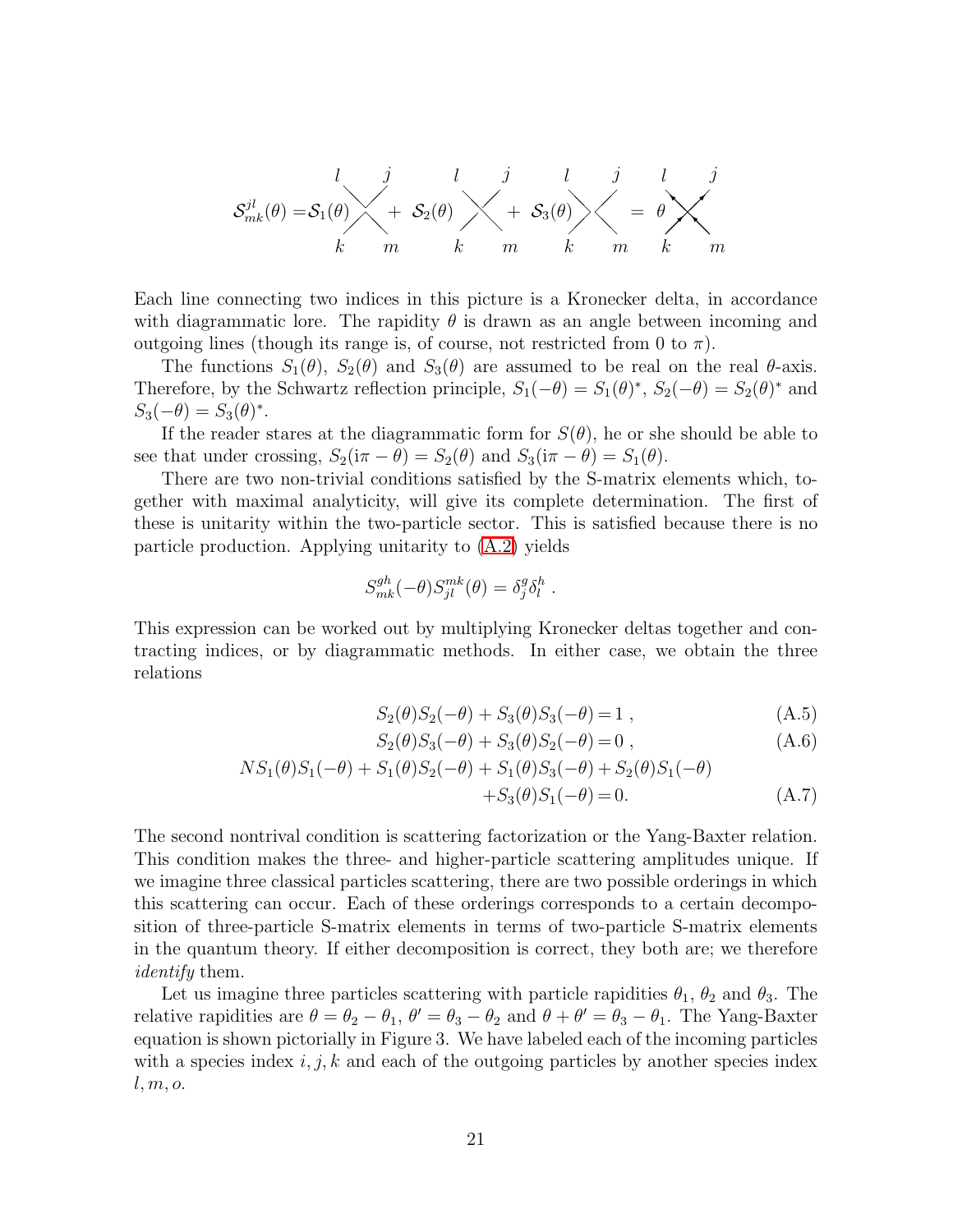Now comes the real work - turning the Yang-Baxter equation into something manageable. Each side of the Yang-Baxter equation can be decomposed into twenty-seven terms, each proportional to a six-index tensor, which is a product of three Kronecker deltas. The left-hand and right-hand sides of the Yang-Baxter equation are decomposed pictorially in Figures 4 and 5, respectively. Each of the terms is equal to a product of three functions  $S_{\alpha}(\theta)$  times a product of three Kronecker deltas. We abbreviate products of three such functions, e.g.  $S_2(\theta)S_3(\theta + \theta')S_2(\theta')$  as  $S_2S_3S_2$ , keeping the arguments in the order  $\theta$ ,  $\theta + \theta'$ ,  $\theta'$  always. Though there are twenty-seven terms on each side, each term must be one of only fifteen distinct tensors, up to the factor of three S's. That is because there are exactly fifteen ways to make a six-index tensor from a product of three Kronecker deltas.



Figure 3. The factorization equation for three-particle S-matrix elements.

For  $N = 2$ , there is an additional subtlety, which is that the fifteen tensors constructed from products of three Kronecker deltas are not linearly independent. This is important for understanding the sine-Gordon/massive-Thirring model, but is of no relevance to this paper. These tensors are linearly independent for  $N \geq 3$ .

With the labeling of species as in Figure 2, we can see the form of each term in Figures 4 and 5. For example, the first term on the left-hand side of the Yang-Baxter equation is seen from Figure 4 to be  $S_1(\theta)S_1(\theta+\theta')S_3(\theta')\delta_{ij}\delta_k^l\delta^{mo}$ . In this way, the Yang-Baxter equation reduces to fifteen algebraic equations. Of these fifteen equations, the seven which are proportional to one of the following:

<span id="page-22-0"></span>
$$
\delta^l_i\delta^m_j\delta^o_k\;,\ \ \delta^{lo}\delta^m_j\delta_{ik}\;,\ \ \delta^l_k\delta^m_j\delta^o_i\;,\ \ \delta^l_k\delta^{mo}\delta_{ij}\;,\ \ \delta^{lm}\delta^o_i\delta_{jk}\;,\ \ \delta^l_j\delta^m_k\delta^o_i\;,\ \ \delta^l_k\delta^m_i\delta^o_j\;,\ \
$$

are trivially satisfied. Of those eight remaining, five are redundant, leaving three non-trivial equations [\[16\]](#page-34-15), [\[30\]](#page-35-10). The terms proportional to  $\delta_i^l \delta_k^m \delta_j^o$  and  $\delta_j^l \delta_i^m \delta_k^o$  each give

$$
S_2 S_3 S_3 + S_3 S_3 S_2 = S_3 S_2 S_3 . \tag{A.8}
$$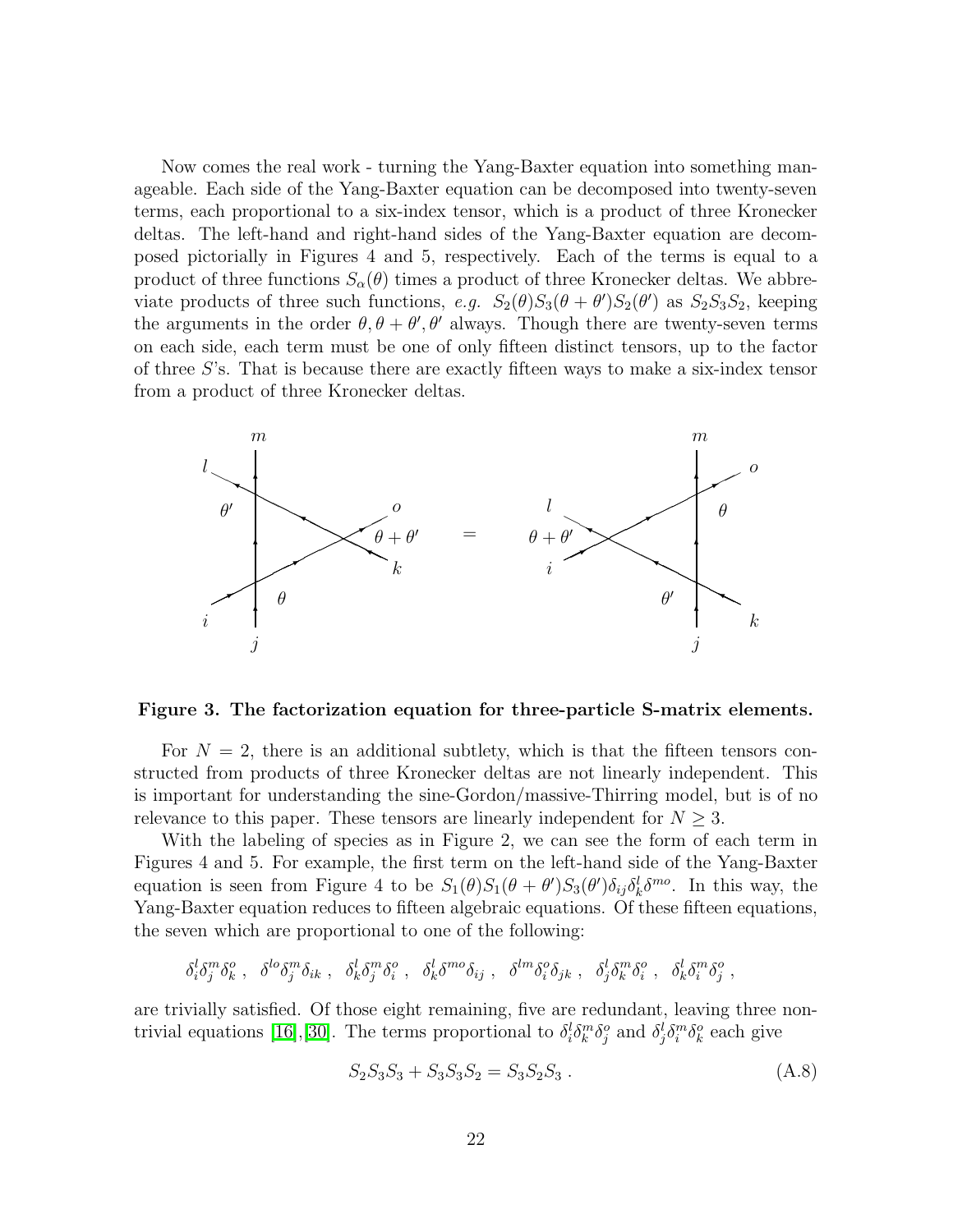

Figure 4. Expansion of the left-hand side of the factorization equation.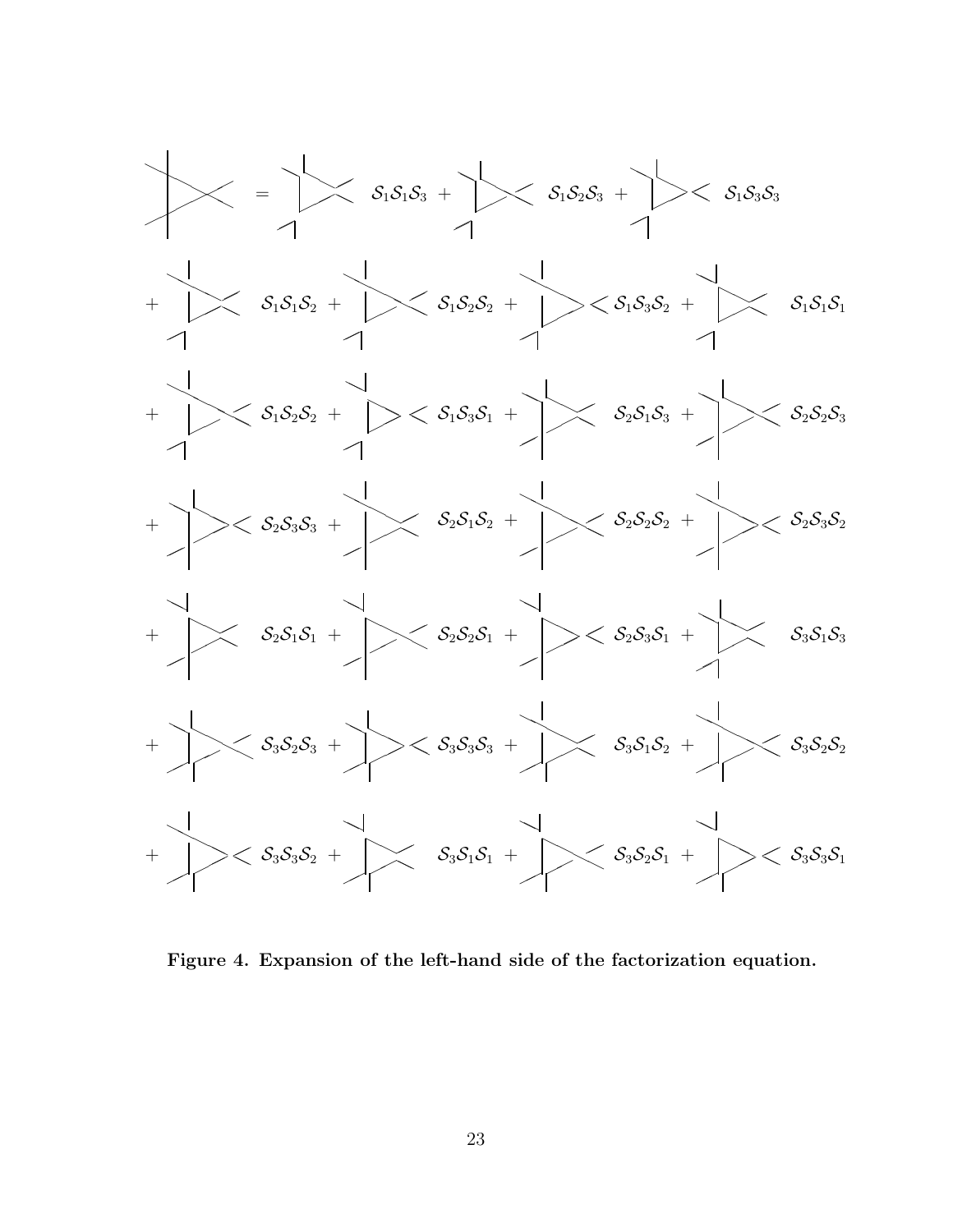

Figure 5. Expansion of the right-hand side of the factorization equation.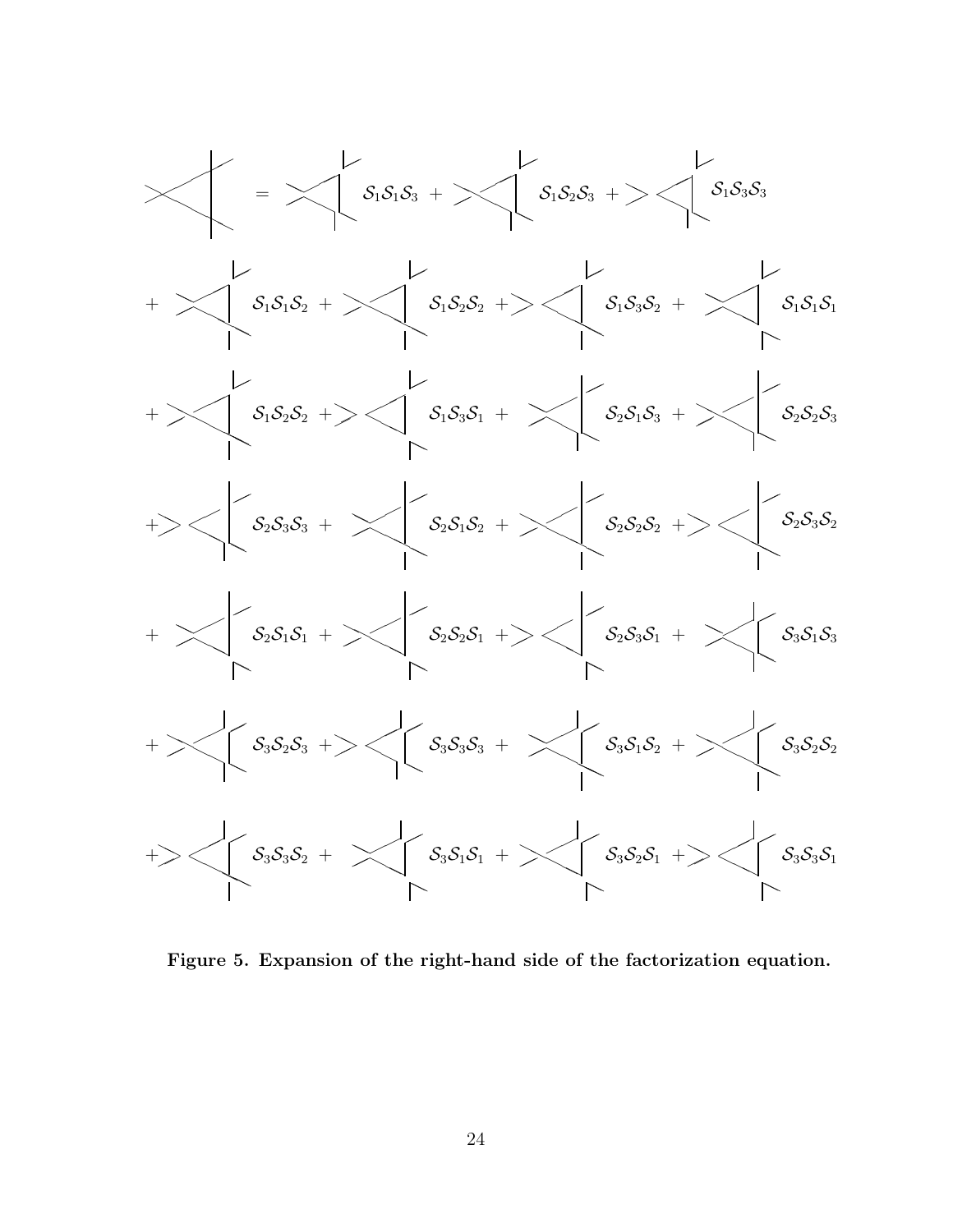<span id="page-25-0"></span>The terms proportional to  $\delta^{lo}\delta_i^m\delta_{jk}$  and  $\delta^{lm}\delta_{ik}\delta_j^o$  each give

$$
S_2 S_1 S_1 + S_3 S_2 S_1 = S_3 S_1 S_2 . \tag{A.9}
$$

The terms proportional to  $\delta_j^l \delta^{m_0} \delta^{ik}$  and  $\delta^{lo} \delta_k^m \delta_{ij}$ , also give [\(A.9\)](#page-25-0), but with the arguments θ and θ' reversed. Finally, the terms proportional to  $\delta_i^l \delta^{mo} \delta_{jk}$  and  $\delta^{lo} \delta_k^n \delta^{ij}$  each give

$$
NS_1S_3S_1 + S_1S_3S_2 + S_1S_3S_3 + S_1S_2S_1 + S_2S_3S_1 + S_3S_3S_1 + S_1S_1S_1 = S_3S_1S_3
$$
 (A.10)

<span id="page-25-1"></span>In each of [\(A.8\)](#page-22-0), [\(A.9\)](#page-25-0) and [\(A.10\)](#page-25-1) the arguments are  $\theta$ ,  $\theta + \theta'$  and  $\theta'$ , respectively.

Next, let us solve the unitarity and factorization equations. If the function  $h(\theta)$  is defined as  $h(\theta) = S_2(\theta)/S_3(\theta)$ , [\(A.5\)](#page-21-0) becomes

<span id="page-25-2"></span>
$$
h(\theta) + h(\theta') = h(\theta + \theta') .
$$

Unless  $h(\theta)$  vanishes, the only possible solution is

$$
h(\theta) = \frac{\mathrm{i}}{\lambda}\theta\,,\tag{A.11}
$$

for some constant  $\lambda$ . Note that  $(A.6)$  yields  $h(-\theta) + h(\theta) = 0$ , which is automatically satisfied. Defining another function  $\rho(\theta) = S_1(\theta)/S_3(\theta)$ , equation [\(A.9\)](#page-25-0) and [\(A.11\)](#page-25-2) imply that

$$
\rho(\theta + \theta')^{-1} + \rho(\theta')^{-1} = -\frac{\mathrm{i}\theta}{\lambda}
$$

The solution for  $\rho(\theta)$  is

$$
\rho(\theta) = -\frac{i\lambda}{i\kappa - \theta} \,,\tag{A.12}
$$

.

<span id="page-25-3"></span>where  $\kappa$  is another constant. In terms of the original functions,

$$
S_3(\theta) = \frac{-i\lambda}{\theta} S_2(\theta) , \quad S_1(\theta) = -\frac{i\lambda}{i\kappa - \theta} S_2(\theta) .
$$
 (A.13)

Next we substitute [\(A.13\)](#page-25-3) into [\(A.10\)](#page-25-1) and multiply both sides by  $\theta(i\kappa - \theta)(\theta + \theta')(i\kappa - \theta)$  $(\theta - \theta')\theta'$  (i $\kappa - \theta'$ ). The result is that a fourth-order polynomial in rapidities  $\theta$  and  $\theta'$  is zero. The zeroth-, first- and fourth-order terms are identically zero. Both the secondand third-order terms are zero provided

$$
\kappa = \frac{\lambda (N-2)}{2} \; .
$$

By the crossing property and [\(A.13\)](#page-25-3), we have that  $\kappa = \pi$  and thus  $\lambda = 2\pi/(N-2)$ . By  $(A.5)$  and  $(A.13)$ , we obtain

<span id="page-25-4"></span>
$$
S_2(\theta)S_2(-\theta) = \frac{\theta^2}{\theta^2 + \frac{4\pi^2}{(N-2)^2}},
$$
  
\n
$$
S_3(\theta) = -\frac{2\pi i}{(N-2)\theta}S_2(\theta), \quad S_1(\theta) = -\frac{2\pi i}{(N-2)(i\pi - \theta)}S_2(\theta).
$$
 (A.14)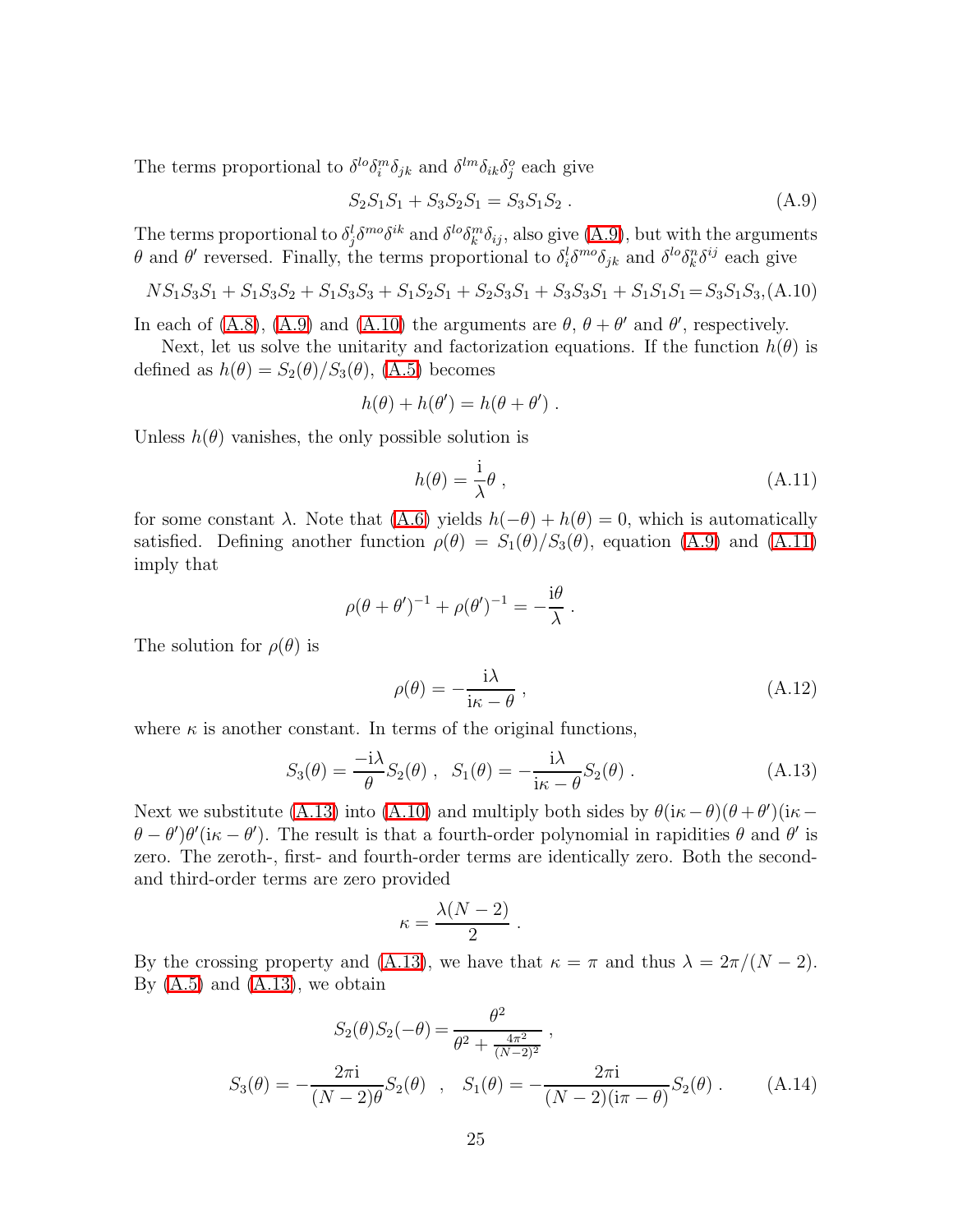<span id="page-26-0"></span>Using crossing, we can write the first of these equations as

$$
S_2(\theta)S_2(\pi i + \theta) = \frac{\theta^2}{\theta^2 + \frac{4\pi^2}{(N-2)^2}}.
$$
 (A.15)

We will solve [\(A.15\)](#page-26-0) for the solution of the two-particle S-matrix inside the physical strip, assuming maximal analyticity. Rather than following references [\[16\]](#page-34-15) and [\[30\]](#page-35-10) at this stage, we will instead use an elegant prescription invented by Karowski, Thun, Truong and Weisz for the sine-Gordon/massive-Thirring model [\[31\]](#page-35-11). We use this prescription not only because it is straightforward, but because it gives the solution in precisely the form we need for obtaining form factors of current operators. We are not aware of this method being used for models other than sine-Gordon in the literature (we suspect it lies buried in the notes of the serious practitioners of the subject), but the result is certainly well known, and can be obtained by other methods.

To use the prescription of reference [\[31\]](#page-35-11), it is convenient to decompose  $S(\theta)$  differently. Instead of [\(A.4\)](#page-20-2), we write

$$
S(\theta) = P_0 S_0(\theta) + P_S S_S(\theta) + P_A S_A(\theta) , \qquad (A.16)
$$

<span id="page-26-2"></span>where  $P_0$ ,  $P_S$  and  $P_A$  project to the singlet, symmetric-traceless and antisymmetric irreducible representations, respectively, on  $N \otimes N$ :

$$
(P_0)^{jl}_{mk} = \frac{1}{N} \delta^{jl} \delta_{mk} , \quad (P_S)^{jl}_{mk} = \frac{1}{2} \left( \delta^j_k \delta^l_m - \delta^j_m \delta^l_k \right) ,
$$

$$
(P_A)^{jl}_{mk} = \frac{1}{2} \left( \delta^j_k \delta^l_m + \delta^j_m \delta^l_k \right) - \frac{1}{N} \delta^{jl} \delta_{mk} .
$$
 (A.17)

The equations [\(A.14\)](#page-25-4), [\(A.15\)](#page-26-0) become

$$
S_A(\theta)S_A(\pi i + \theta) = \left(1 + \frac{i\lambda}{\theta}\right)\left(1 + \frac{i\lambda}{\theta + \pi i}\right)\frac{\theta^2}{\theta^2 + \lambda^2} = \frac{1 + \frac{i\lambda}{\theta + i\pi}}{1 - \frac{i\lambda}{\theta}},
$$

$$
S_0(\theta) = \frac{(\theta - i\lambda)(\theta - i\pi) + iN\lambda\theta}{(\theta + i\lambda)(\theta - i\pi)} S_A(\theta) , \quad S_S(\theta) = \frac{\theta - i\lambda}{\theta + i\lambda} S_A(\theta) , \quad (A.18)
$$

<span id="page-26-1"></span>where, as before,  $\lambda = 2\pi/(N-2)$ . We will use the first of [\(A.18\)](#page-26-1) to solve for  $S_A(\theta)$ . Following reference [\[31\]](#page-35-11) we assume

1. The function  $S_A(\theta)$  is analytic<sup>1</sup> and non-zero in the interior of the physical strip (it has, of course, cuts on the boundaries).

<sup>&</sup>lt;sup>1</sup>In the case of the sine-Gordon model, there are bound-state poles on the imaginary axis in the analogous S-matrix element, for some choices of the coupling [\[32\]](#page-35-12), [\[33\]](#page-35-13), [\[30\]](#page-35-10), [\[34\]](#page-35-14). Hence this analyticity assumption is only valid for the case where the solitons have repulsive interaction. After the answer is found for this case, it can be generally applied by analytic continuation [\[31\]](#page-35-11).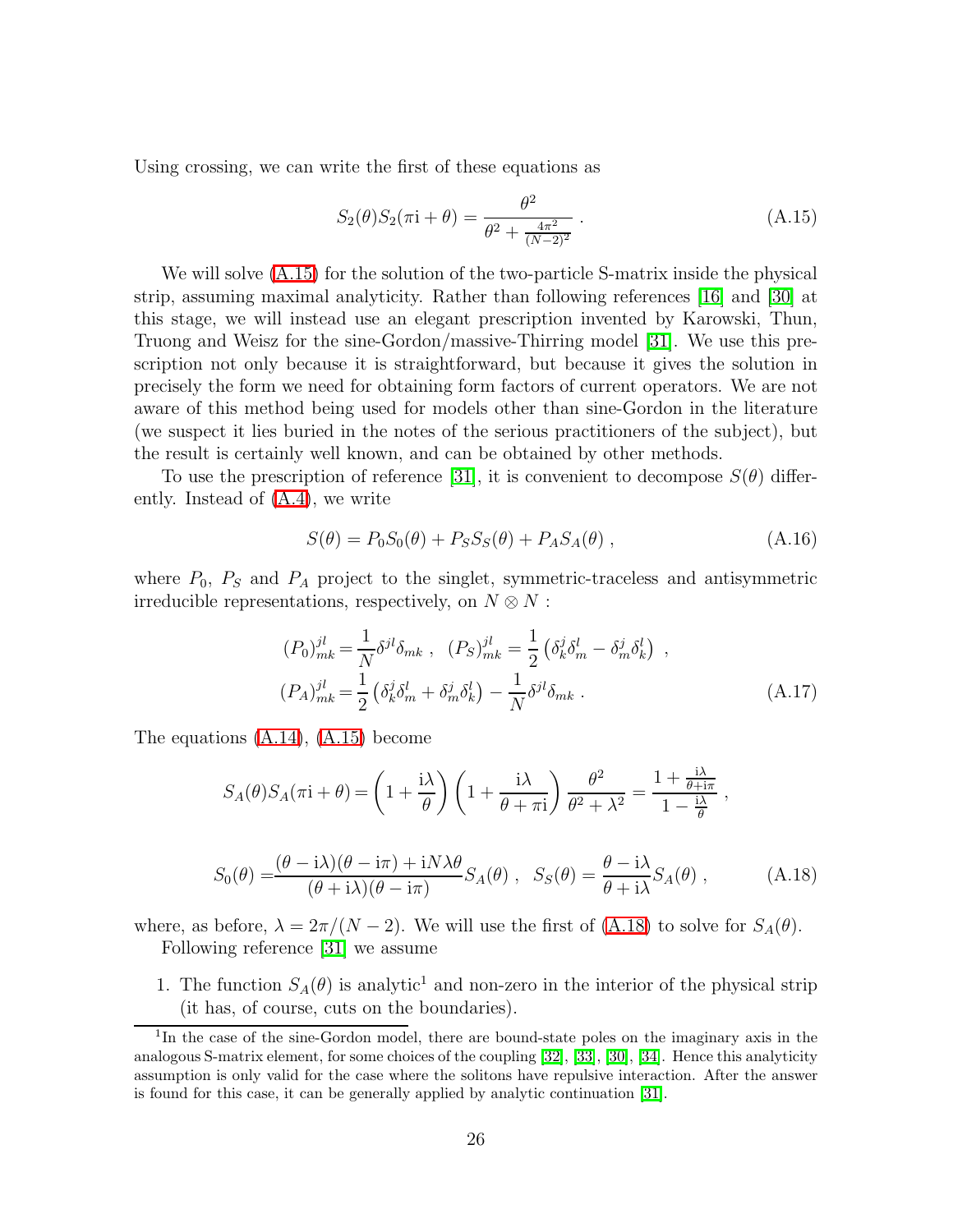2.  $|\ln S_A(\theta)/\sinh(z-\theta)| \to 0$  as  $|\text{Re } z| \to \infty$ , for any fixed choice of  $\theta$  in the physical strip.

<span id="page-27-0"></span>Now  $\sinh(z - \theta)$  has only one zero of z in the physical strip, provided  $\theta$  is in the physical strip. Let  $C$  be the counter-clockwise contour enclosing the physical strip; so C extends from  $-\infty$  to  $\infty$  and from  $\pi i + \infty$  to  $\pi i - \infty$ . Then

$$
\ln S_A(\theta) = \frac{1}{2\pi i} \int_C \frac{dz}{\sinh(z - \theta)} \ln S_A(z)
$$
  
= 
$$
\frac{1}{2\pi i} \int_{-\infty}^{\infty} \frac{dz}{\sinh(z - \theta)} \ln[S_A(z)S_A(z + \pi i)]
$$
  
= 
$$
\frac{1}{2\pi i} \int_{-\infty}^{\infty} \frac{dz}{\sinh(z - \theta)} \ln \frac{1 + \frac{i\lambda}{z + i\pi}}{1 - \frac{i\lambda}{z}}
$$
(A.19)

where in the last step, we used [\(A.18\)](#page-26-1).

Though [\(A.19\)](#page-27-0) is a succinct expression for the S-matrix, it is not yet the most useful form. To find a better form, we need the following Fourier transforms

$$
\int_{-\infty}^{\infty} \frac{dz}{2\pi} \frac{e^{i\xi z}}{\sinh(z-\theta)} = \frac{i e^{i(\theta-\pi i/2)}}{2 \cosh \frac{\pi \xi}{2}}, \quad \int_{-\infty}^{\infty} \frac{dz}{2\pi} e^{i\xi z} \ln\left(1-\frac{i\lambda}{z}\right) = \frac{1}{\xi} \left(1-e^{-\xi \lambda}\right) ,
$$

which can be worked out using basic complex-integration methods. Substituting these Fourier transforms into [\(A.19\)](#page-27-0), we obtain

$$
S_A(\theta) = \exp \int_0^\infty \frac{d\xi}{\xi} \frac{e^{-\frac{2\xi}{N-2}} - 1}{e^{\xi} + 1} \sinh\left(\frac{\xi\theta}{\pi i}\right) . \tag{A.20}
$$

<span id="page-27-1"></span>This is the form of the S-matrix we shall use to discuss form factors. We note that this expression [\(A.20\)](#page-27-1) can be converted to the Zamolodchikovs' rational expression of gamma functions [\[16\]](#page-34-15), [\[30\]](#page-35-10) using the integral formula [\[35\]](#page-36-0)

$$
\Gamma(z) = \exp \int_0^\infty \frac{d\xi}{\xi} \left[ \frac{e^{-\xi z} - e^{-\xi}}{1 - e^{-\xi}} + (z - 1)e^{-\xi} \right] , \quad \text{Re } z > 0 ,
$$

which can be checked by differentiation and comparison with the integral formula for the psi function and verification that the right-hand side is equal to one at  $z = 1$ . This integral formula was first used by Weisz [\[36\]](#page-36-1) to write the infinite-gamma-functionproduct-ratio expressions of Zamolodchikov [\[32\]](#page-35-12), [\[30\]](#page-35-10) for the sine-Gordon S-matrix in a more compact form.

We have obtained the *minimal*  $O(N)$ -symmetric S-matrix, *i.e.* that with as much analyticity as possible. When expanded in powers of  $1/N$ , this agrees with the S-matrix of the nonlinear sigma model obtained by standard  $1/N$ -expansion methods [\[16\]](#page-34-15), [37]. If the two-particle S-matrix elements are multiplied by CDD factors [\[38\]](#page-36-2)

$$
\prod_k \frac{\sinh \theta + i \sin \alpha_k}{\sinh \theta - i \sin \alpha_k},
$$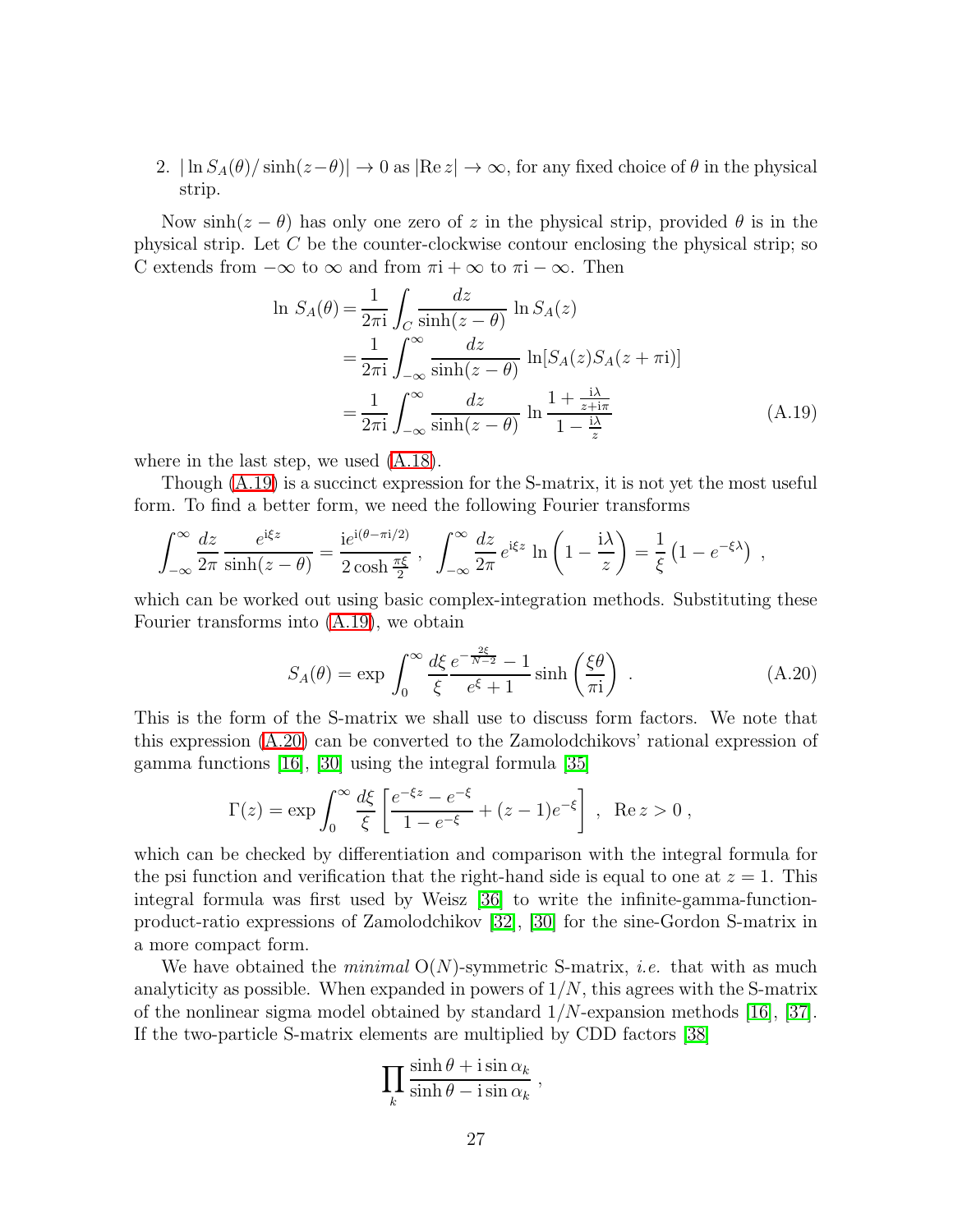unitarity and factorization are unaffected. One such S-matrix obtained in this way is that of the  $O(N)$  Gross-Neveu model. See references [\[16\]](#page-34-15), [\[30\]](#page-35-10) for more discussion. The supersymmetric sigma model is a nonlinear sigma model and a Gross-Neveu model coupled together; its S-matrix was obtained in reference [\[39\]](#page-36-3).

#### A2. Exact form factors

The determination of exact two-particle form factors was initiated by Vergeles and Gryanik [\[40\]](#page-36-4) for the fundamental particles of the sinh-Gordon model and by Weisz [\[36\]](#page-36-1) for the solitons of the sine-Gordon model. Subsequently, Karowski and Wiesz [\[3\]](#page-34-2) obtained generalizations of this result for the sine-Gordon model and extended the method to other models. Smirnov and later Kirillov and Smirnov [\[41\]](#page-36-5) found extensions to higher-point form factors. Smirnov formulated a set of axioms underlying the entire subject [\[42\]](#page-36-6) and which was useful in studying specific field theories. In the meantime, Smirnov's axioms have actually been proved as theorems, assuming maximal analyticity and the LSZ axioms [\[43\]](#page-36-7). Though establishing their validity from deeper principles is certainly worthwhile, the validity of Smirnov's axioms can be argued from symmetries, crossing, integrability and a little physical intuition.

Our interest in form factors is that they contain off-shell information about integrable quantum field theories. This means that they can be used to study deformations of such theories which are no longer integrable. The form-factor program has lead to nonperturbative calculations in statistical mechanics [\[29\]](#page-35-9), [\[44\]](#page-36-8) and condensed-matter physics [\[45\]](#page-36-9), [\[46\]](#page-36-10) which agree well with experimental measurements.

A form factor is a matrix element of an operator  $\mathfrak{B}(x)$  between multi-particle states. We can obtain all of these from

$$
f^{\mathfrak{B}}(\theta_1,\ldots,\theta_M)_{j_1\cdots j_M} = \langle 0|\mathfrak{B}(0)|\theta_M,j_M,\ldots,\theta_1,j_1\rangle_{\text{in}} \tag{A.21}
$$

by crossing and the Lorentz-transformation properties of the operator  $\mathfrak{B}(x)$ . For example

$$
f^{\mathfrak{B}}(\theta_1,\ldots,\theta_M)_{j_1\cdots j_M} \exp -i \sum_{l=1}^M p_{j_l} \cdot x_l = \langle 0 | \mathfrak{B}(x) | \theta_M, j_M, \ldots, \theta_1, j_1 \rangle_{\text{in}} \qquad (A.22)
$$

<span id="page-28-1"></span><span id="page-28-0"></span>Let us state some basic commutation relations of the FZ particle creation inoperators and annihilation in-operators  $\mathfrak{A}_j(\theta)^\dagger$  and  $\mathfrak{A}_j(\theta)$ , respectively (the arguments of these operators are now rapidities instead of momenta):

$$
\mathfrak{A}_{i}(\theta_{2})^{\dagger}\mathfrak{A}_{j}(\theta_{1})^{\dagger} = S_{ij}^{lm}(\theta_{2} - \theta_{1})\mathfrak{A}_{m}(\theta_{1})^{\dagger}\mathfrak{A}_{l}(\theta_{2})^{\dagger}, \n\mathfrak{A}_{i}(\theta_{2})\mathfrak{A}_{j}(\theta_{1}) = S_{ij}^{lm}(\theta_{2} - \theta_{1})\mathfrak{A}_{m}(\theta_{1})\mathfrak{A}_{l}(\theta_{2}), \n\mathfrak{A}_{i}(\theta_{2})\mathfrak{A}_{j}(\theta_{1})^{\dagger} = 2\pi\delta_{ij}\delta(\theta_{2} - \theta_{1}) + S_{jl}^{mi}(\theta_{2} - \theta_{1})\mathfrak{A}_{m}(\theta_{1})^{\dagger}\mathfrak{A}_{l}(\theta_{2}).
$$
\n(A.23)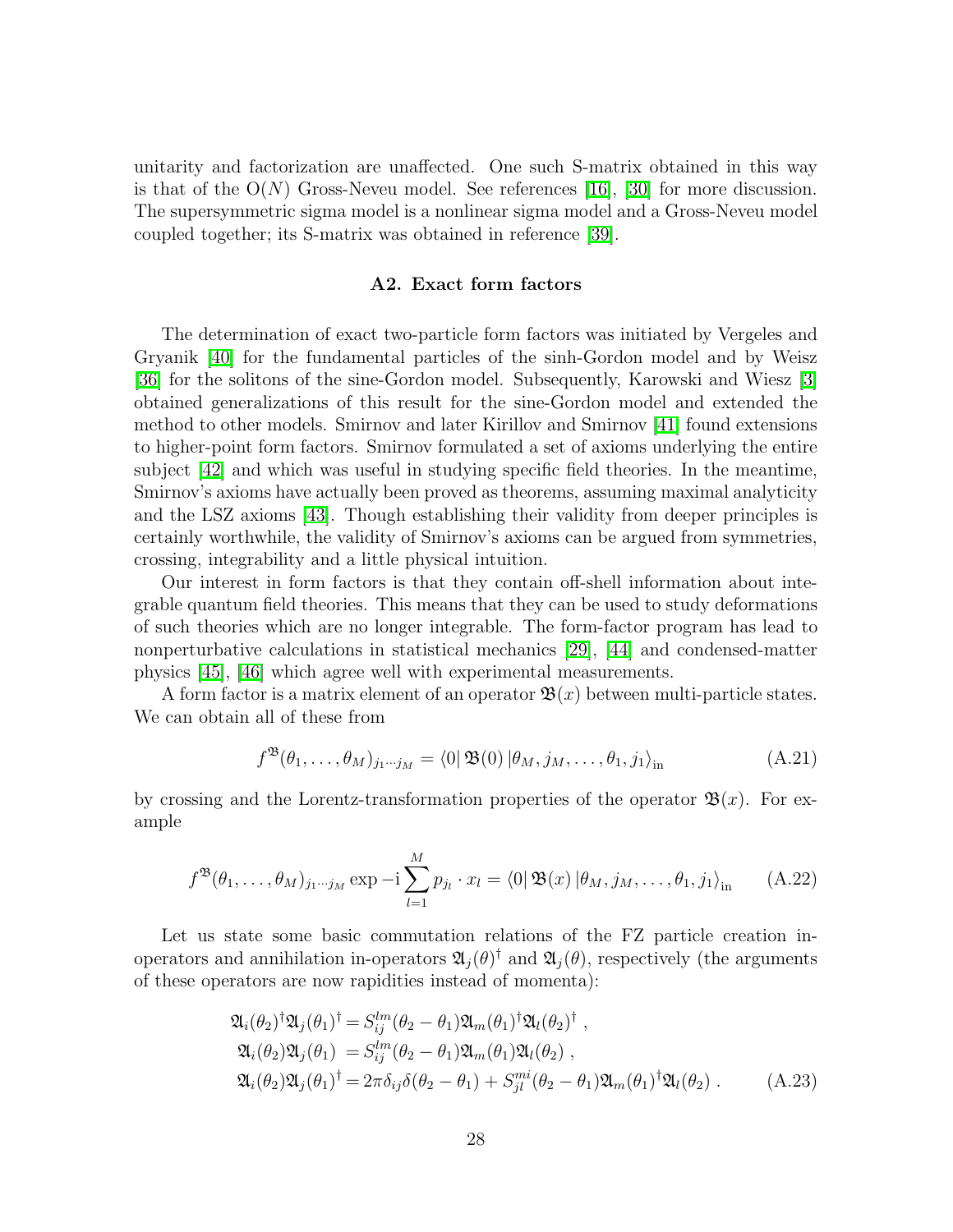The third equation is obeyed for a free field theory with the S-matrix element replaced by the identity on two-particle space. The  $2\pi$  in the normalization of the first term on the right-hand side of this equation follows from the overcompleteness relation [\(A.3\)](#page-20-0) in rapidity space. The form of the second term on the right-hand side of this equation follows from crossing.

For pedagogical reasons, we shall list the form-factor axioms for general multiparticle form factors and attempt to convince the reader that they are reasonable. Our list follows Essler and Konik [\[46\]](#page-36-10), though we attempt to provide more justification for some of the axioms. We use only four of these five axioms. We will only consider the case of operators with mutually-local commutation relations. For discussion of how to deal with other commutation relations, see Chapter 6 of Smirnov's book [\[42\]](#page-36-6) or the article by Essler and Konik [\[46\]](#page-36-10).

1. Scattering Axiom. This follows from the properties [\(A.23\)](#page-28-0) of the FZ operators. It is

$$
f^{\mathfrak{B}}(\theta_1, \ldots, \theta_{i-1}, \theta_{i+1}, \theta_i, \theta_{i+2}, \ldots, \theta_M)_{j_1 \cdots j_{i-1} j_{i+1} j_i j_{i+2} \cdots j_M}
$$
  
=  $S^{k_ik_{i+1}}_{j_i j_{i+1}} (\theta_i - \theta_{i+1}) f^{\mathfrak{B}}(\theta_1, \ldots, \theta_{i-1}, \theta_i, \theta_{i+1}, \theta_{i+2}, \ldots, \theta_M)_{j_1 \cdots j_{i-1} k_i k_{i+1} j_{i+2} \cdots j_M}.$  (A.24)

This axiom is sometimes called Watson's theorem [\[47\]](#page-36-11).

2. Periodicity Axiom. This axiom is subtle. It is motivated by crossing. The axiom states

$$
f^{\mathfrak{B}}(\theta_1,\ldots,\theta_M)_{j_1\cdots j_M} = f^{\mathfrak{B}}(\theta_M - 2\pi i, \theta_1 \ldots, \theta_{M-1})_{j_M j_1\cdots j_{M-1}}.
$$
 (A.25)

To see where this axiom comes from, let us see what happens when a creation FZ operator in front of a ket (state vector) is replaced by an annihilation operator behind a bra (dual state vector) by crossing. Consider the Green's function of FZ operators and B

$$
\langle 0 | \mathfrak{A}_{j_1}(\theta_1) \mathfrak{B}(0) \mathfrak{A}_{j_M}(\theta_M)^\dagger \mathfrak{A}_{j_{M-1}}(\theta_{M-1})^\dagger \cdots \mathfrak{A}_{j_2}(\theta_2)^\dagger |0\rangle_{\text{connected}}
$$
  
= 
$$
\langle 0 | \mathfrak{A}_{j_1}(\theta_1) \mathfrak{B}(0) \mathfrak{A}_{j_M}(\theta_M)^\dagger \mathfrak{A}_{j_{M-1}}(\theta_{M-1})^\dagger \cdots \mathfrak{A}_{j_2}(\theta_2)^\dagger |0\rangle
$$
  
- 
$$
\langle 0 | \mathfrak{A}_{j_1}(\theta_1) \mathfrak{B}(0) |0\rangle \langle 0 | \mathfrak{A}_{j_M}(\theta_M)^\dagger \mathfrak{A}_{j_{M-1}}(\theta_{M-1})^\dagger \cdots \mathfrak{A}_{j_2}(\theta_2)^\dagger |0\rangle ,
$$

which is "connected" in the sense that the vacuum intermediate channel is subtracted [\[43\]](#page-36-7). This Green's function can be thought of as  $M-1$  incoming particles being absorbed by a vertex corresponding to the operator  $\mathfrak{B}(0)$  which then emits a single particle. Consider the pair of particles, with labels 1 (the outgoing particle) and M. Under crossing, these both become incoming particles, but with  $\theta_1$  replaced by  $\theta_1 + \pi i$ . To see this, notice that this change preserves all the relativistic invariants  $(p_j \pm p_{j+1})^2$ ,  $j = 2, \ldots, M - 1$ , but it switches the two invariants  $s_{1M} = (p_1 + p_M)^2$  and  $t_{1M} =$  $(p_1 - p_M)^2$ . Thus

<span id="page-29-0"></span>
$$
\langle 0 | \mathfrak{A}_{j_1}(\theta_1) \mathfrak{B}(0) \mathfrak{A}_{j_M}(\theta_M)^\dagger \mathfrak{A}_{j_{M-1}}(\theta_{M-1})^\dagger \cdots \mathfrak{A}_{j_2}(\theta_2)^\dagger |0\rangle_{\text{connected}}
$$
  
=  $f^{\mathfrak{B}}(\theta_1 + \pi i, \theta_1, \ldots, \theta_M)_{j_1 \cdots j_M}$ . (A.26)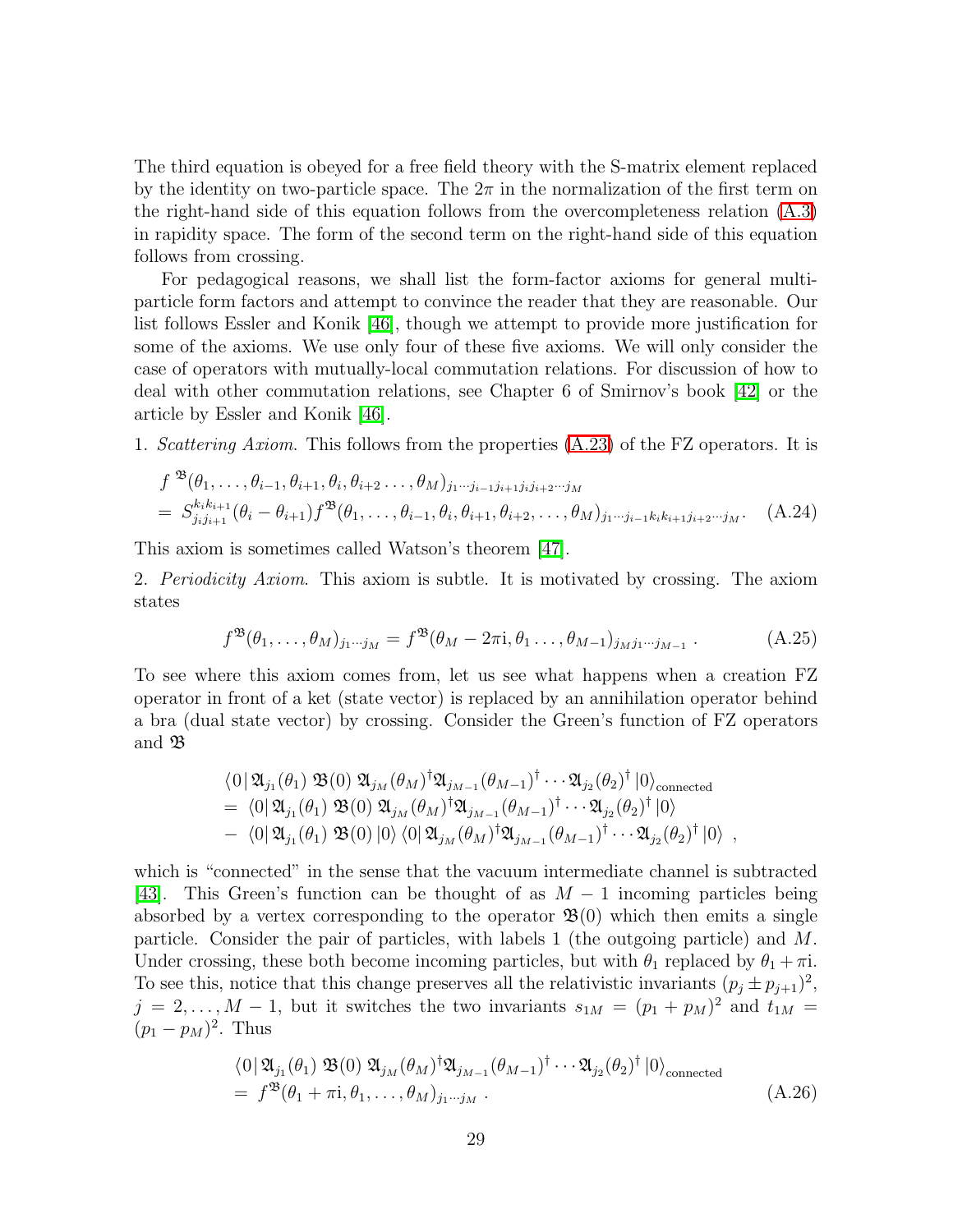<span id="page-30-0"></span>Suppose that instead of switching the invariants  $s_{1M}$  and  $t_{1M}$ , we switch the invariants  $s_{12} = (p_1 + p_2)^2$  and  $t_{12} = (p_1 - p_2)^2$ . Then we find

$$
\langle 0 | \mathfrak{A}_{j_1}(\theta_1) \mathfrak{B}(0) \mathfrak{A}_{j_M}(\theta_M)^\dagger \mathfrak{A}_{j_{M-1}}(\theta_{M-1})^\dagger \cdots \mathfrak{A}_{j_2}(\theta_2)^\dagger |0\rangle_{\text{connected}}
$$
  
=  $f^{\mathfrak{B}}(\theta_2, \theta_1, \ldots, \theta_M, \theta_1 - \pi i)_{j_2 \cdots j_M j_1}$ . (A.27)

Comparing [\(A.26\)](#page-29-0) and [\(A.27\)](#page-30-0), the axiom follows.

3. Annihilation Pole Axiom. This axiom is important for relating form factors of M particles to form factors of  $M - 2$  particles. Though we will not apply  $M > 2$  form factors in this paper, we mention the axiom anyway, since higher-point form factors should be eventually be of interest in our problem. The idea is the following: let us again consider the form factor  $f^{\mathfrak{B}}(\theta_1,\ldots,\theta_M)_{j_1\cdots j_M}$ . Now there is the possibility of the  $(M-1)$ <sup>st</sup> and  $M<sup>th</sup>$  particles annihilating (they can be antiparticles) at  $\theta_M = \theta_{M-1} + \pi i$ (so that  $s_{M-1,M} = (p_{M-1} + p_M)^2$  will vanish). Thus there must be a pole in the form factor which corresponds to this annihilation at  $\theta_M = \theta_{M-1} + \pi i$ . There are two terms in the residue of this pole: i) The  $(M-1)$ <sup>st</sup> particle may scatter with the  $(M-2)$ <sup>nd</sup>,  $(M-3)^{\text{rd}}, \ldots, 1^{\text{st}}$  particles before annihilating the  $M^{\text{th}}$  particle, or ii) the  $(M-1)^{\text{st}}$ particle may not scatter with any particles before annihilating the  $M<sup>th</sup>$  particle. The axiom is

$$
\begin{split}\n&\text{i Res } f^{\mathfrak{B}}(\theta_{1}, \ldots, \theta_{M})_{j_{1}\cdots j_{M}}\big|_{\theta_{M}=\theta_{M-1}+\pi\text{i}} = f^{\mathfrak{B}}(\theta_{1}, \ldots, \theta_{M-2})_{j_{1}\cdots j_{M-2}} C_{j_{M-1}j_{M}} \\
&- S^{k_{M-1}k_{1}}_{t_{1}j_{1}}(\theta_{1}-\theta_{M-1}) S^{t_{1}k_{2}}_{t_{2}j_{2}}(\theta_{2}-\theta_{M-1}) \cdots S^{t_{M-4}k_{M-3}}_{t_{M-3}j_{M-3}}(\theta_{M-3}-\theta_{M-1}) \\
&\times S^{k_{M-3}k_{M-2}}_{j_{M-1}j_{M-2}}(\theta_{M-2}-\theta_{M-1}) f^{\mathfrak{B}}(\theta_{1}, \ldots, \theta_{M-2})_{k_{1}\cdots k_{M-2}} C_{k_{M-1}j_{M}},\n\end{split} \tag{A.28}
$$

where  $C$  is the charge-conjugation matrix. The normalization of the left-hand side follows from the standard state normalization,  $e.g. < \theta | \theta' \rangle = 2\pi \delta(\theta - \theta').$ 

4. Lorentz-Invariance Axiom. If an operator  $\mathfrak{B}(x)$  carries Lorentz spin s, the form factors must transform under a boost  $\theta_j \to \theta_j + \alpha$  for all  $j = 1, ..., M$  as

$$
f^{\mathfrak{B}}(\theta_1 + \alpha, \dots, \theta_M + \alpha) = e^{s\alpha} f^{\mathfrak{B}}(\theta_1, \dots, \theta_M) , \qquad (A.29)
$$

We hope that the reader will have no trouble distinguishing spin s from center-of-mass energy squared s.

5. Minimality Axiom. Just as we assume S-matrix elements have as much analyticity as possible, so we make a similar assumption of form factors. In order to check the validity of this principle, all that can be done is to compare with some perturbative method, which means either standard covariant perturbation theory or the  $1/N$ -expansion. In cases where we can find form factors, minimality stands up very well. If a first guess for the form factor  $f^{\mathfrak{B}}(\theta_1,\ldots,\theta_M)$  satisfies the first four axioms, then so does

$$
f_{\text{minimal}}^{\mathfrak{B}}(\theta_1, \dots, \theta_M) = f^{\mathfrak{B}}(\theta_1, \dots, \theta_M) \frac{P_M(\{\cosh(\theta_j - \theta_k)\})}{Q_M(\{\cosh(\theta_j - \theta_k)\})}, \tag{A.30}
$$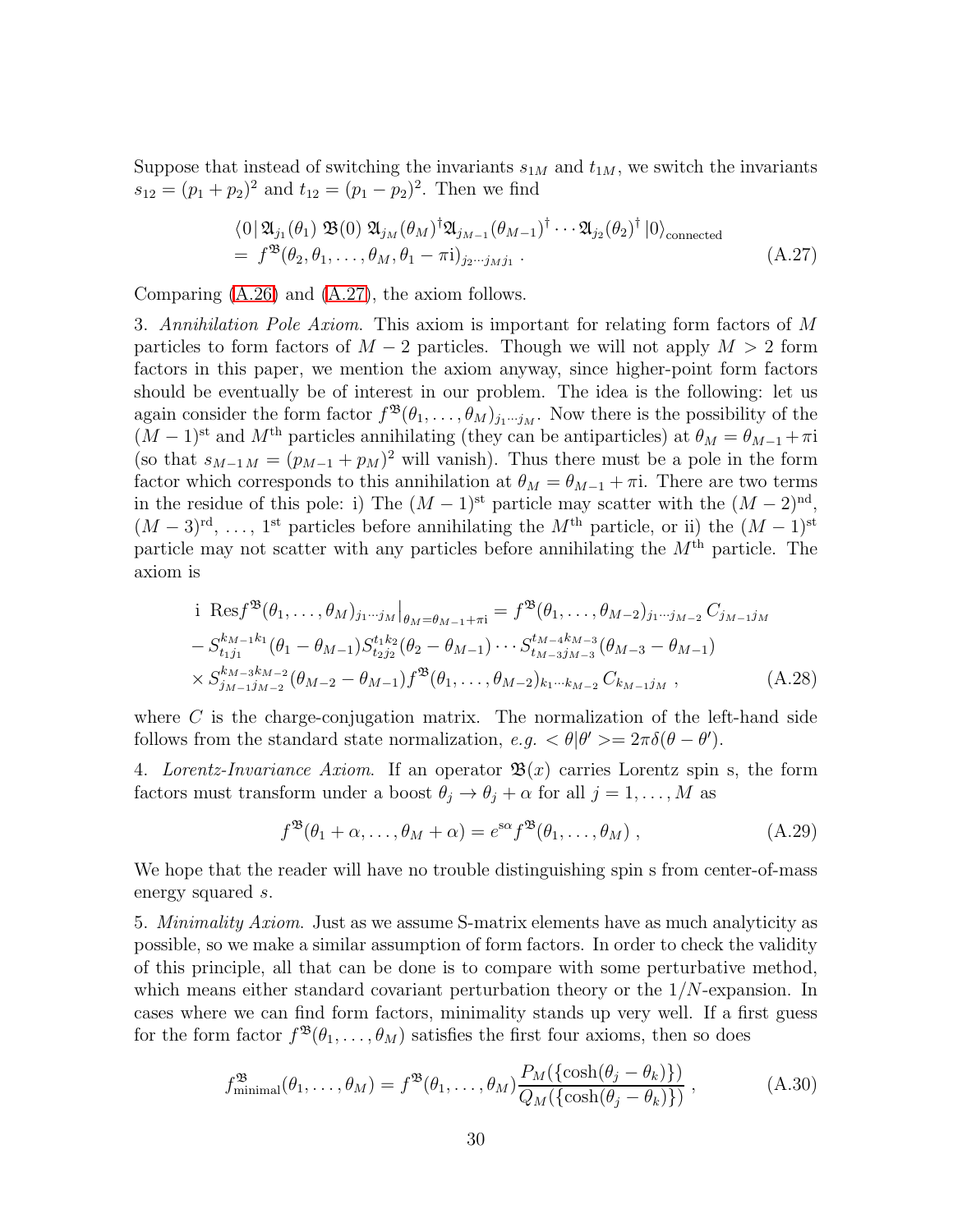where  $P_M$  and  $Q_M$  are symmetric polynomials. In this way, we can eliminate all the poles in form factors, except those corresponding to bound states. In order for Axiom 3 to be satisfied:

$$
P_M|_{\theta_M = \theta_{M-1} + \pi i} = P_{M-2} , Q_M|_{\theta_M = \theta_{M-1} + \pi i} = Q_{M-2} .
$$

The overall normalization of the form factors is not determined by these axioms The normalization can be found for the case of current operators, which is what we shall apply to the  $(2 + 1)$ -dimensional Yang-Mills theory.

#### A3. Currents of the  $O(N)$  nonlinear sigma model

After this review of form-factor concepts, we next apply these ideas to the case of two-particle form factors, which we shall find explicitly for currents of the  $ON$ ) sigma model. The two-particle form factor may be written as

$$
f^{\mathfrak{B}}(\theta_1, \theta_2)_{j_1 j_2} = e^{-s\theta_1} F^{\mathfrak{B}}(\theta_2 - \theta_1)_{j_1 j_2} ,
$$

by Axiom 4. In terms of the function  $F^{\mathfrak{B}}(\theta_1, \theta_2)_{j_1j_2}$ , Axioms 1 and 2 are

<span id="page-31-0"></span>
$$
F^{\mathfrak{B}}(\theta)_{k_1 k_2} = e^{-s\theta} S_{k_1 k_2}^{j_1 j_2}(\theta) F^{\mathfrak{B}}(-\theta)_{j_1 j_2} ,
$$
  

$$
F^{\mathfrak{B}}(2\pi i - \theta)_{j_2 j_1} = e^{s\theta} F^{\mathfrak{B}}(\theta)_{j_1 j_2} ,
$$
 (A.31)

respectively.

Let us now recall the projectors  $P_0$ ,  $P_S$  and  $P_A$  defined in [\(A.17\)](#page-26-2). We have already used the fact that these diagonalize the S-matrix acting on species tensors transforming as  $N \otimes N$ . We define

$$
F_{0,S,A}^{\mathfrak{B}}(\theta)_{k_1k_2} = (P_{0,S,A})_{k_1k_2}^{j_1j_2} F^{\mathfrak{B}}(\theta)_{j_1j_2},
$$

which allows us to rewrite [\(A.31\)](#page-31-0) as

<span id="page-31-1"></span>
$$
F_{0,S,A}^{\mathfrak{B}}(\theta) = e^{-s\theta} S_{0,S,A}(\theta) F_{0,S,A}^{\mathfrak{B}}(-\theta) ,
$$
  

$$
F_{0,S}^{\mathfrak{B}}(\theta) = e^{s\theta} F_{0,S}^{\mathfrak{B}}(2\pi i - \theta) , F_A^{\mathfrak{B}}(\theta) = -e^{s\theta} F_A^{\mathfrak{B}}(2\pi i - \theta) .
$$
 (A.32)

We can solve the equations  $(A.32)$  for the form factors, up to an overall normalization by a contour-integration method [\[3\]](#page-34-2).

Consider a function  $F(\theta)$  satisfying

$$
F(2\pi i - \theta) = -e^{s\theta} F(\theta) , F(\theta) = e^{s\theta} S_A(\theta) F(-\theta) .
$$

Define the contour C to be that from  $-\infty$  to  $\infty$  and from  $\infty + 2\pi i$  to  $-\infty + 2\pi i$ . Then

$$
\ln F(\theta) = \int_C \frac{dz}{4\pi i} \coth \frac{z - \theta}{2} \ln F(z) = \int_{-\infty}^{\infty} \frac{dz}{4\pi i} \coth \frac{z - \theta}{2} \ln \frac{F(z)}{F(z + 2\pi i)}
$$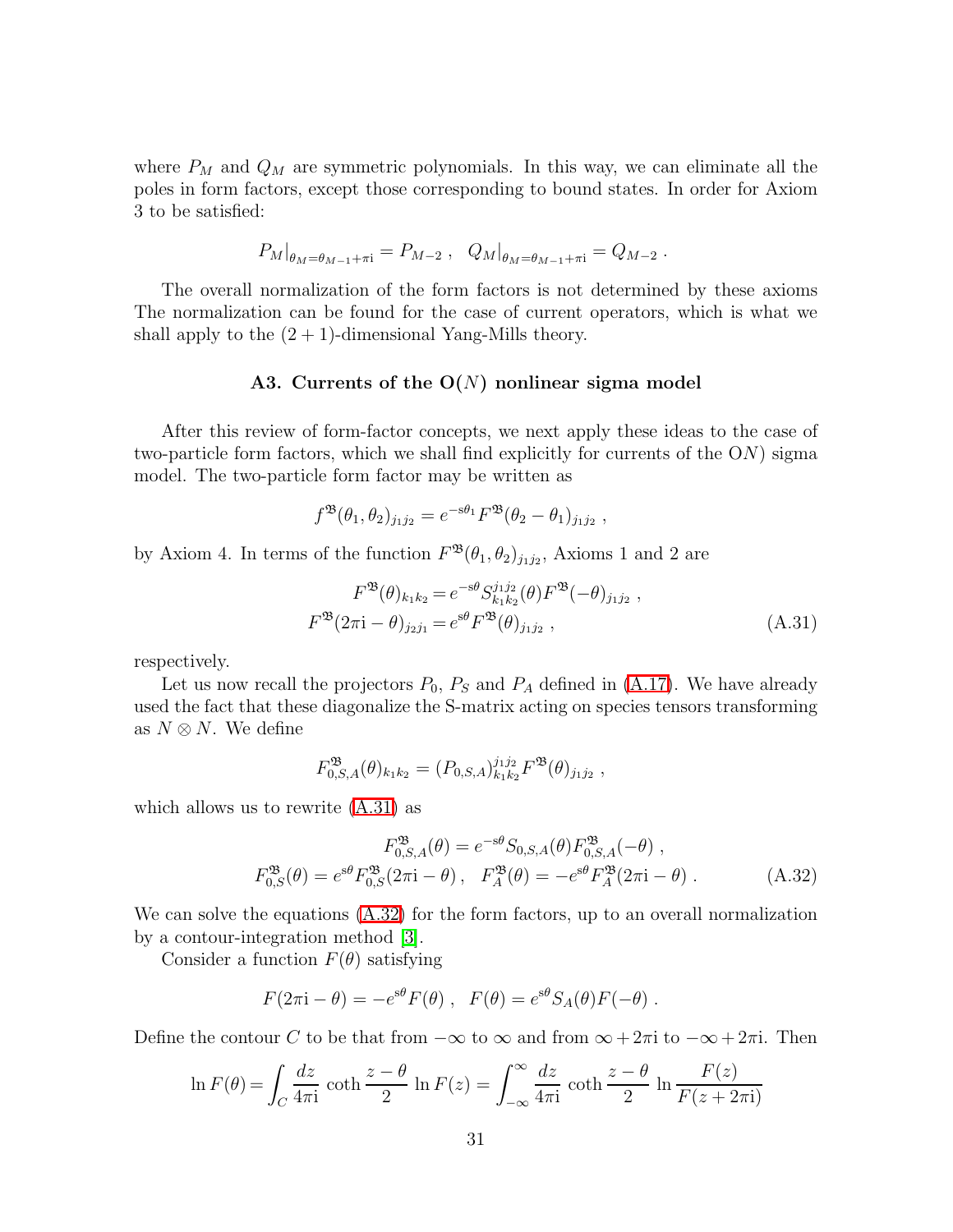Differentiating this formula with respect to  $\theta$  (we will explain why in a moment)

$$
\frac{dF(\theta)}{d\theta} = \int_{-\infty}^{\infty} \frac{dz}{8\pi i} \frac{1}{\sinh^2 \frac{z-\theta}{2}} \ln \frac{F(z)}{-e^{s\theta}F(-z)}
$$

$$
= \int_{-\infty}^{\infty} \frac{dz}{8\pi i} \frac{1}{\sinh^2 \frac{z-\theta}{2}} \ln S_A(z) .
$$

<span id="page-32-1"></span>From our expression for  $S_A$  in  $(A.20)$  and differentiating the integral formula

$$
\int_{-\infty}^{\infty} \frac{dz}{4\pi i} \coth \frac{z - \theta}{2} \sinh \frac{\xi z}{\pi i} = \frac{\sin^2 \frac{\xi}{\pi} (\pi i - \theta)}{\sinh \xi} - \frac{1}{2 \sinh \xi}
$$
(A.33)

(which can be done using basic complex-integration methods) with respect to  $\theta$ , and finally integrating  $dF(\theta)/d\theta$  with respect to  $\theta$ ,

$$
F(\theta) = G \exp \ 2 \int_0^\infty \frac{d\xi}{\xi} \frac{e^{\frac{-2\xi}{N-2}} - 1}{e^{\xi} + 1} \frac{\sin^2 \frac{\xi}{2\pi} (\pi i - \theta)}{\sinh \xi} , \qquad (A.34)
$$

where G is a constant. The reason we had to differentiate and integrate with respect to  $\theta$  is that otherwise, the second term of  $(A.33)$  will not lead to a convergent answer.

<span id="page-32-0"></span>Now we consider the form factors of the  $O(N)$  current operator of the sigma model. This operator is  $J_{\mu}^{jk} = n^j \partial_{\mu} n^k - n^k \partial_{\mu} n^j$ . By Hermiticity, translation invariance, antisymmetry and Lorentz invariance

$$
\langle 0| J_{\mu}^{jk}(0) | \theta_2, m, \theta_1, l \rangle = iG(\delta_l^j \delta_m^k - \delta_m^j \delta_l^k)(p_1 - p_2)_{\mu}
$$
  
 
$$
\times \exp 2 \int_0^\infty \frac{d\xi}{\xi} \frac{e^{\frac{-2\xi}{N-2}} - 1}{e^{\xi} + 1} \frac{\sin^2 \frac{\xi}{2\pi} (\pi i - \theta_{12})}{\sinh \xi} . \tag{A.35}
$$

This is the expression for the current-operator form factor with as much analyticity as possible. The normalization of the right-hand side of [\(A.35\)](#page-32-0) is obtained by the crossing relation [\(A.26\)](#page-29-0) for the two-point case. We will fix this normalization for the case of  $N = 4$ , which is the case we wish to study further. It is not difficult, however, to obtain the normalization for any N using slightly different methods.

The normalization is fixed by examining the matrix elements of a charge operator. The eigenvalues of this operator are fixed by symmetry considerations. In this way the value of the form factor can be specified for particular rapidities. We will find that  $G=1$ .

As we already mentioned, the connection between the  $SU(2)$ -valued field U and the unit four-vector *n* is  $U = n^4 - in^b \sigma_b$ . The relation between the currents defined in [\(4.3\)](#page-8-2) for the principal chiral sigma model and those for the vector sigma model is therefore

$$
j_{\mu b}^{\text{L}} = \sqrt{2} \left( J_{\mu}^{4b} + \frac{1}{2} \epsilon_{bcd} J_{\mu}^{cd} \right) , j_{\mu b}^{\text{R}} = \sqrt{2} \left( J_{\mu}^{4b} - \frac{1}{2} \epsilon_{bcd} J_{\mu}^{cd} \right) .
$$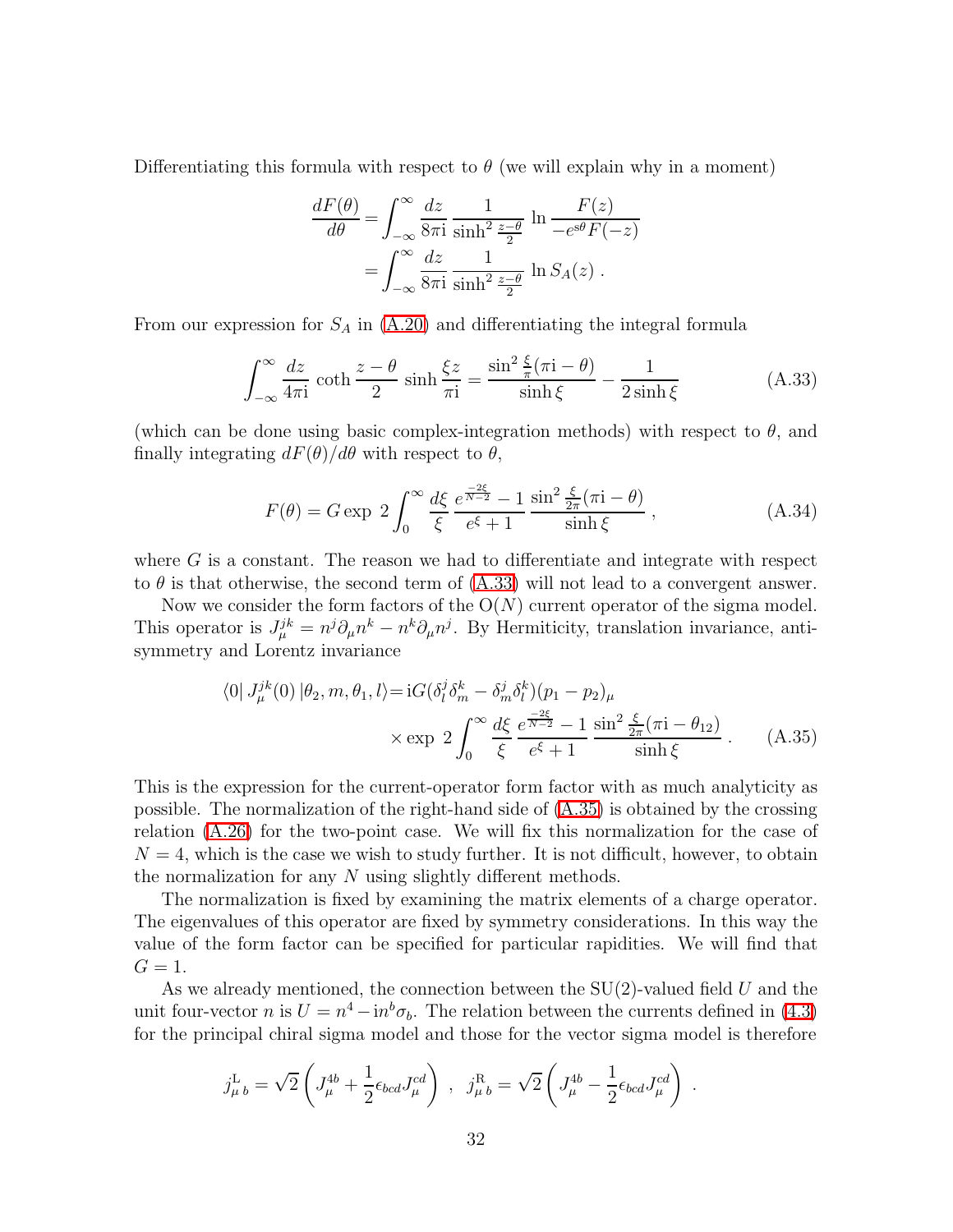The left-handed charge density obeys the algebra

$$
[j_0^{\rm L}(x^1)_b, j_0^{\rm L}(y^1)_c] = i\sqrt{2}\epsilon^{bcd}\delta(x^1 - y^1)j_\mu^{\rm L}(x^1)_d,
$$

and the left-handed charge is  $Q_b = \int dx^1 J_0^L(x^1)_b$ . The charge therefore obeys the commutation relations

$$
[Q_{b}^{\rm L},Q_{c}^{\rm L}]=\mathrm{i}\sqrt{2}\epsilon^{bcd}Q_{d}^{\rm L}\;,
$$

Since the charge is in an orbital representation, the possible eigenvalues of  $Q_3^L$  are 0 (isospin zero),  $0, \pm \sqrt{2}$  (isospin one), etc. We find the same relations for the righthanded charge.

From  $(A.22)$  and  $(A.35)$ , we have

$$
\langle 0|j_0^{L,R}(x)_b|\theta_2, j_2, \theta_1, j_1\rangle = i\sqrt{2}G\left(\delta_{j_1}A\delta_{j_2}b - \delta_{j_2}A\delta_{j_1}b \pm \epsilon_{bj_1j_2}\right)m(\cosh\theta_1 - \cosh\theta_2)
$$
  
×  $\exp\{-im[x^0(\cosh\theta_1 + \cosh\theta_2) - x^1(\sinh\theta_1 + \sinh\theta_2)]\}F(\theta_2 - \theta_1)$ , (A.36)

<span id="page-33-0"></span>where the plus or minus sign corresponds to the left-handed  $(L)$  or right-handed  $(R)$ current, respectively, and

$$
F(\theta) = \exp 2 \int_0^\infty \frac{d\xi}{\xi} \frac{e^{-\xi} - 1}{e^{\xi} + 1} \frac{\sin^2 \frac{\xi(\pi i - \theta)}{2\pi}}{\sinh \xi} = \exp - \int_0^\infty \frac{d\xi}{\xi} \frac{e^{-\xi}}{\cosh^2 \frac{\xi}{2}} \sin^2 \frac{\xi(\pi i - \theta)}{2\pi} (A.37)
$$

<span id="page-33-1"></span>Now under crossing, the relation [\(A.26\)](#page-29-0) for our simple two-point case yields

$$
\langle \theta_1, j_1 | j_0^{L,R}(x)_b | \theta_2, j_2 \rangle = iG\sqrt{2} \left( \delta_{j_1 4} \delta_{j_2 b} - \delta_{j_2 4} \delta_{j_1 b} \pm \epsilon_{b j_1 j_2} \right) m(\cosh \theta_1 + \cosh \theta_2)
$$
  
\n
$$
\times \exp\{-im[x^0(\cosh \theta_1 - \cosh \theta_2) - x^1(\sinh \theta_1 - \sinh \theta_2)]\}
$$
  
\n
$$
\times F(\theta_2 - \pi i + \theta_1),
$$
\n(A.38)

Integrating each side of  $(A.38)$  over  $x<sup>1</sup>$  yields

$$
\langle \theta_1, j_1 | Q_b^{L,R} | \theta_2, j_2 \rangle = iG\sqrt{2} \left( \delta_{j_1 4} \delta_{j_2 b} - \delta_{j_2 4} \delta_{j_1 b} \pm \epsilon_{b j_1 j_2} \right) \langle \theta_1 | \theta_2 \rangle .
$$

This result yields the eigenvalues of  $Q_b^{L,R}$  $b^{L,R}$  for isospin one, provided  $G = 1$ .

Equation [\(A.35\)](#page-32-0) with  $G = 1$  is a result of Karowski and Weisz [\[3\]](#page-34-2), who also checked its validity in the 1/N-expansion. We shall use it to obtain an expression for the effective action of the electrostatic potential Φ.

When an interaction is added to the action of an integrable model, the form factors will recieve corrections [\[21\]](#page-35-1). The mass spectrum will be altered as well. We shall not work to high enough order in  $g'_0$  for these effects to be taken into account. If higher-order calculations can be done, however, they will need to be included.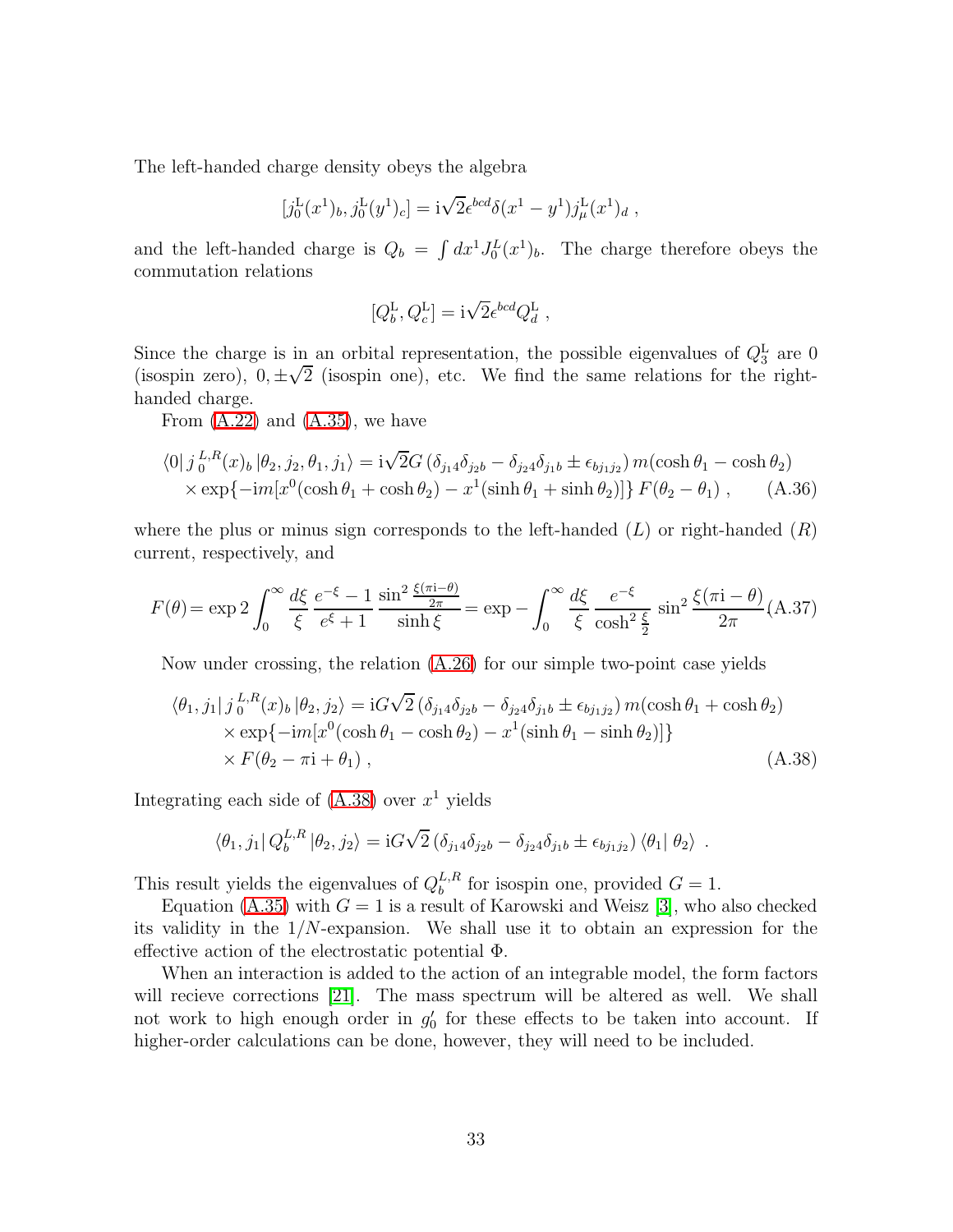### <span id="page-34-0"></span>References

- <span id="page-34-1"></span>[1] P. Orland, Phys. Rev. D71 (2005) 054503.
- <span id="page-34-2"></span>[2] S. Mandelstam, Bull. Am. Phys. Soc. 22 (1977) 541; Phys. Rev. D19 (1979) 2391.
- <span id="page-34-3"></span>[3] M. Karowski and P. Weisz, Nucl. Phys. B139 (1978) 455.
- [4] P.A. Griffin, in Fourth International Workshop on Light-Cone Quantization and Non-Perturbative Dynamics, Polana Zgorzelisko, Poland 1994. Published in Polana Light-Cone Quantiz. (1994) 240, [hep-th/9410243](http://arxiv.org/abs/hep-th/9410243).
- <span id="page-34-5"></span><span id="page-34-4"></span>[5] R.P. Feynman, Nucl. Phys. B188 (1981) 479.
- <span id="page-34-6"></span>[6] P. Orland and G.W. Semenoff, Nucl. Phys. B576 (2000) 627.
- <span id="page-34-7"></span>[7] P. Orland, **[hep-th/9607134](http://arxiv.org/abs/hep-th/9607134)** (1996).
- [8] D. Karabali and V.P. Nair, Nucl. Phys. B464 (1996) 135; Phys. Lett. B379 (1996) 141; D. Karabali, C. Kim and V.P. Nair B524 (1998) 661; Phys. Lett. B434 (1998) 103; Nucl. Phys. B566 (2000) 331, Phys. Rev. D64 (2001) 025011.
- <span id="page-34-8"></span>[9] P. Orland, Phys. Rev. D70 (2004) 045014.
- <span id="page-34-10"></span><span id="page-34-9"></span>[10] J.P. Greensite, Nucl. Phys. B166 (1980) 113.
- <span id="page-34-11"></span>[11] R.G. Leigh, D. Minic and A. Yelnikov, [hep-th/0604060](http://arxiv.org/abs/hep-th/0604060) (2006).
- <span id="page-34-12"></span>[12] M.J. Teper, Phys. Rev. D59 (1998) 014512.
- <span id="page-34-13"></span>[13] M. Caselle, P. Grinza and N. Magnoli, [hep-th/0607014](http://arxiv.org/abs/hep-th/0607014) (2006).
- <span id="page-34-14"></span>[14] J. Greensite, Prog. Part. Nucl. Phys. 51 (2003) 1.
- <span id="page-34-15"></span>[15] P. Orland, [hep-th/0608067](http://arxiv.org/abs/hep-th/0608067) (2006), submitted to Physical Review D.
- <span id="page-34-16"></span>[16] A.B. Zamolodchikov and Al. B. Zamolodchikov, Nucl. Phys. B133 (1978) 525.
- <span id="page-34-17"></span>[17] M. Creutz, Quarks, Gluons and Lattices, Cambridge University Press (1983), Chapter 15.
- <span id="page-34-18"></span>[18] Y.K. Fu and H.B. Nielsen, Nucl. Phys. B236 (1984) 167; Nucl. Phys. B254 (1985) 127.
- [19] N. Arkani-Hamed, A.G. Cohen and H. Georgi, Phys. Rev. Lett. 86 (2001) 4557.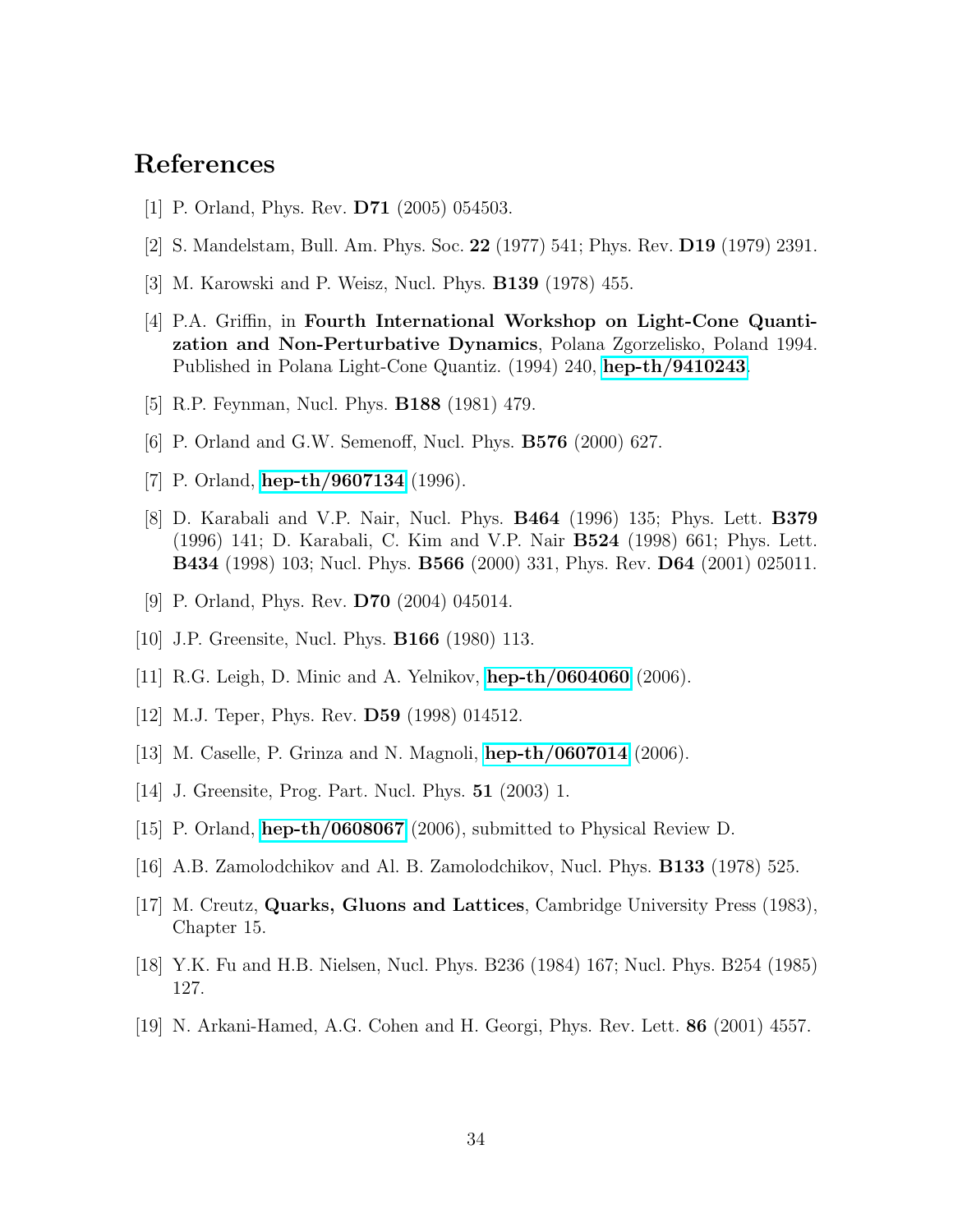- <span id="page-35-0"></span>[20] A.P. Balachandran, G. Marmo, B.S. Skagerstam and A. Stern, Gauge Symmetries and Fibre Bundles: Applications to Particle Dynamics, Lect. Notes Phys. 188 (1983), 1-140, Springer-Verlag; A.M. Polyakov, Mod. Phys. Lett. A3 (1988) 325; H.B. Nielsen and D. Rohrlich, Nucl. Phys. B299 (1988) 471; T. Jacobson, Phys. Lett. B216 (1989) 150; P. Orland, Int. J. Mod. Phys. A4 (1989) 3615.
- <span id="page-35-2"></span><span id="page-35-1"></span>[21] G. Delfino, G. Mussardo and P. Simonetti, Nucl. Phys. B473(1996) 469.
- <span id="page-35-3"></span>[22] E. Abdalla, M.C.B. Abdalla and A. Lima-Santos, Phys. Lett. B140 (1984) 71; P.B. Wiegmann; Phys. Lett. B142 (1984) 173.
- <span id="page-35-4"></span>[23] A.M. Polyakov and P.B. Wiegmann, Phys. Lett. B131 (1983) 121; P.B. Wiegmann, Phys. Lett. B141 (1984) 217.
- <span id="page-35-5"></span>[24] V.A. Fateev, V.A. Kazakov and P.B. Wiegmann, Nucl. Phys. B424 (1994) 505.
- [25] A.M. Polyakov, Phys. Lett. B59 (1975) 87; E. Brezin, J. Zinn-Justin and J.C. Le Guillou, Phys, Rev. D14 (1976) 2615; E. Brezin, J. Zinn-Justin, Phys Rev. B14 (1976) 3110; W.A. Bardeen, B.W. Lee and R.E. Schrock, Phys. Rev. D14 (1976) 985; Y.Y. Goldschmidt and E. Witten, Phys. Lett. 91B (1980) 392.
- <span id="page-35-7"></span><span id="page-35-6"></span> $[26]$  K. Pohlmeyer, Commun. Math. Phys. 46 (1976) 207; M. Lüscher and K. Pohlmeyer, Nucl. Phys. B137 (1978) 46.
- <span id="page-35-8"></span>[27] I.Ya Arafeva, P.P. Kulish, E.R. Nisimov and S.J. Pacheva, preprint LOMI-E-1- 1978 (1977); A.M. Polyakov, Phys. Lett. B72 (1977) 224.
- <span id="page-35-9"></span>[28] H.E. Stanley, Phys. Rev. 176 (1968) 718.
- [29] B.M. McCoy, C.A. Tracy and T.T. Wu, Phys. Rev. Lett. 38 (1977) 793; M. Sato, T. Miwa and M. Jimbo, report Kyoto RIMS-225(1977); B. Berg, M. Karowski and P. Weisz, Phys. Rev. D19 (1979) 2477.
- <span id="page-35-11"></span><span id="page-35-10"></span>[30] A.B. Zamolodchikov and Al.B. Zamolodchikov, Ann. Phys. 120 (1979) 253.
- <span id="page-35-12"></span>[31] M. Karowski, H.J. Thun, T.T. Truong and P. Weisz, Phys. Lett. B67 (1977) 321.
- <span id="page-35-13"></span>[32] A.B. Zamolodchikov, Commun. Math. Phys. 55 (1977) 183.
- <span id="page-35-14"></span>[33] M. Karowski and H.J. Thun, Nucl. Phys. B130 (1977) 295.
- [34] B. Berg, in International Colloquium of Complex Analysis, Microlocal Calculus and Relativistic Quantum Field Theory, Sept. 3-13, 1979 Les Houches, France (1980).